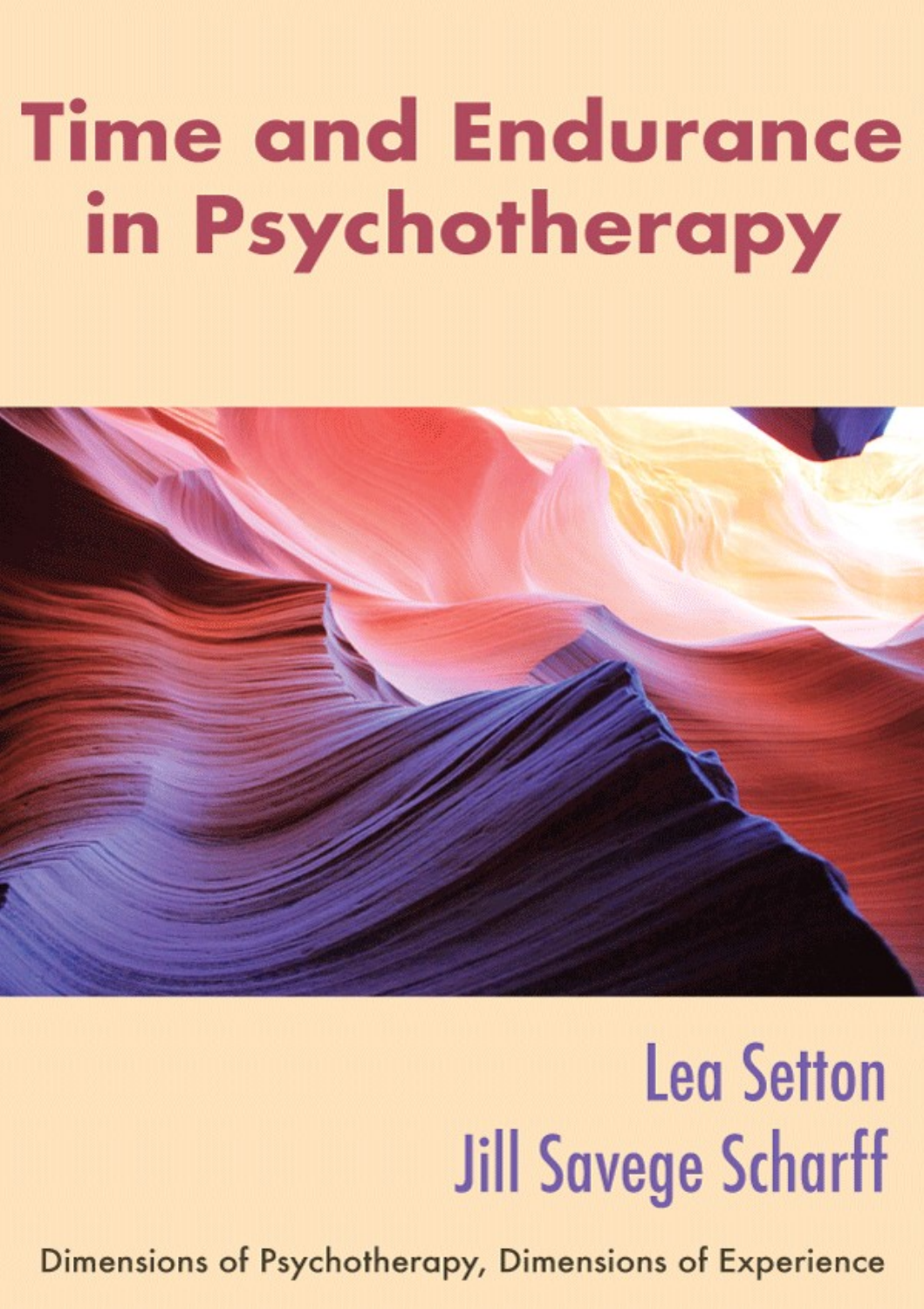## **Time and endurance in psychotherapy**

**Dimensions of Psychotherapy, Dimensions of Experience**

## **Lea Setton and Jill Savege Scharff**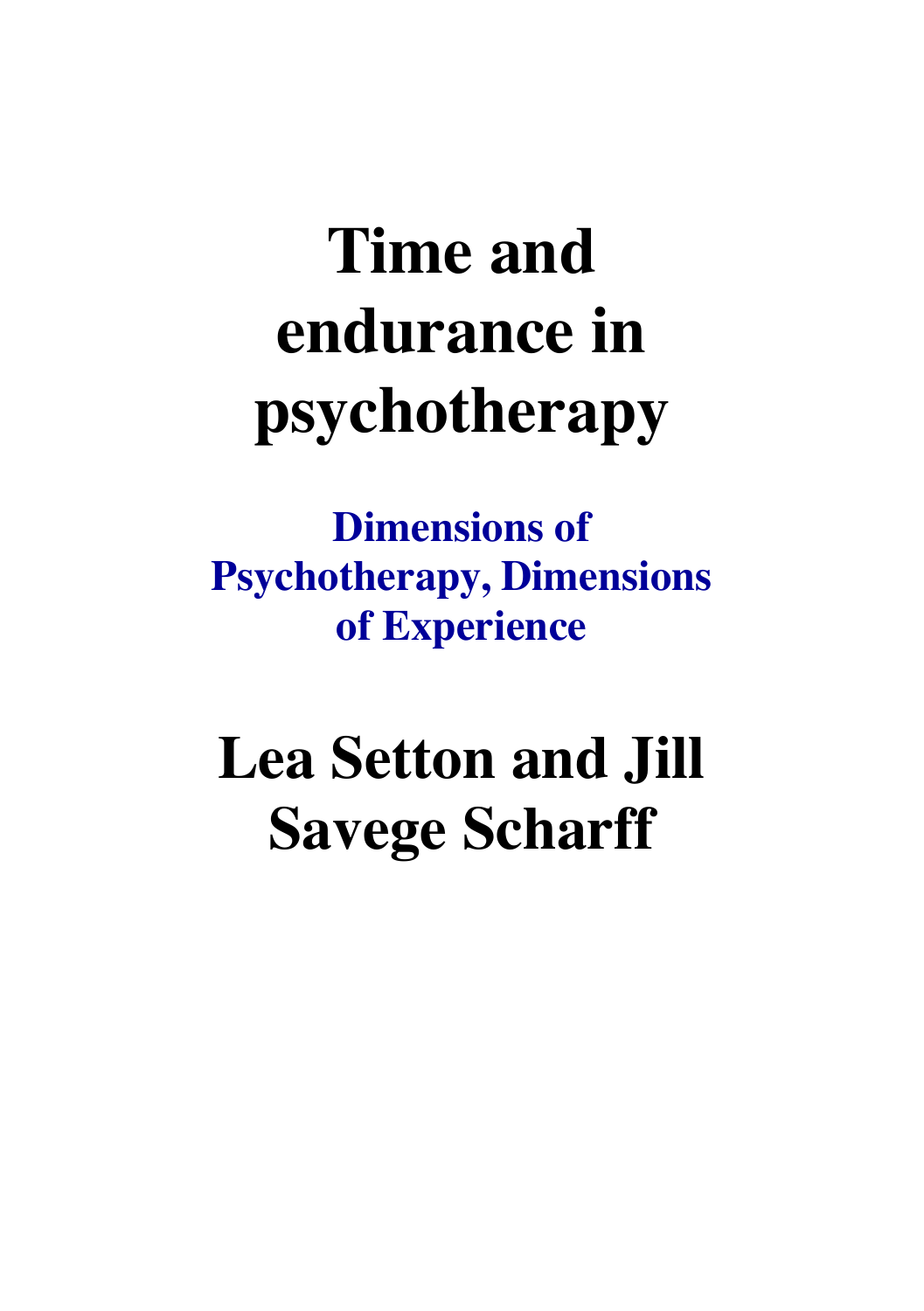© 2005 Lea Setton and Jill Savege Scharff

e-Book 2020 International Psychotherapy Institute

All Rights Reserved

This e-book contains material protected under International and Federal Copyright Laws and Treaties. This e-book is intended for personal use only. Any unauthorized reprint or use of this material is prohibited. No part of this book may be used in any commercial manner without express permission of the author. Scholarly use of quotations must have proper attribution to the published work. This work may not be deconstructed, reverse engineered or reproduced in any other format.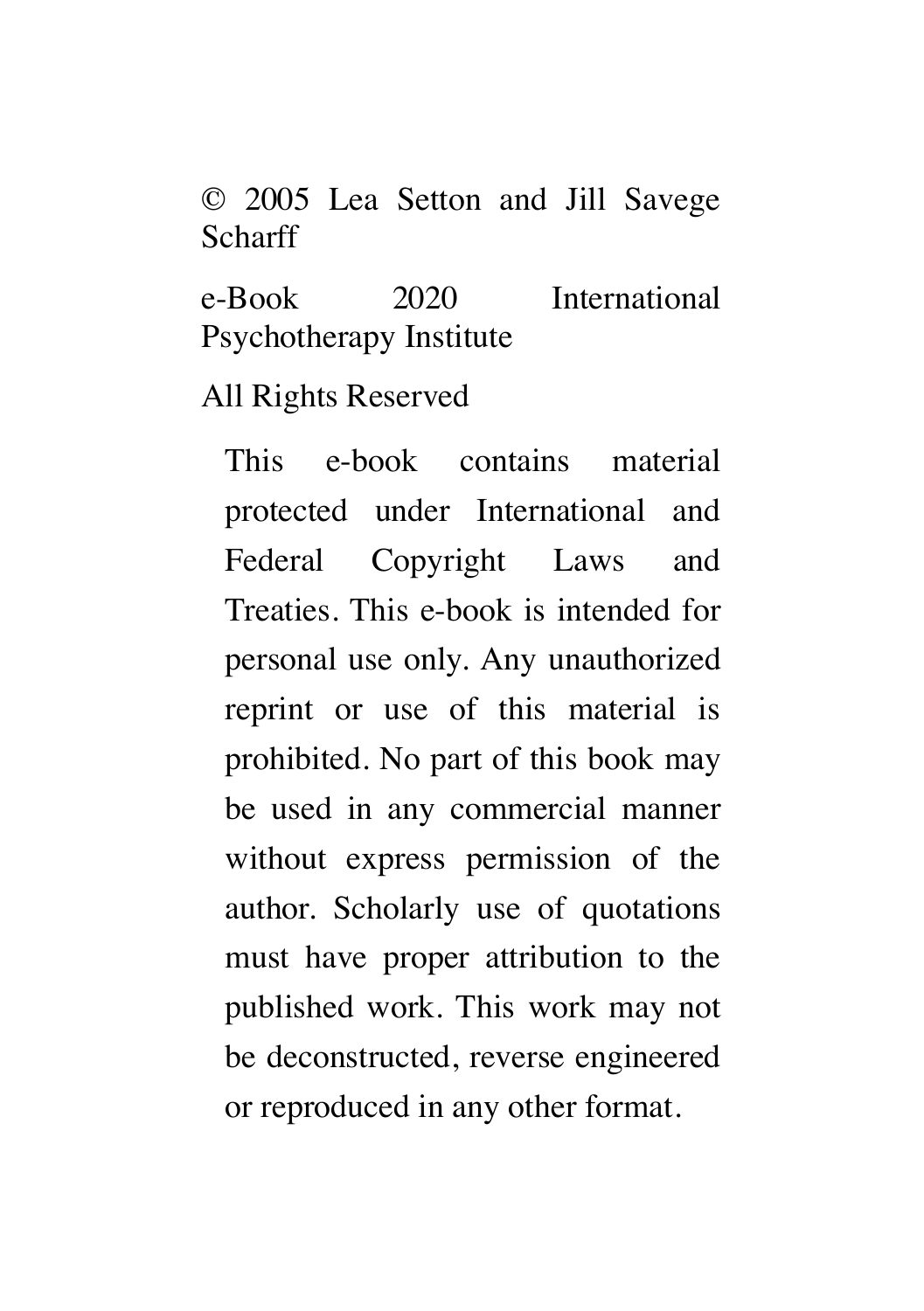#### Created in the United States of America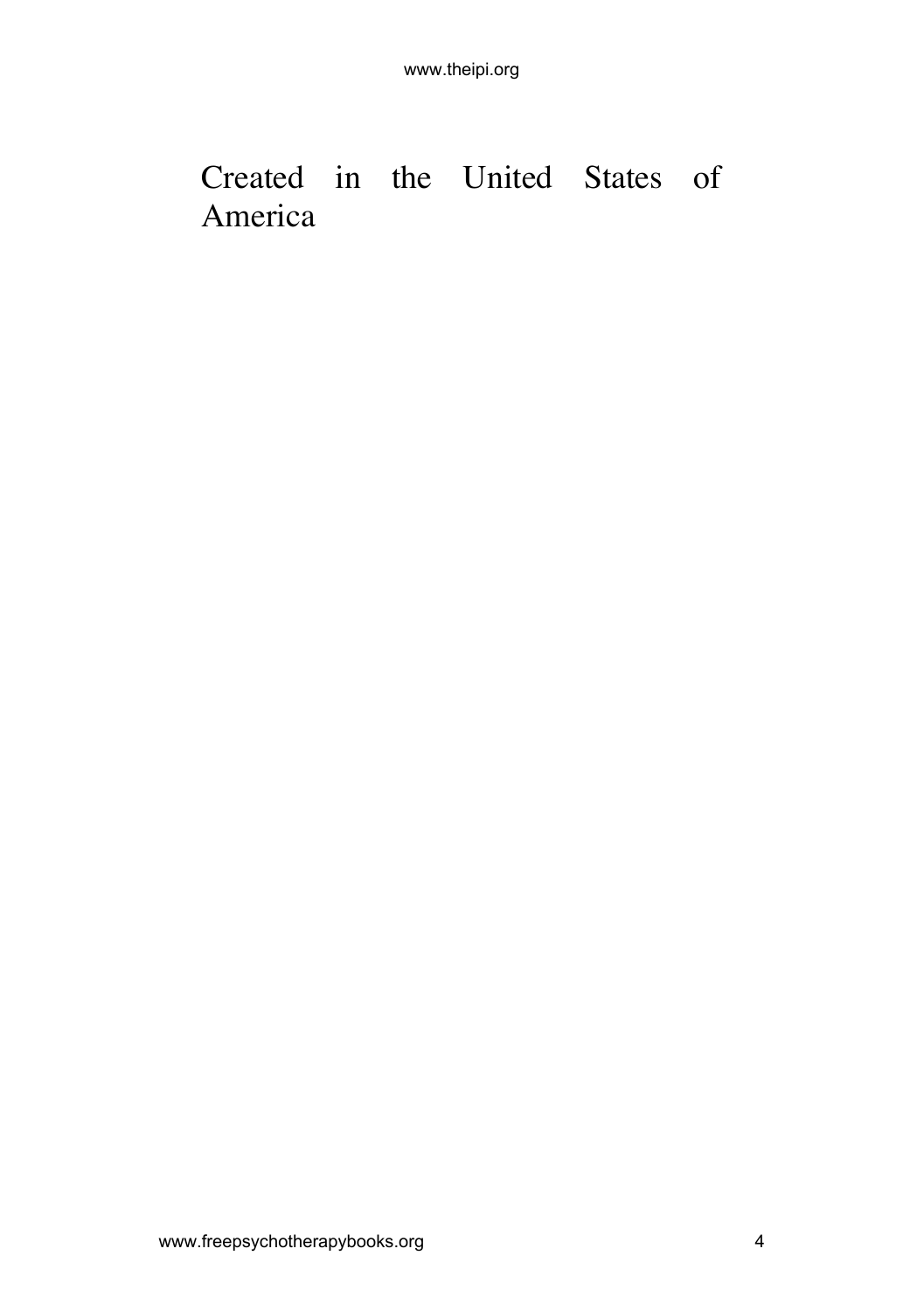## <span id="page-4-0"></span>**About the Author**

- **Jill Savege Scharff, MD** is Co-Director of IPI, Clinical Professor of Psychiatry, Georgetown University, Teaching Analyst at the Washington Psychoanalytic Institute, and Series Co-editor of the Library of Object Relations at Jason Aronson. Her latest book co-edited with S. Tsigounis is *Self Hatred in Psychoanalysis: Detoxifying the Persecutory Object* (2003).
- **Lea Setton, PhD** is a faculty member of IPI, professor at the University Santa Maria La Antigua and at the State University of Panama. She practices individual, couple, and family therapy in Panama City.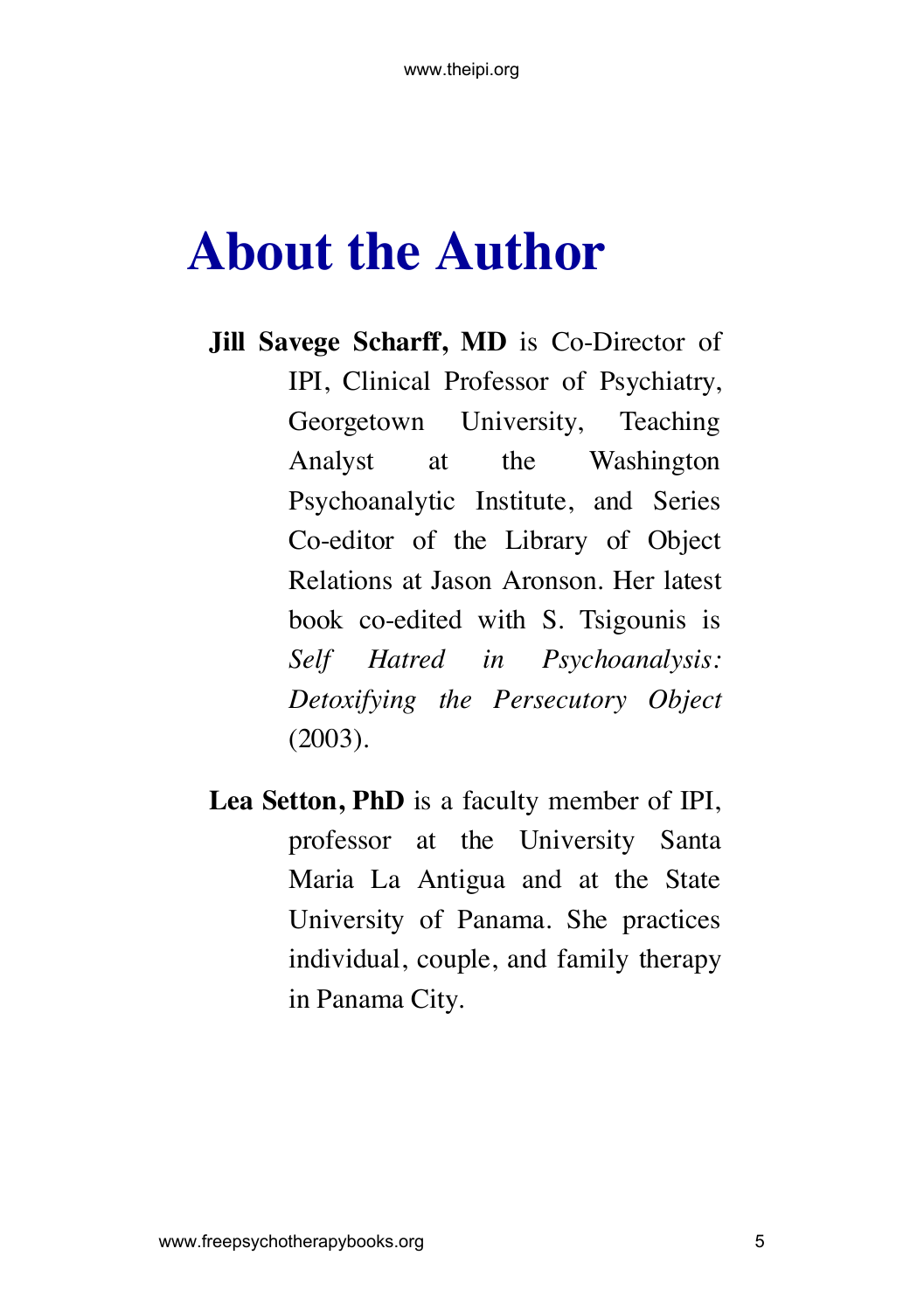## <span id="page-5-0"></span>**Time and endurance in psychotherapy**

### *Lea Setton and Jill Savege Scharff*

#### <span id="page-5-1"></span>**INTRODUCTION**

In this chapter, we explore the therapeutic effect of the passage of time and the therapist's relationship to time. We review the literature on the role of time in the development of psychic structure in childhood and in psychotherapy, and then present the case history of Gertrude, a woman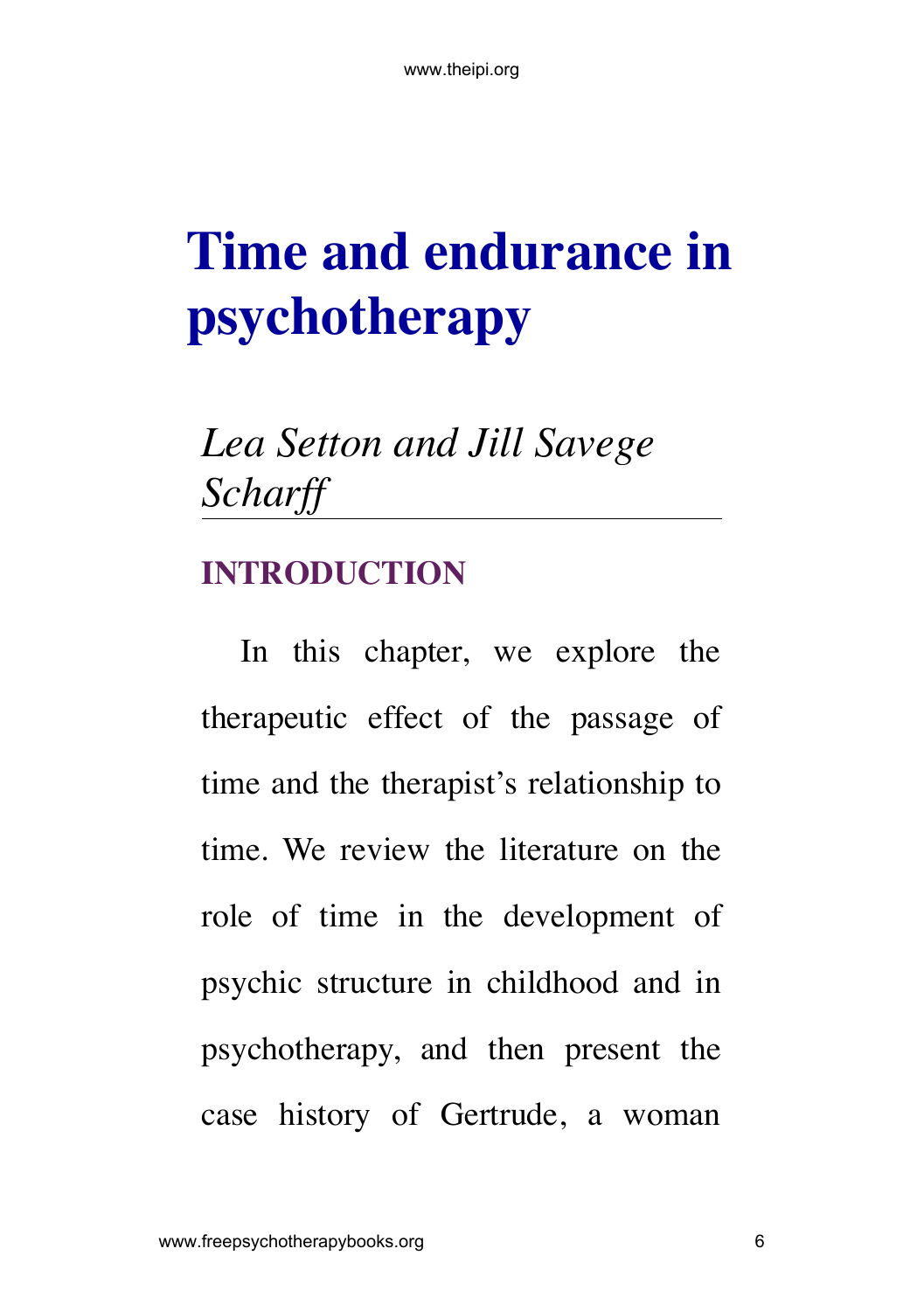patient in psychodynamic once weekly psychotherapy with one of us (LS). Holding and containment over time, the main ingredients of Gertrude's treatment in the first two years, fostered a remarkable, unlikely degree of improvement in Gertrude. We will conclude with a vignette of a session from the second year of treatment to show how Gertrude's play with time delivered the problem directly into the transference and so provided material that will be the basis for interpretation to come—when the time is right.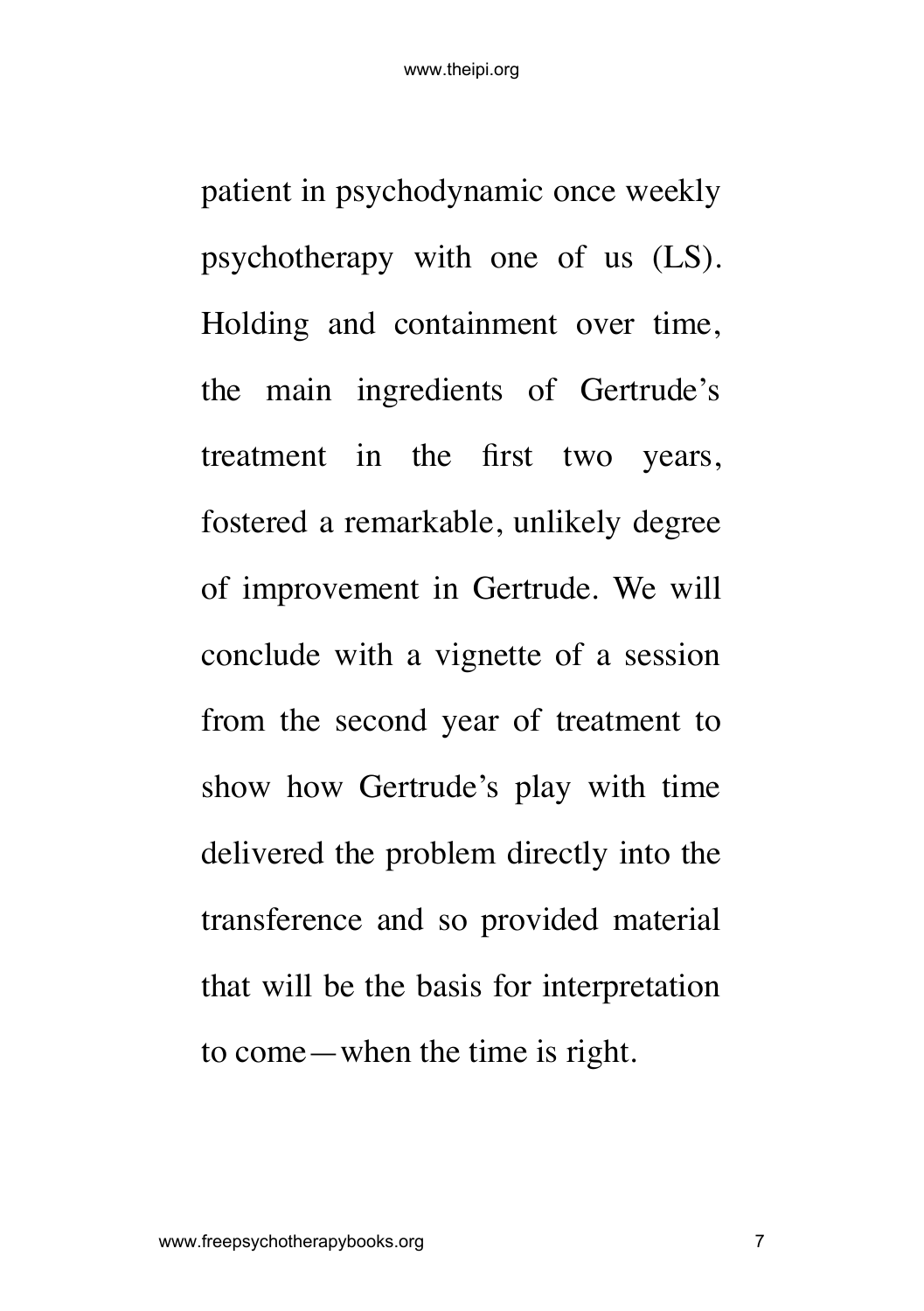#### <span id="page-7-0"></span>**THE ROLE OF TIME IN THE DEVELOPMENT OF THE PSYCHIC STRUCTURE**

From the beginning of life, the passage of time provides a context and a marker for the development of the psyche. In the neonatal period, the experience of time is marked by physiological processes, which occur over time according to an innate rhythm of their own (Gifford 1960), from experiencing the time between hunger and feeding (Sachs 1925) and the length of separation from the mother (Spitz 1965). As the infant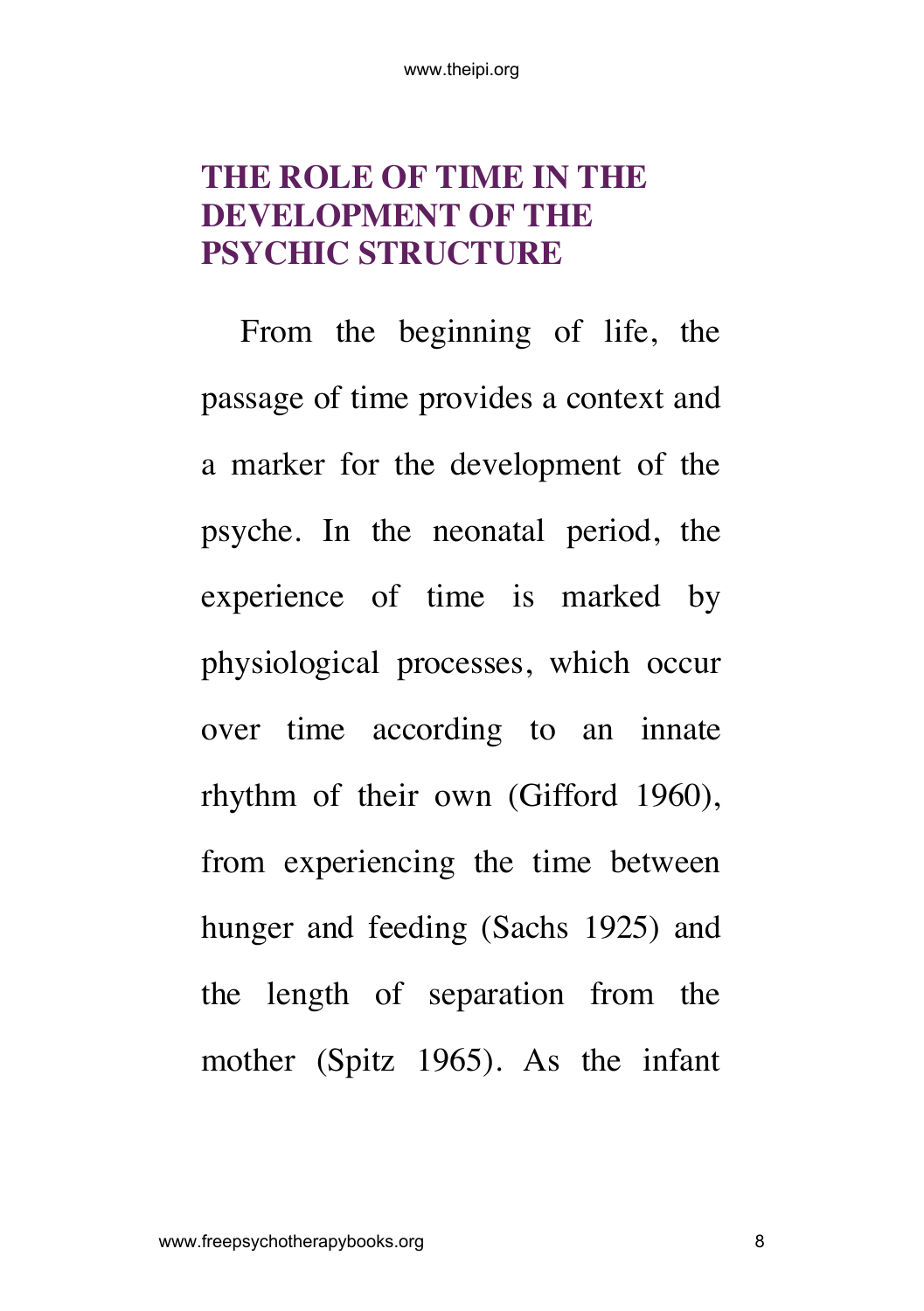grows, feeling now this way and now that way, being held and lying alone, the passage of time marks the periods of hunger and satiation, separation and reunion in relation to the mothering person. Enduring delays imposed by the mother or enjoying gratification of needs, the infant participates in cycles of frustration and satisfaction in arriving at unity with the good object (Erikson 1956). When infants' active protests bring relief, they learn that the good object will come soon. This gradually establishes the sense of time (Hartocollis 1974) through waiting,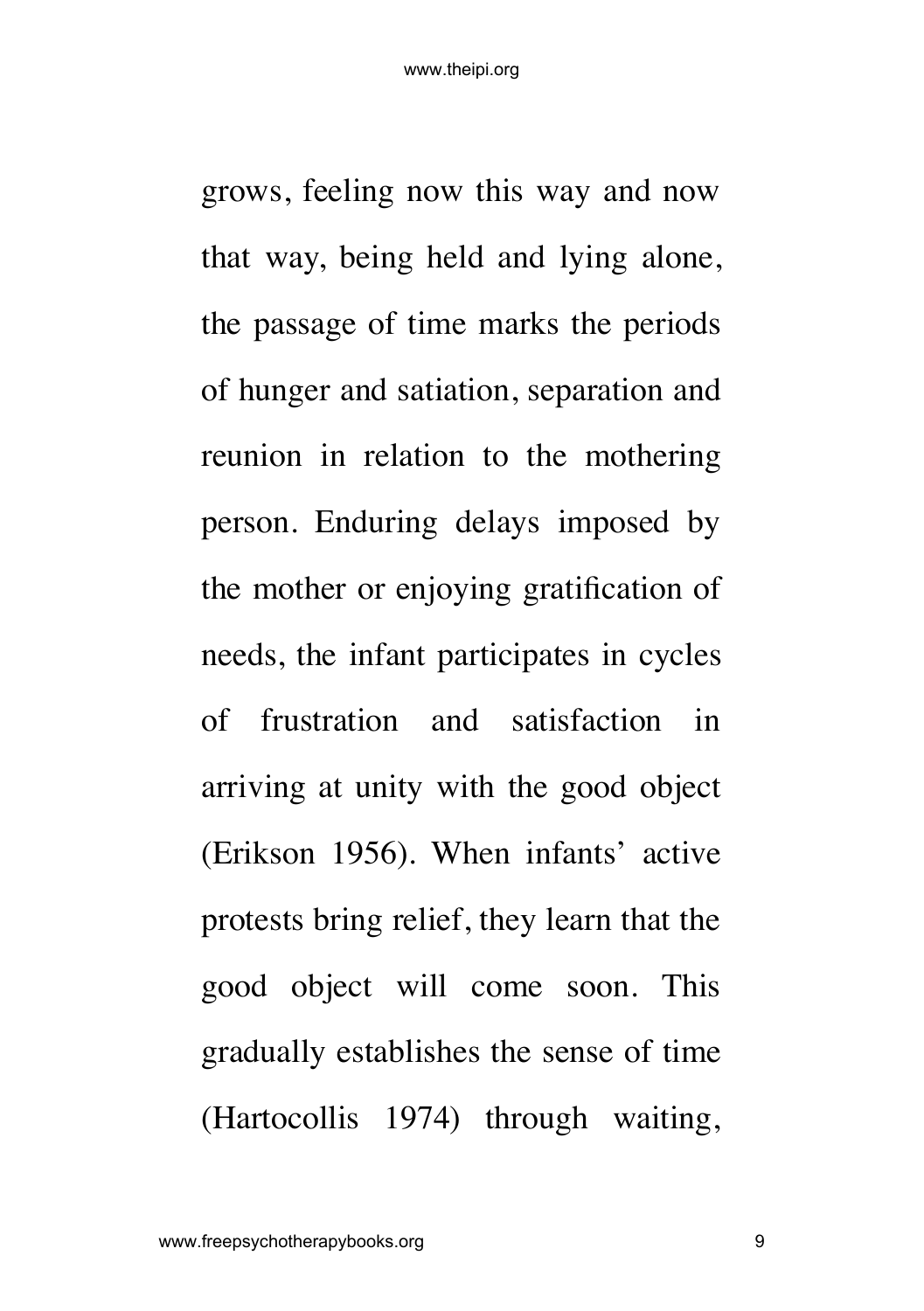anticipating pain and separation, and expecting satisfaction and connection. Primitive affective states connected to bad object experience differentiate over time into specific affects such as anxiety, depression, and boredom, in extreme cases leading to borderline personality disorder (Hartocollis 1972, 1975).

A sense of reality and a sense of time appear simultaneously in the system of perceptual consciousness once the infant is capable of conscious perceptions (Bonaparte 1940). In the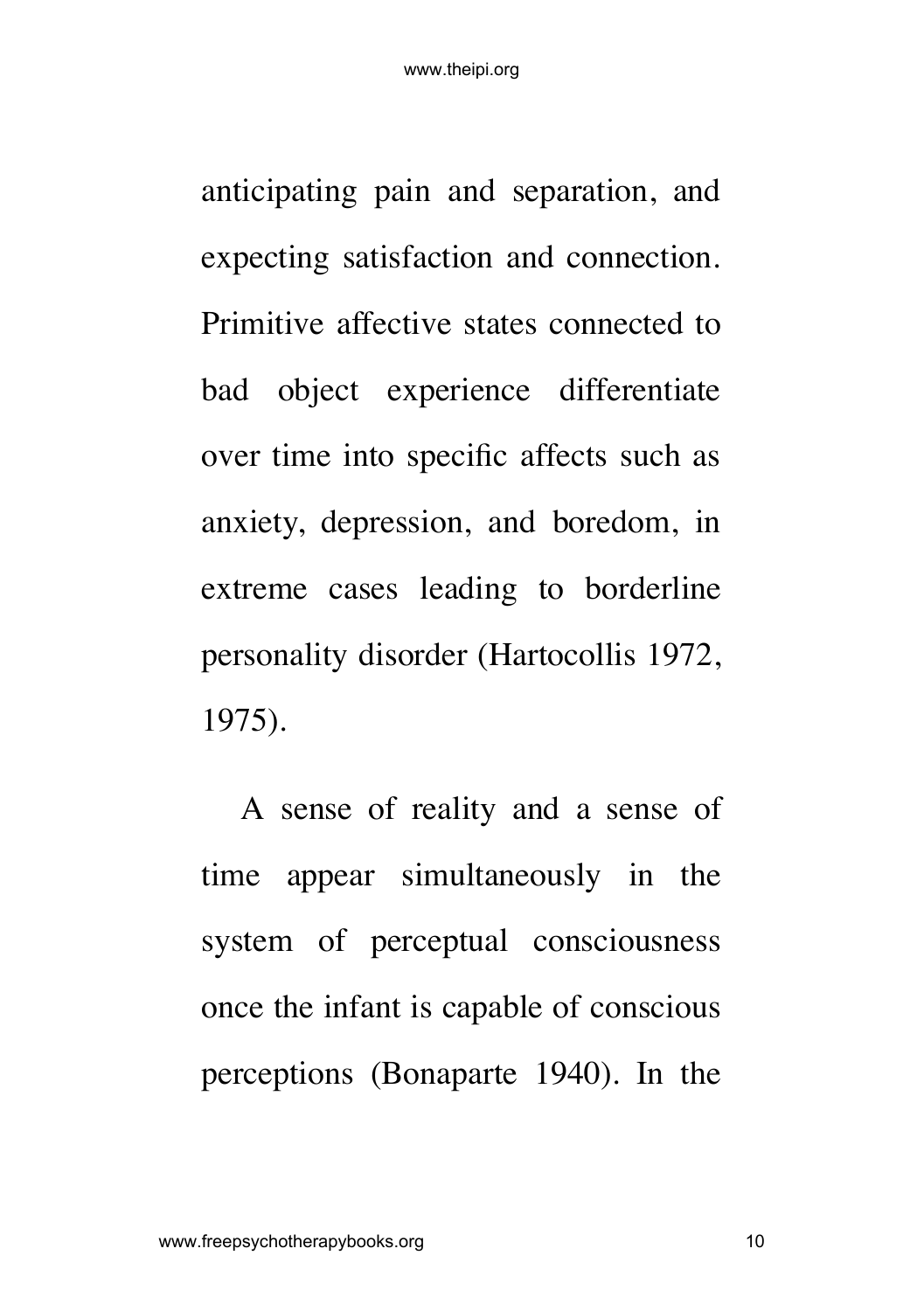unconscious, Freud thought, there is no awareness of time: mental processes revealed in dreams are not organized along timelines, and they are not altered by the passage of time (Freud 1915). Perhaps it is more accurate to say that the sense of time in unconscious processes is governed by primary process and so follows different rules than chronological time. An unconscious fantasy of timelessness is based in a wish that mother and child remain united (Bergler and Roheim 1946). When mother and child are not endlessly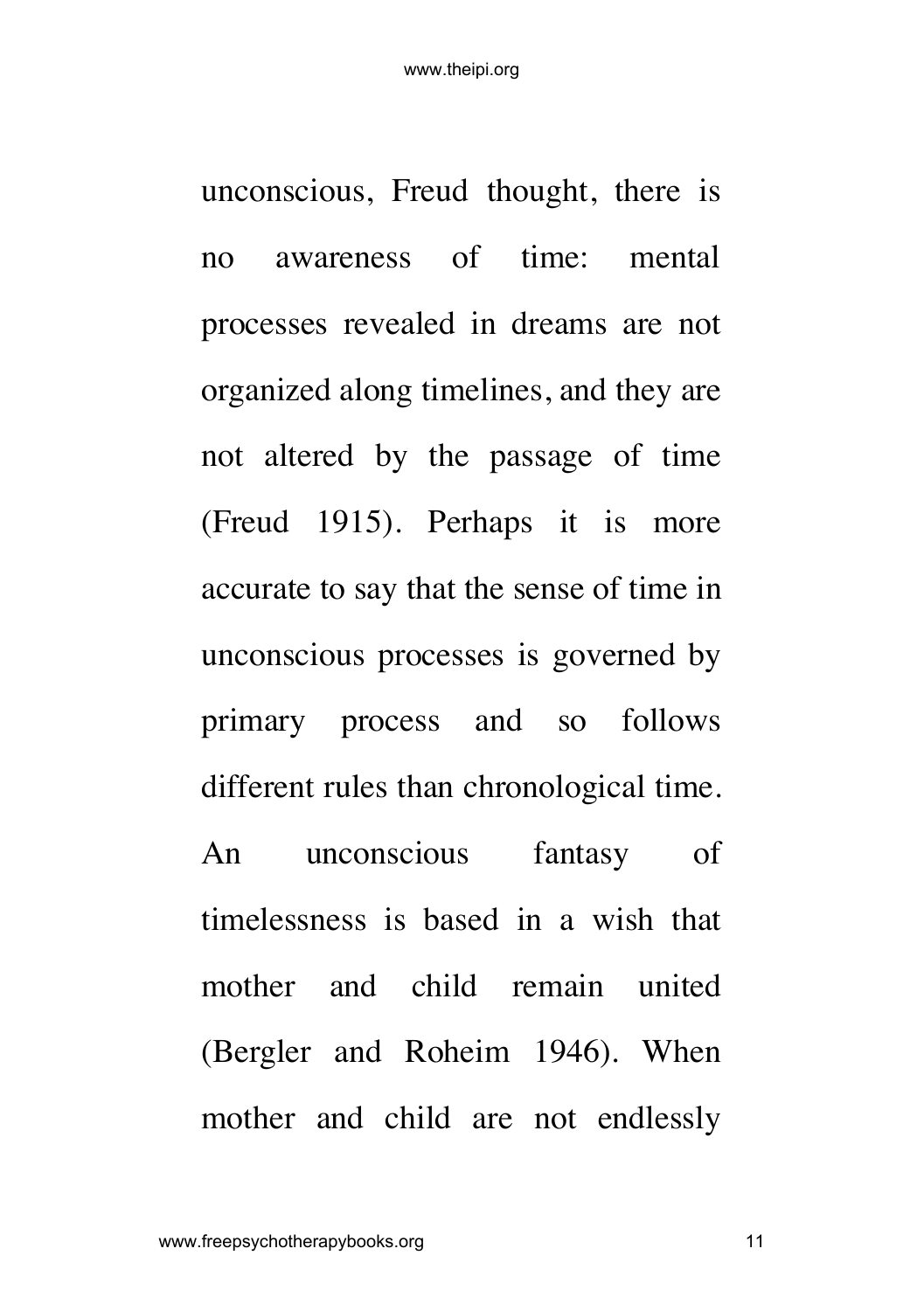united, the infant's need is frustrated, and the ego is filled with its energy. The self may then feel threatened and helpless, as if flooded rather than filled with experience to process.

As time passes, the infant learns that distress leads to various outcomes. The infant self connected to a bad object by feelings of frustration which flood the self and lead to feelings of helplessness may disintegrate into a bad self. To maintain a good feeling inside the self, infants learn to hold on for future gratification by hallucinating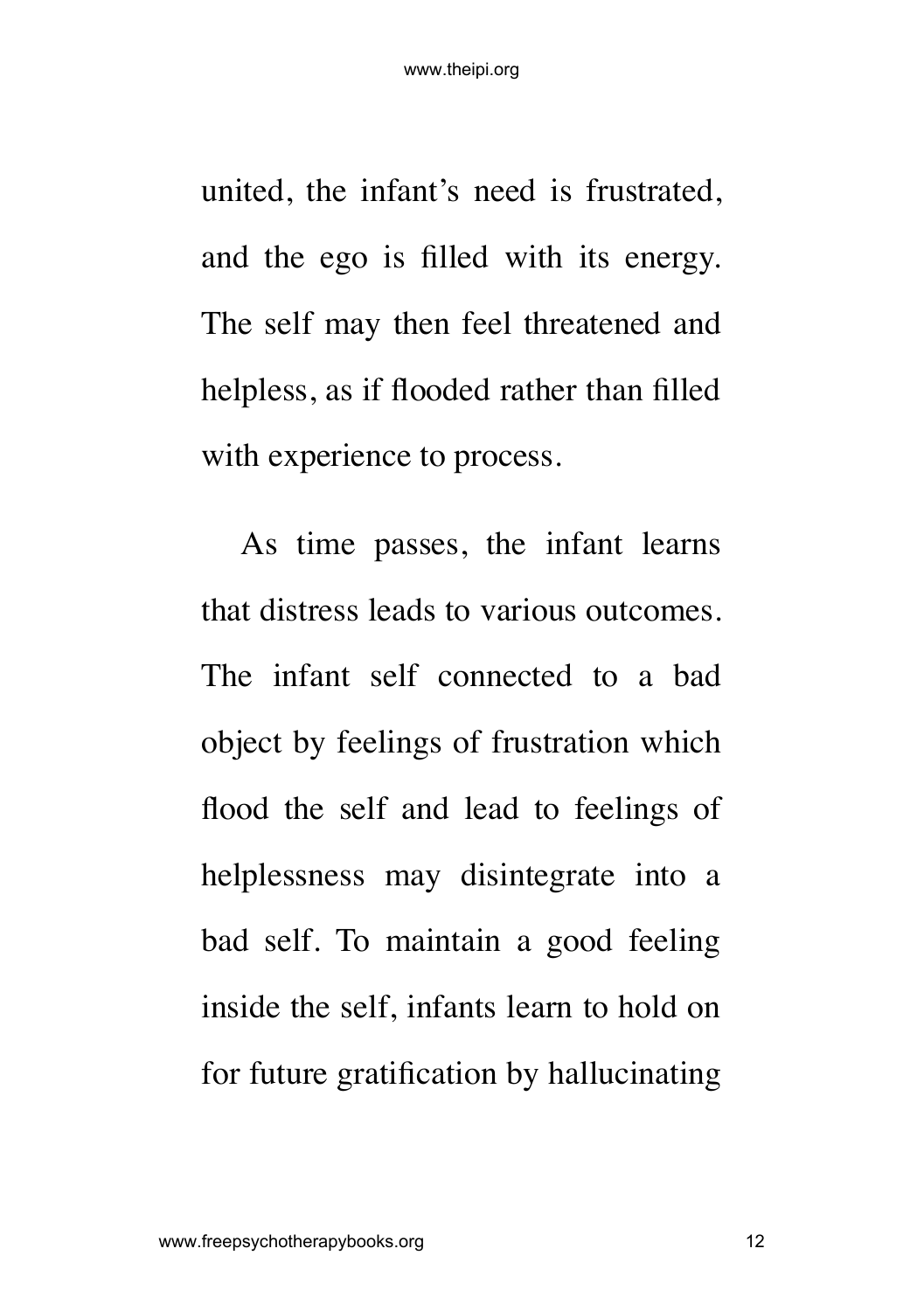a good object based on a memory of satisfaction. Then they learn that the same object can be experienced as good and bad at different moments. This attainment of object constancy is correlated with the achievement of a sense of time (Colarusso 1979). At the age of 15-18 months infants develop capacities for being aware of time and understanding concepts of object, space, and causality, which together enable them to understand objective time (Piaget 1937).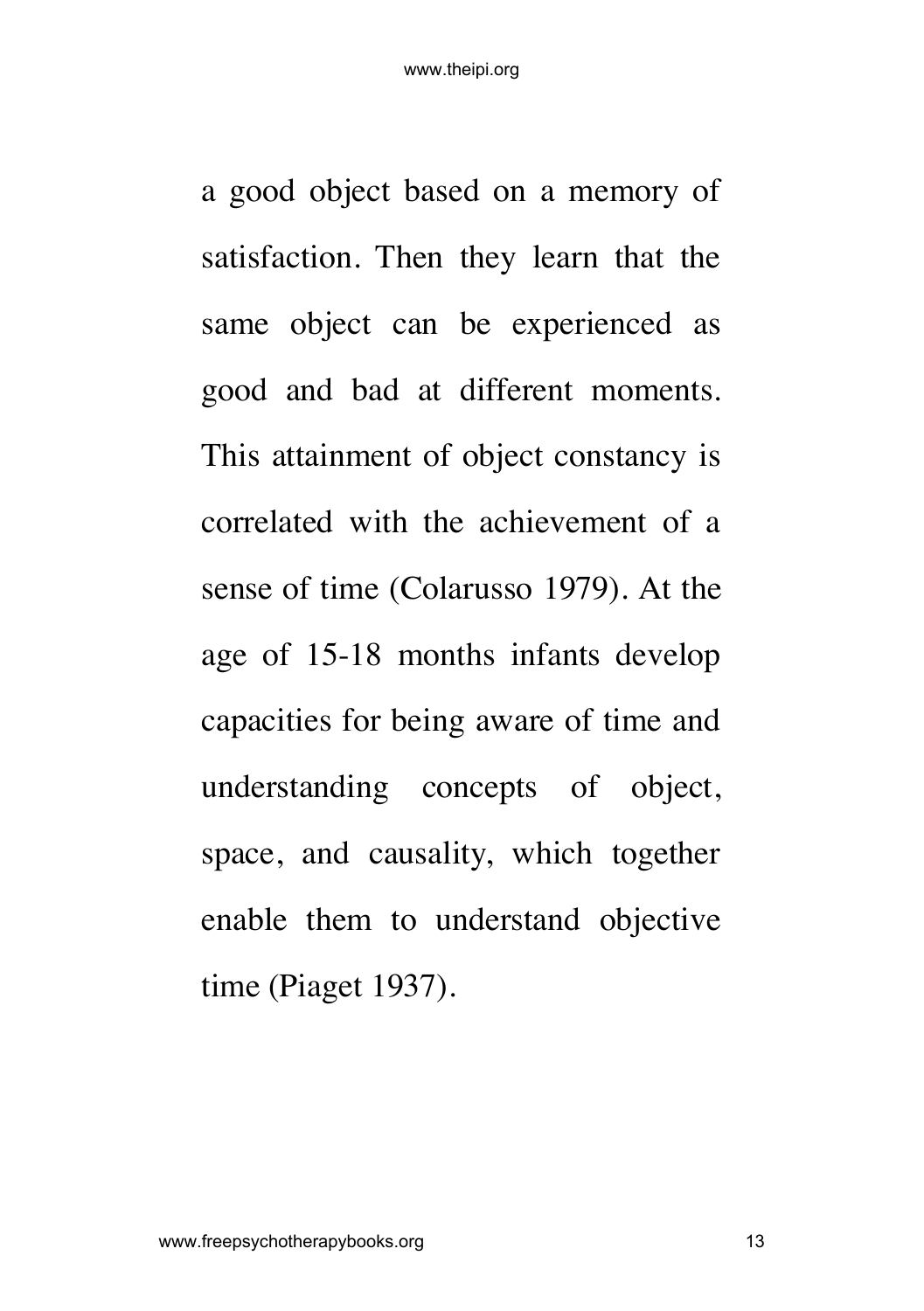In Freudian theory, the sense of time is described as an autonomous ego function, deriving from repeated experience over the course of the psycho-sexual stages of development. During the anal phase, exploratory toddlers become increasingly aware of their mothers' 'No!' and 'Now!' The innate rhythm of physiological processes is shaped by the psychological task of producing on time to please the parent. Mastery over the body and the demands of time brings autonomy and self-esteem and has an organizing effect on the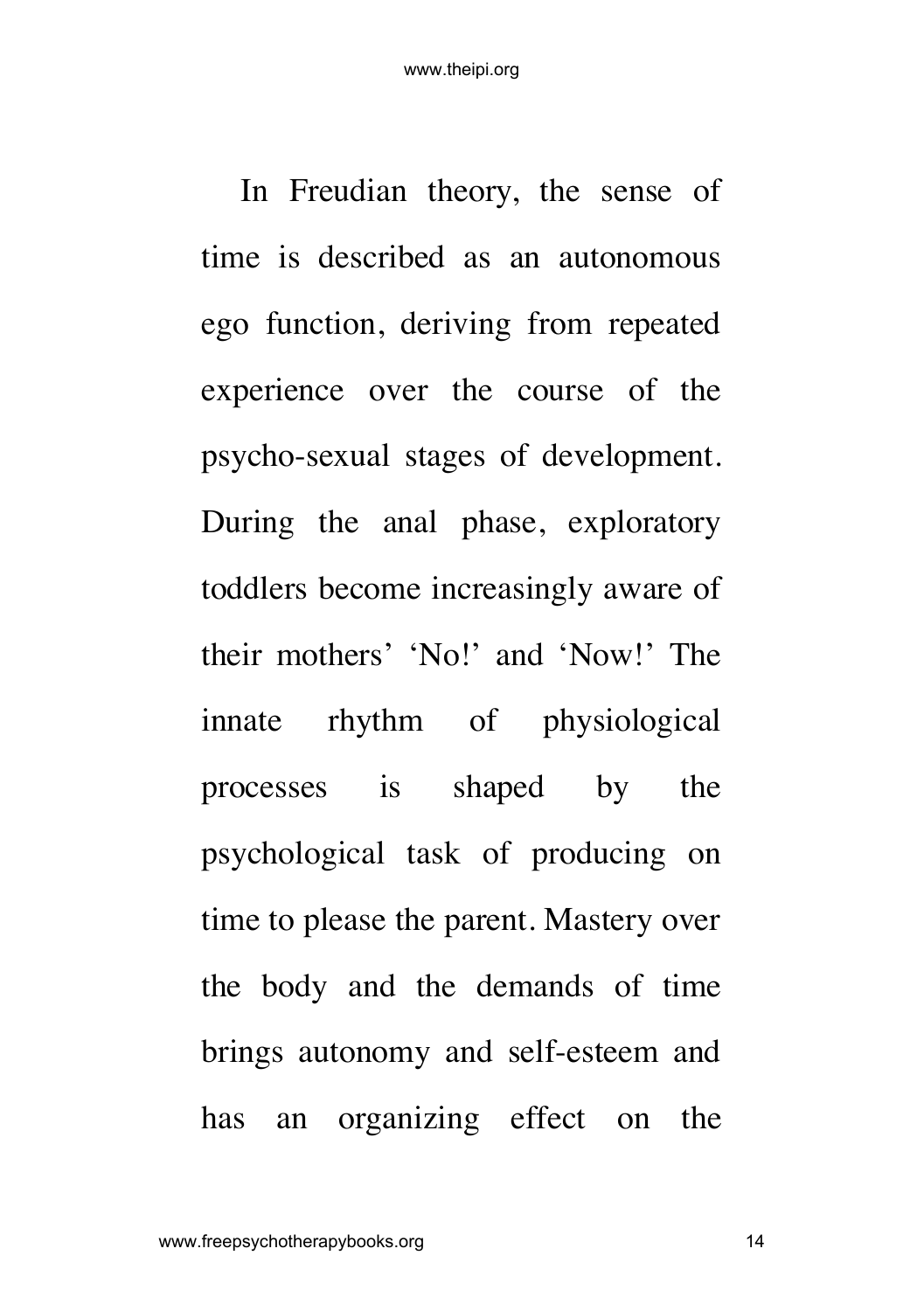formation of the self. During the oedipal phase of psycho-sexual development, as the child identifies with the parental preferences, the superego develops and emphasizes the awareness of time and the need to follow its dictates (Hartocollis 1974). The internal representation of parental authority governs the realistic sense of time in the healthy person (Loewald 1962). The superego influences the ability to endure stressful experiences and think through decisions, and helps the organism adapt to and conceptualize time (Hartocollis 1974).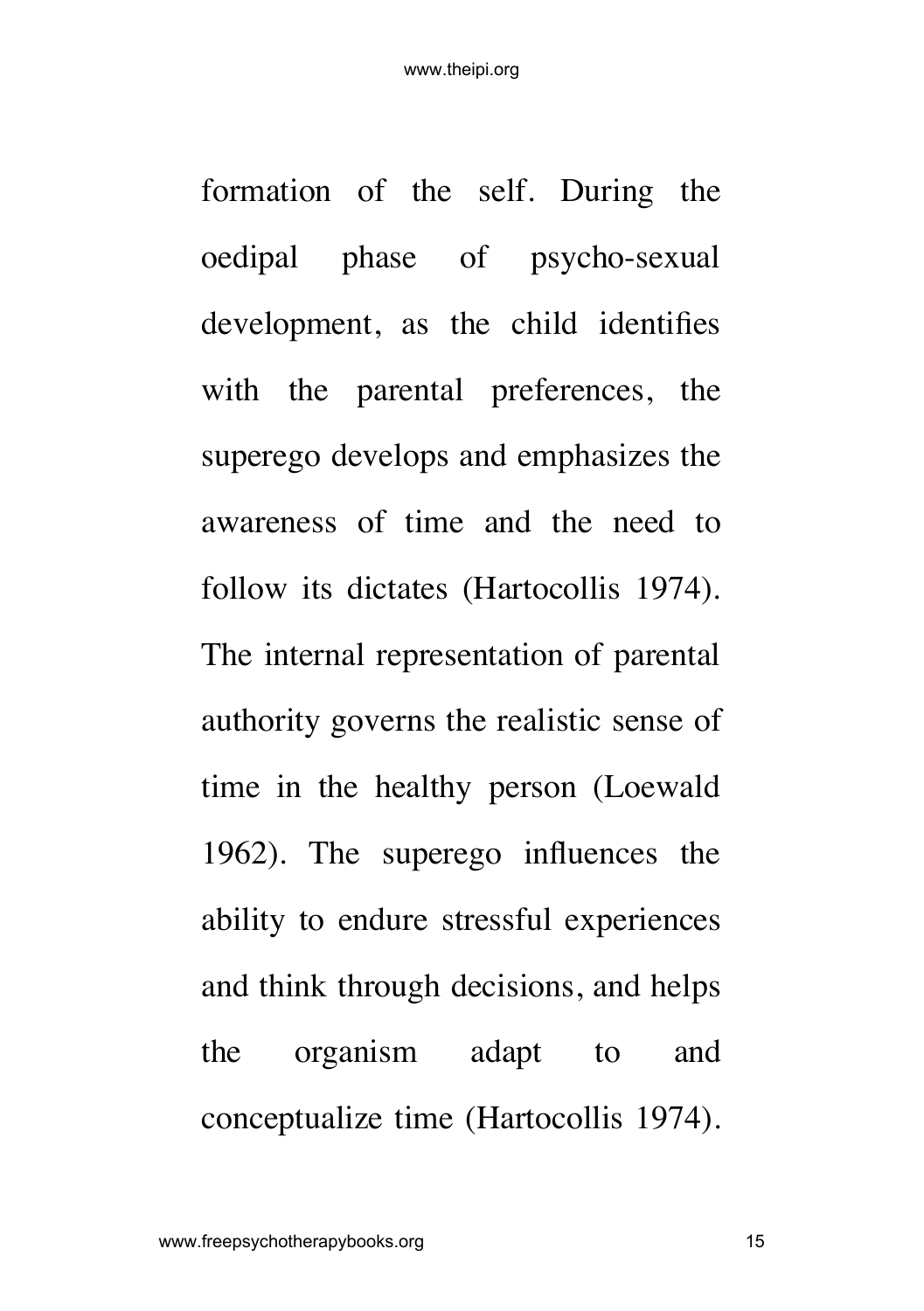In adolescence, there must be adequate resolution of superego guilt and ego problems of autonomy if there is to be a well-established sense of time; otherwise the teenager will be unconsciously late to court parental involvement and possibly punishment (Seton 1974). If time remains a diffuse concept, the young person's ego will not be able to maintain perspective on the functioning of self and other (Erikson 1956). Distortions in the sense of time and concomitant variables in affect, caused by unconscious fantasies and defenses,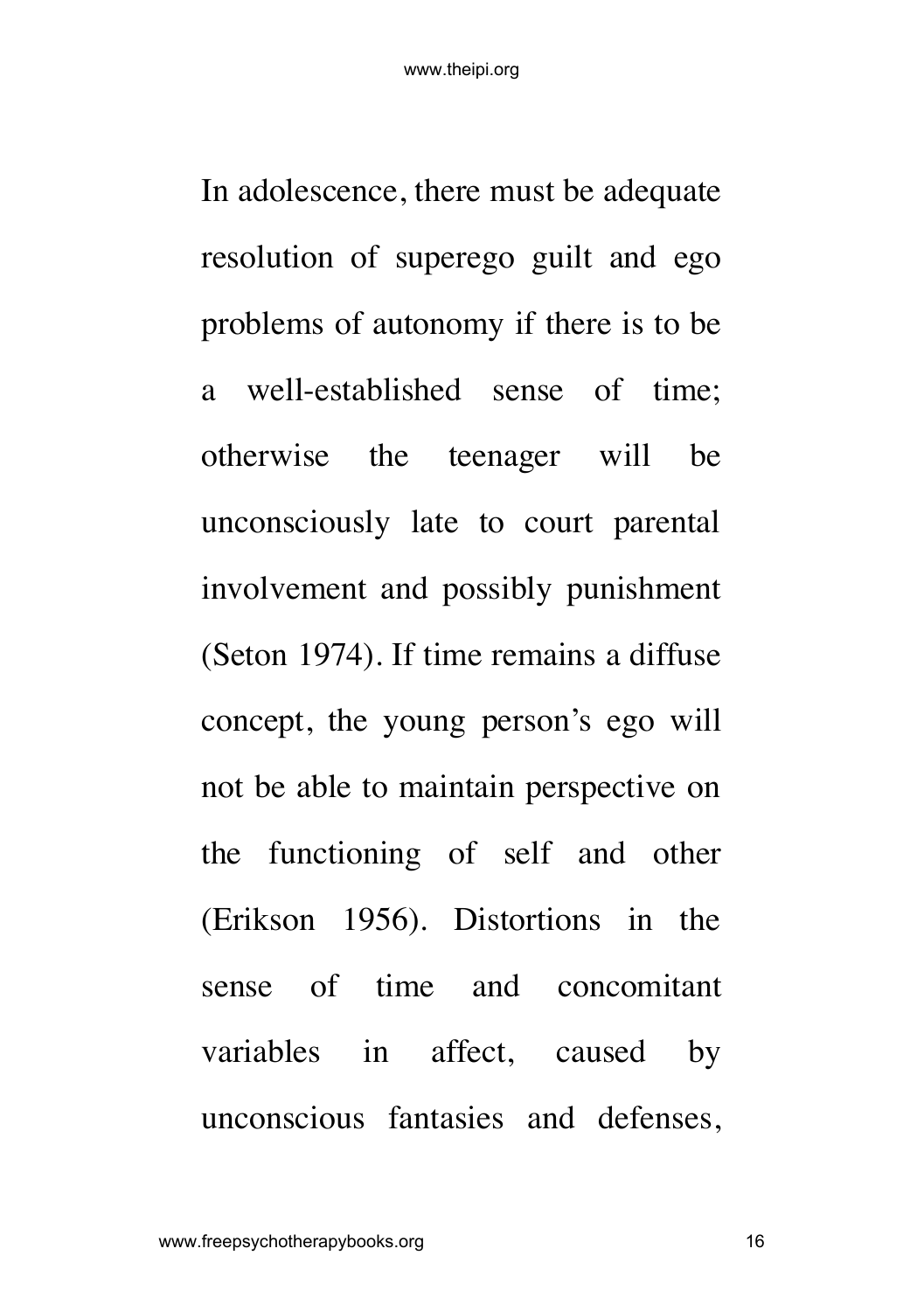reflect the integrity of the person's object relations and ego organization (Hartocollis 1975).

#### <span id="page-16-0"></span>**THE IMPORTANCE OF TIME IN THE PSYCHOANALYTIC SESSION**

The psychoanalytic therapeutic framework is closely involved with time (Abraham 1976). Attention to time sets the frame within which analysis or therapy can reliably occur. The time interval between sessions calls forth the psychic structure required for imposing delay between impulse and action (Freud 1933). The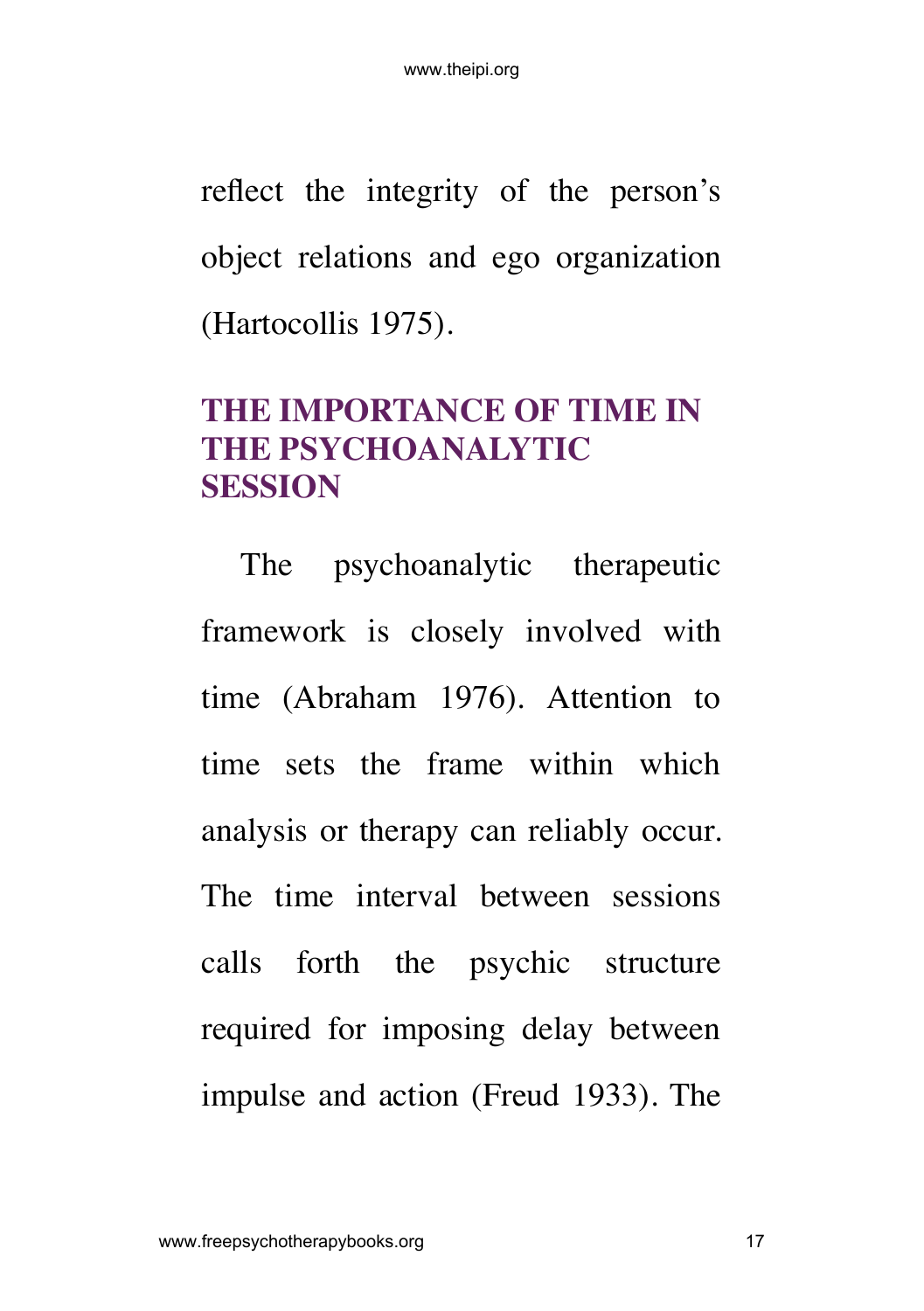beginning and end of the session (and of the treatment as a whole) form a boundary that provides a hard edge against which to measure the patient's reactions to the requirements of the other. For instance, some patients come early; some are late; others do not accept the end of the session. Their attitudes toward the time boundary are products of their object relationships and conflicts. Time represents reality and otherness.

The therapeutic alliance assures the patient of continuity. For some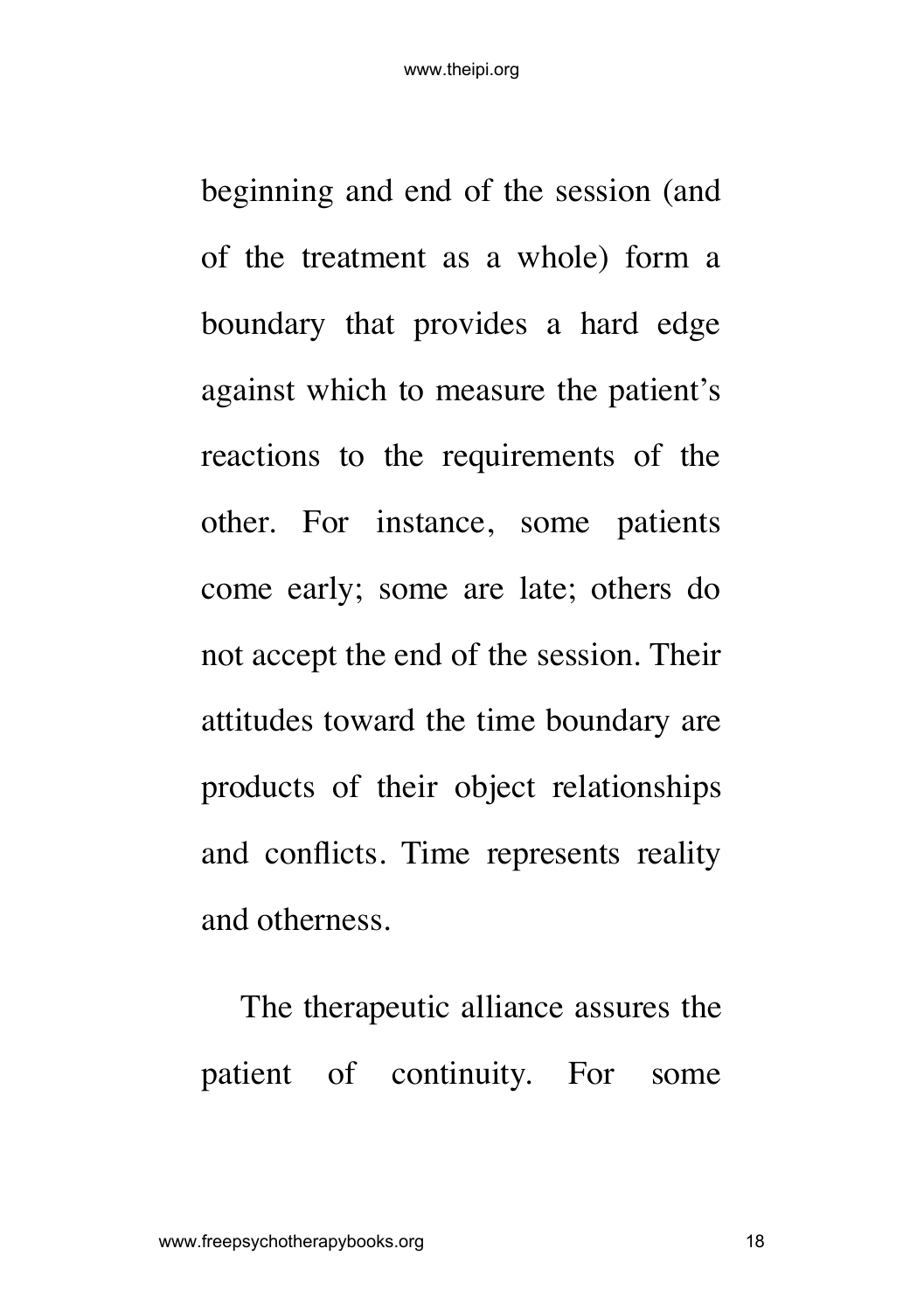patients, continuity gives the illusion of immortality and a timeless state of fusion, a fantasy that is interrupted by termination of treatment, or indeed by the end of each session. Acceptance of the reality of time undoes this illusion and leads to development and maturity. For other patients, commitment to continuity of care has to be proved over time before trust develops. For instance, a patient with insecure attachment requires a therapist who provides long-term availability, flexibility, and tolerance of chaos and fragmentation (Slade 1999). Feeling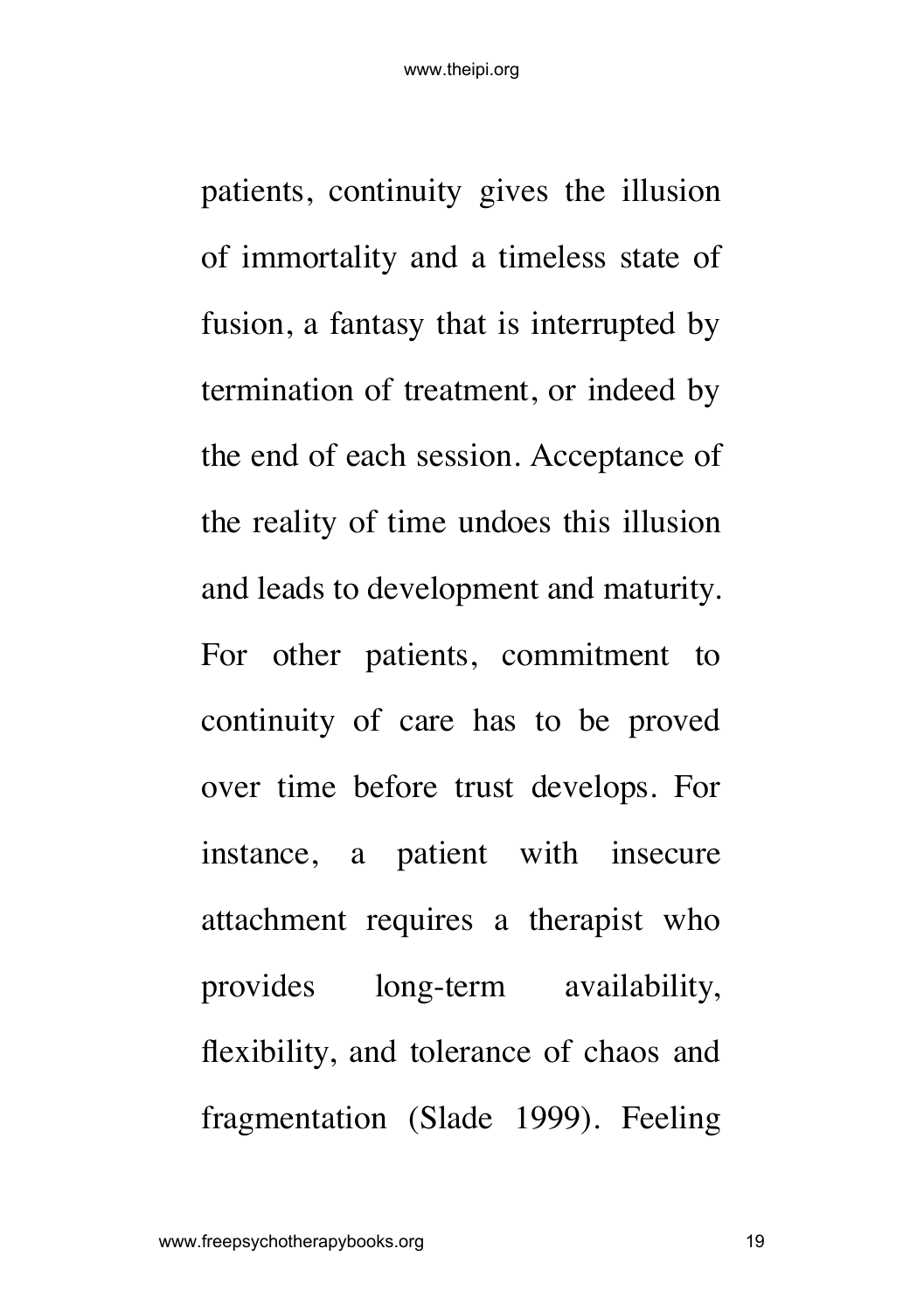accepted and understood by the therapist as the years go by, the patient symbolically recovers the lost object (Anzieu 1970). The patient's resistance to the emergence of repressed issues slowly decreases in response to trust building over time as well as resulting from accurate interpretation.

#### <span id="page-19-0"></span>**THE TIMELINE OF INTERPRETATION**

| Interpretation occurs along a |     |                                  |           |  |
|-------------------------------|-----|----------------------------------|-----------|--|
|                               |     | continuum from clarification,    |           |  |
|                               |     | elaboration, and reconstruction, |           |  |
| facilitating                  | the |                                  | patient's |  |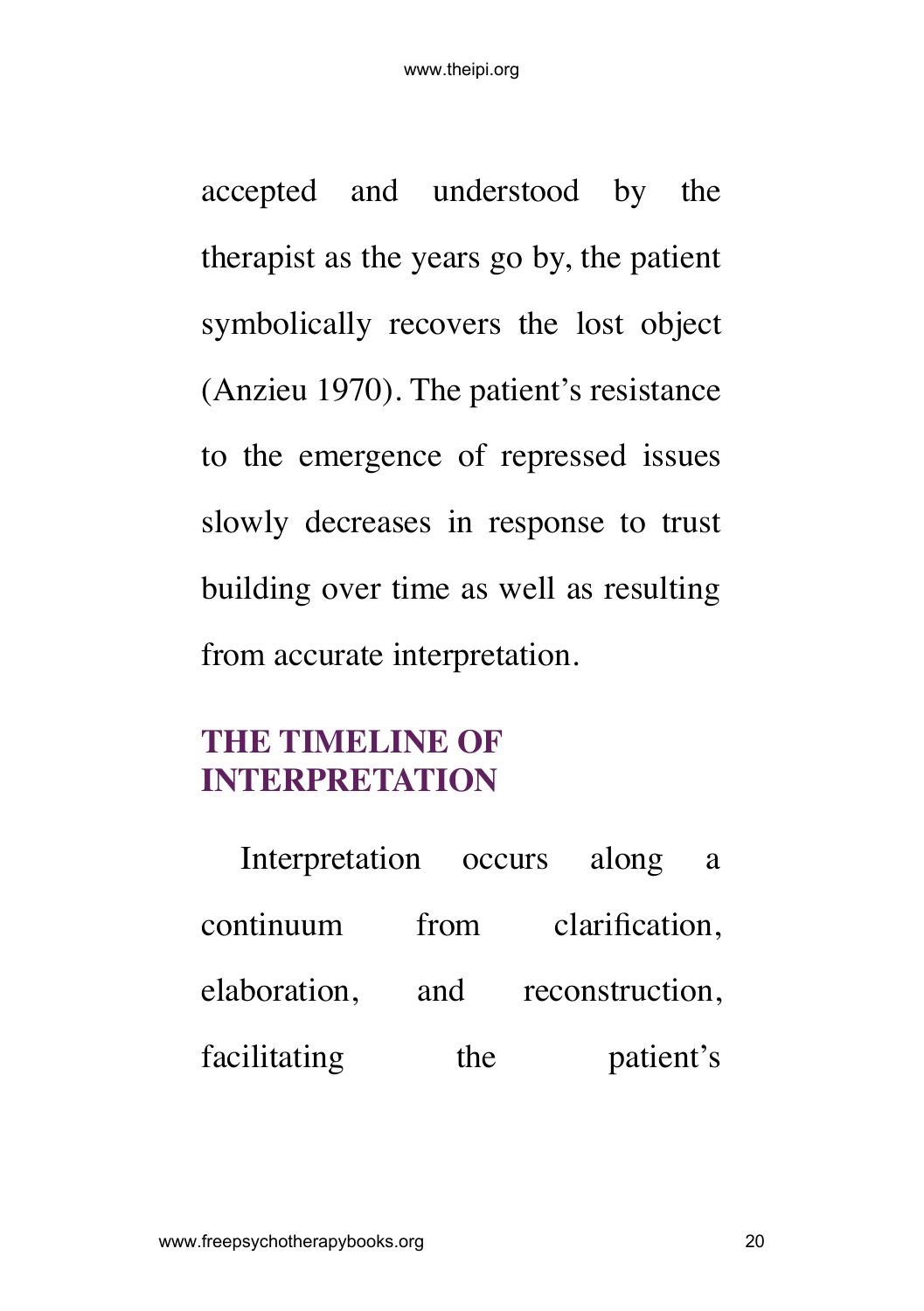expressiveness, communication, and further associations Exact interpretation of conflict in the transference makes conscious the patient's behavior and feelings and helps the patient gain insight into the origins of their difficulties (Gabbard 1994). But the therapist has to take time to get to know the patient before being in a position to make an interpretation. The therapist listens continuously for multiple levels of significance stemming from various stages in the patient's development, and then facilitates the working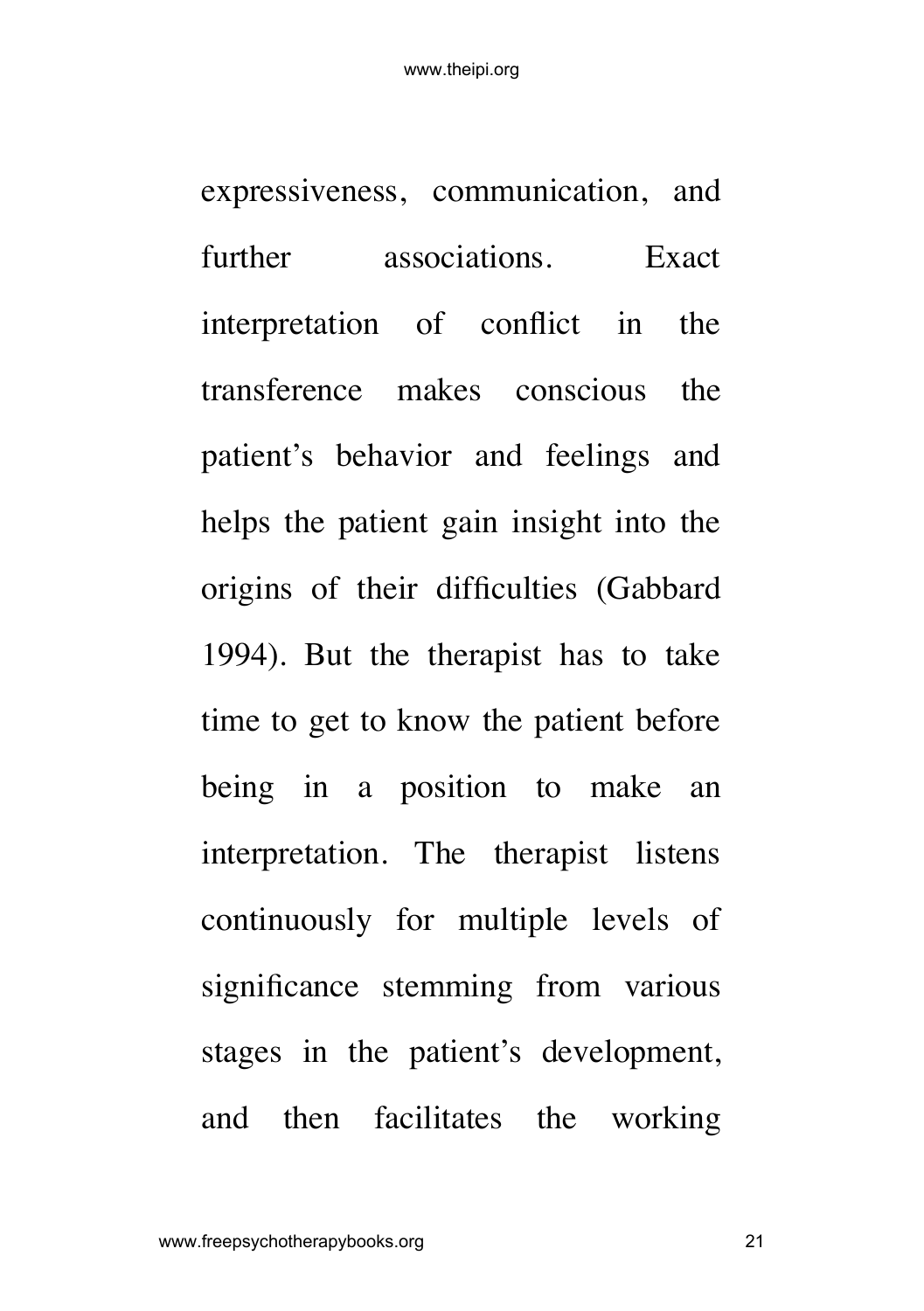through of the effects of the interpretation (Schlesinger 1996).

#### <span id="page-21-0"></span>**TIME TO GATHER THE TRANSFERENCE**

It takes time for the patient to focus the conflict on the person of the therapist, and for the therapist to take hold of the projective identifications in the here-and-now of the transference so that experiences from an earlier time can be reworked in the present. Some patients, like the one to be presented, fend off interpretations until they are ready, and need to hear them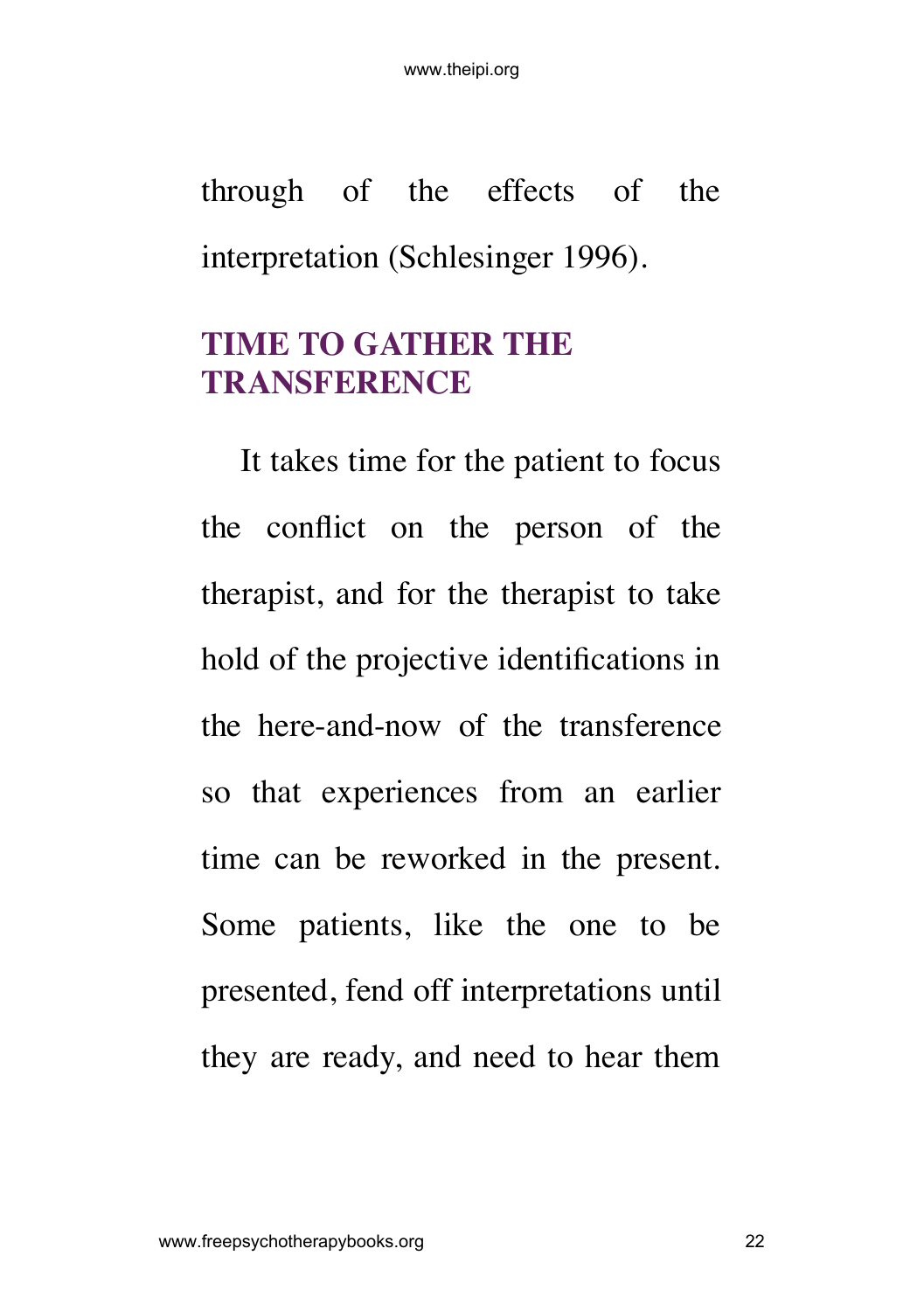approached from different vertices, many different times, phrased in many different ways, before they can accept them and integrate them as insights that reorganize the mind.

#### <span id="page-22-0"></span>**TIMING OF INTERPRETATIONS**

Becoming aware of the passage of time and of differences in the experience with the therapist and with the interpretive process from one time to another, the patient confronts a new reality within which to rebuild the self. Interpretation at the right moment provides the patient with a model of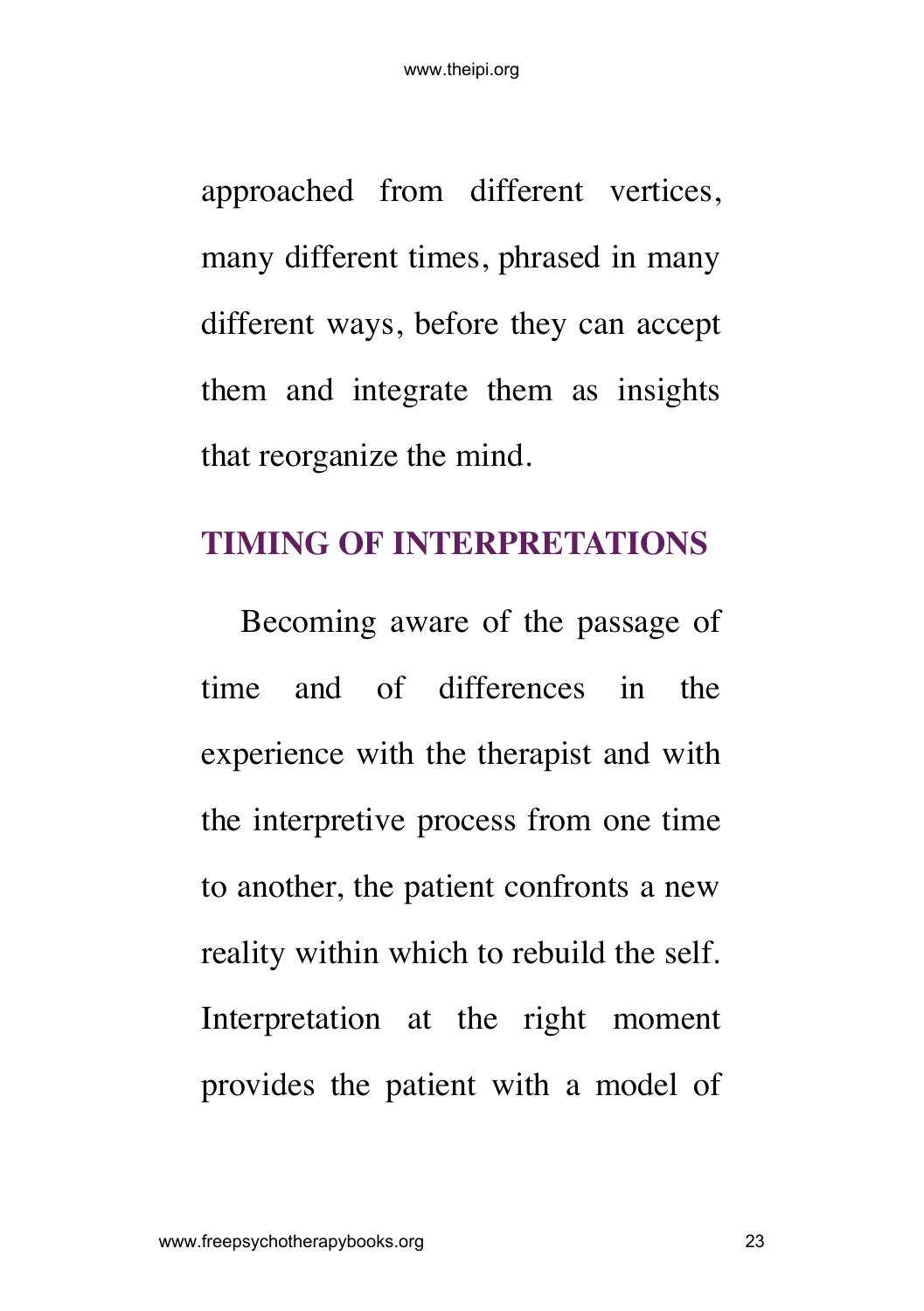operating with awareness of the significance of time, understanding of the links between past and present experience and their influence on future hopes and fears, and sensitivity to the other's needs over time. The patient's internalization of the therapeutic attitude to time and timing moves the self toward reorganization in recognition of the self's relationship to others and to the demands of reality. The right moment for therapists to interpret is the moment at which they know what they think and can articulate it and the patient is at the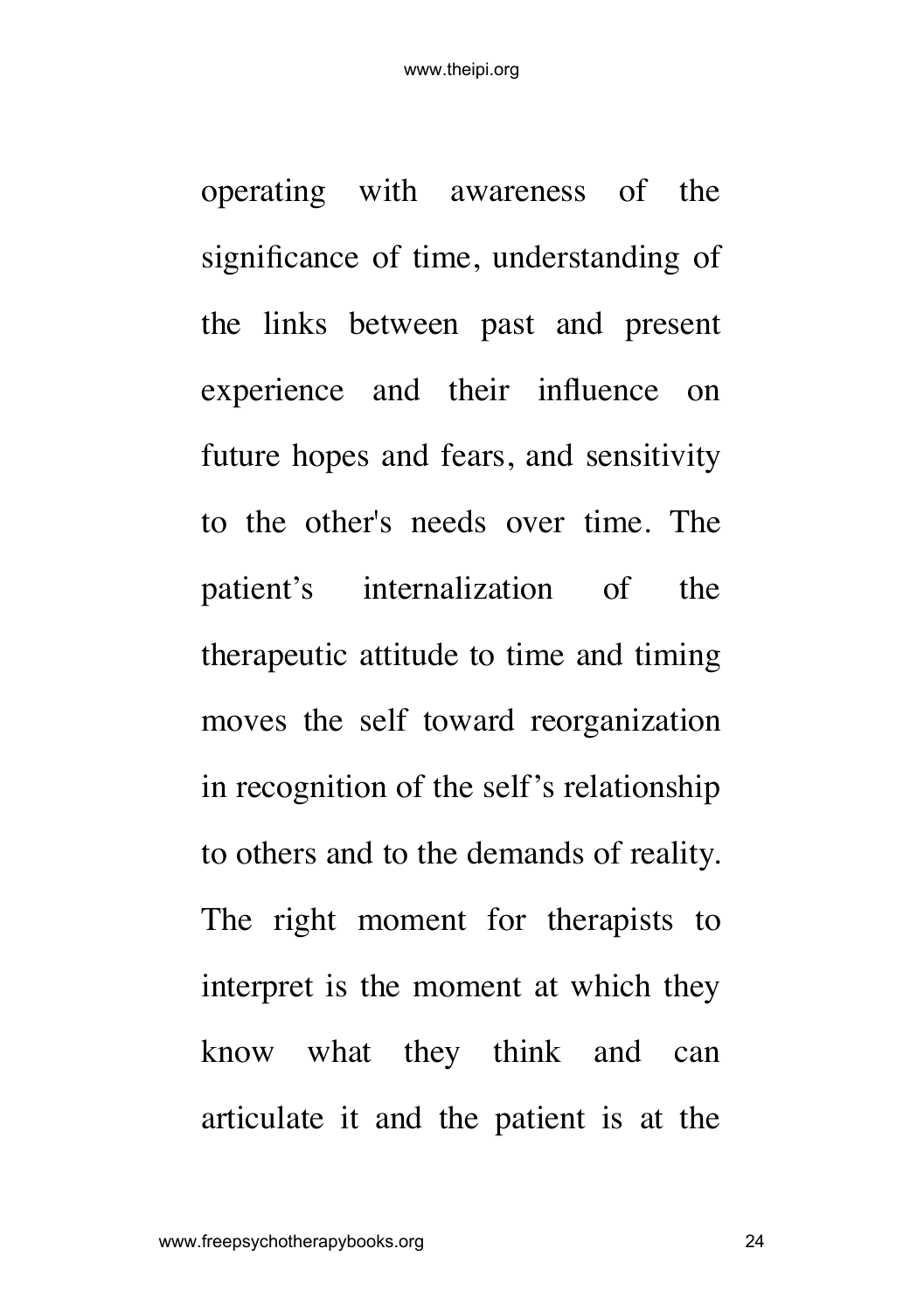point of comprehending the interpretation: the material has to be almost conscious and relatively accessible to patient awareness—and that takes time.

#### <span id="page-24-0"></span>**CLINICAL EXAMPLE OF GERTRUDE IN WEEKLY PSYCHOTHERAPY WITH LEA SETTON**

Over the course of two years of weekly treatment with Gertrude, pathological organizations and psychic retreats were evident, but Gertrude would not engage in interpretive work on them. The main component of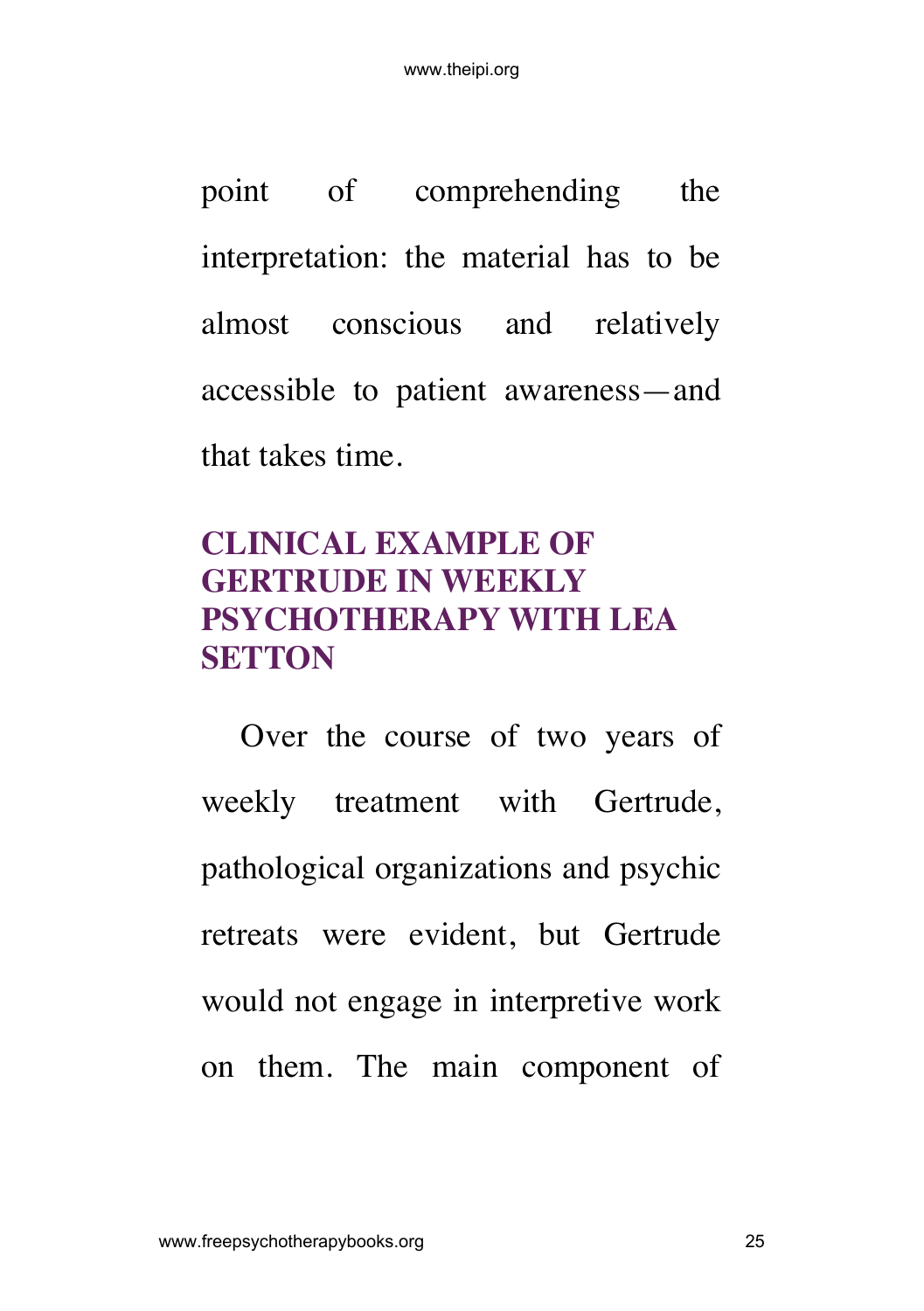therapeutic action was the passage of time during which she experienced my (LS) consistent presence and containment of her stormy transference.

Gertrude is a 35-year-old lesbian with borderline functioning and frequent suicidal thoughts. She is obese and walks in a lumbering way. She came into treatment because of suicidal feelings connected to a repetitive post-traumatic memory, following a car accident in which her car was hit by a driver who then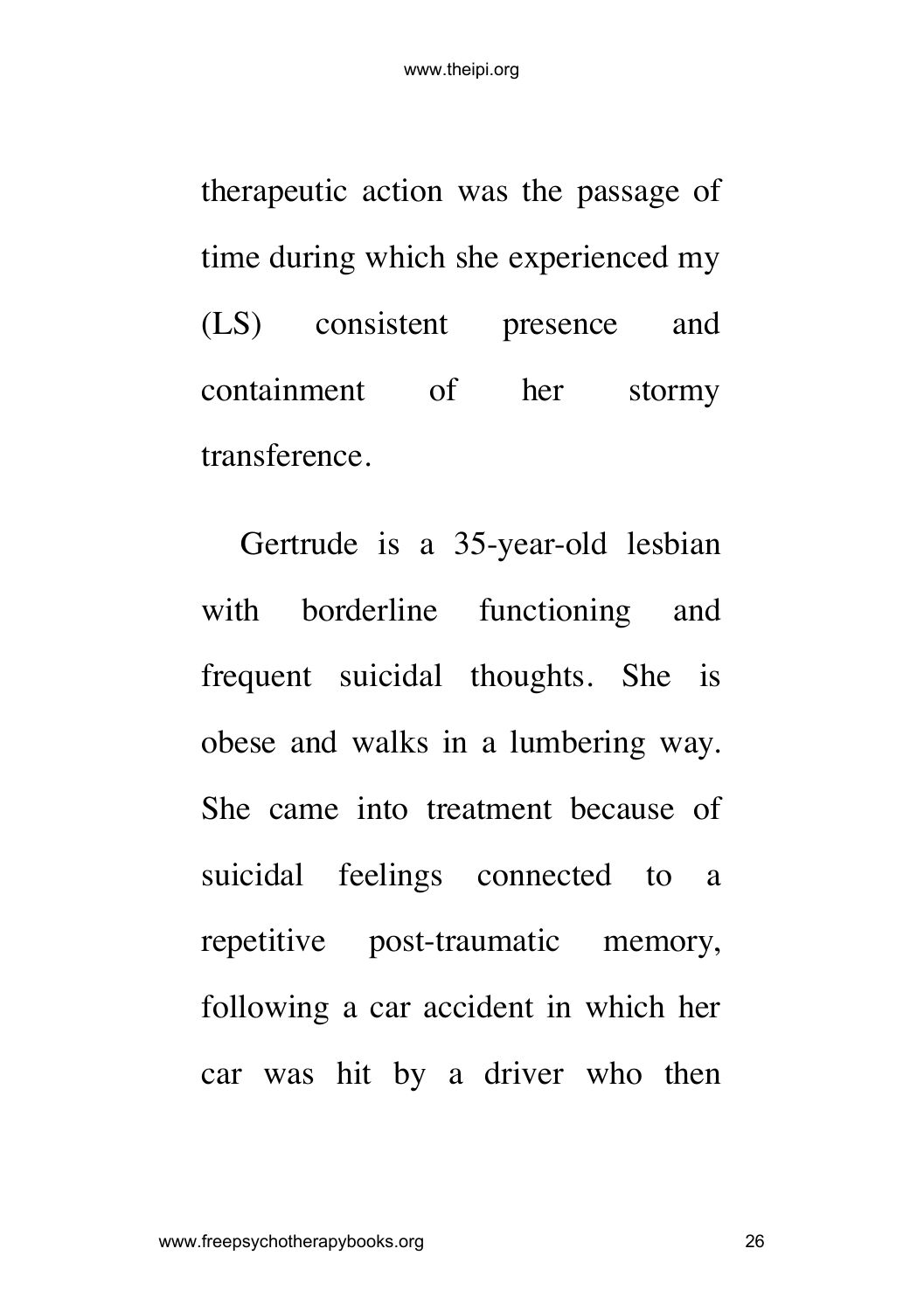ploughed his car into her mother's beach house. This memory reappeared in Gertrude's recurring dream of a car accident in which she saw blood everywhere, which left her feeling suicidal. Gertrude said that she hadn't killed herself, only because she didn't want to make her father suffer. She said, 'It isn't the right time, my father would be left alone. I am waiting for the right time and the right place.' She was paradoxically timing her suicide to protect her from her selfdestructiveness.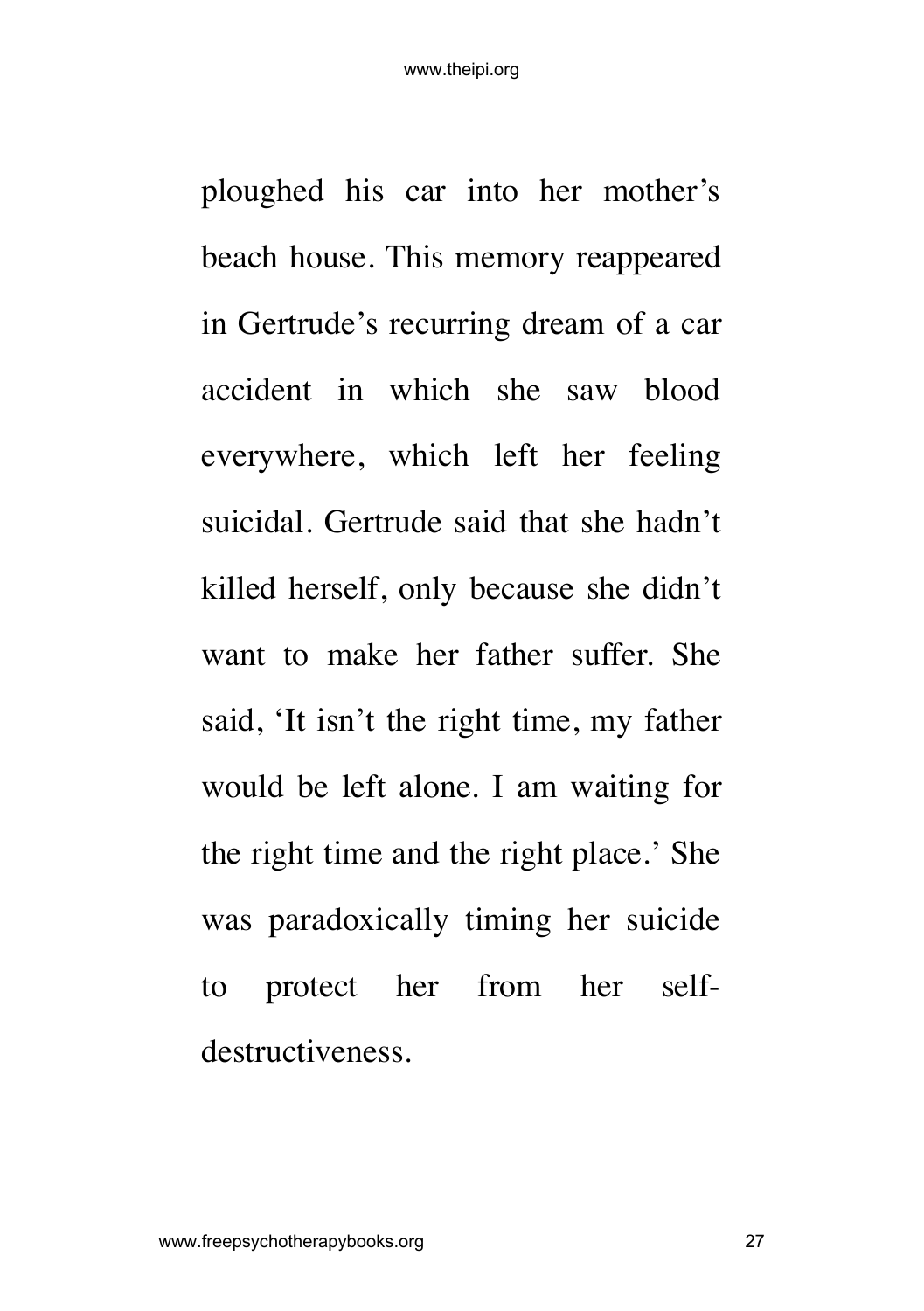This dream is a replay of aggressive feelings toward her mother, and a longing to protect her father. She is pulled to suicide to kill off the angry internal mother. Her feeling that it was not the right time protected the internal father, and preserved the hope of a loving internal couple, and so there would never be a right time to kill herself. But it was not possible to say such things to Gertrude. I simply had to accept her desire to die, and the lack of a right time.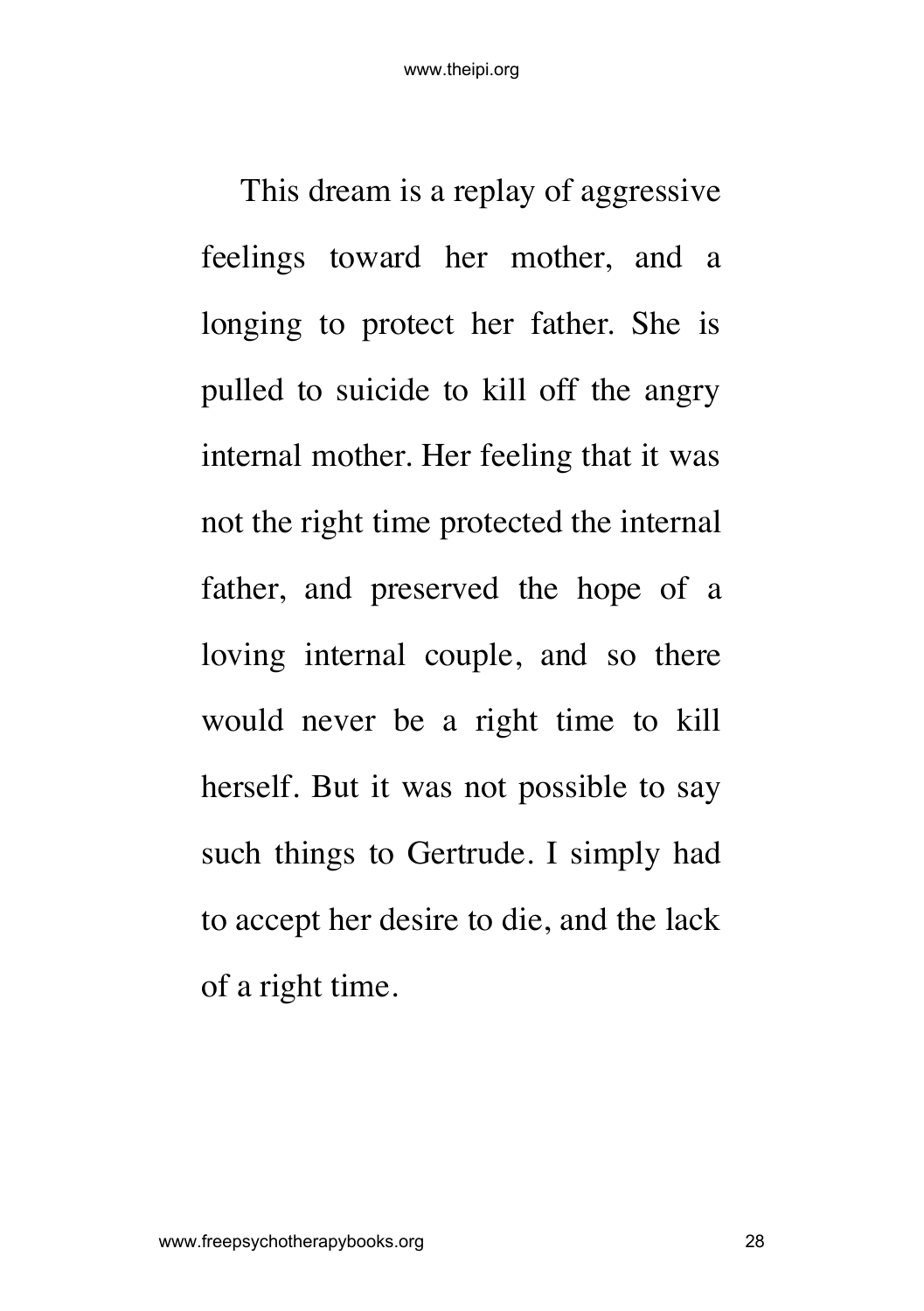Gertrude comes from a highly dysfunctional family with a mother who criticizes her looks and her performance. Her mother is always angry and her father is bitter, silent, and preoccupied with work problems. Gertrude feels unloved. For instance, when I recommended a psychiatric consultation, her mother and her brother both refused to take Gertrude to the appointment even though they knew she was suicidal. They did not offer to pay for the therapy, they did not ask how it was going, and they did not ask her how she felt. This made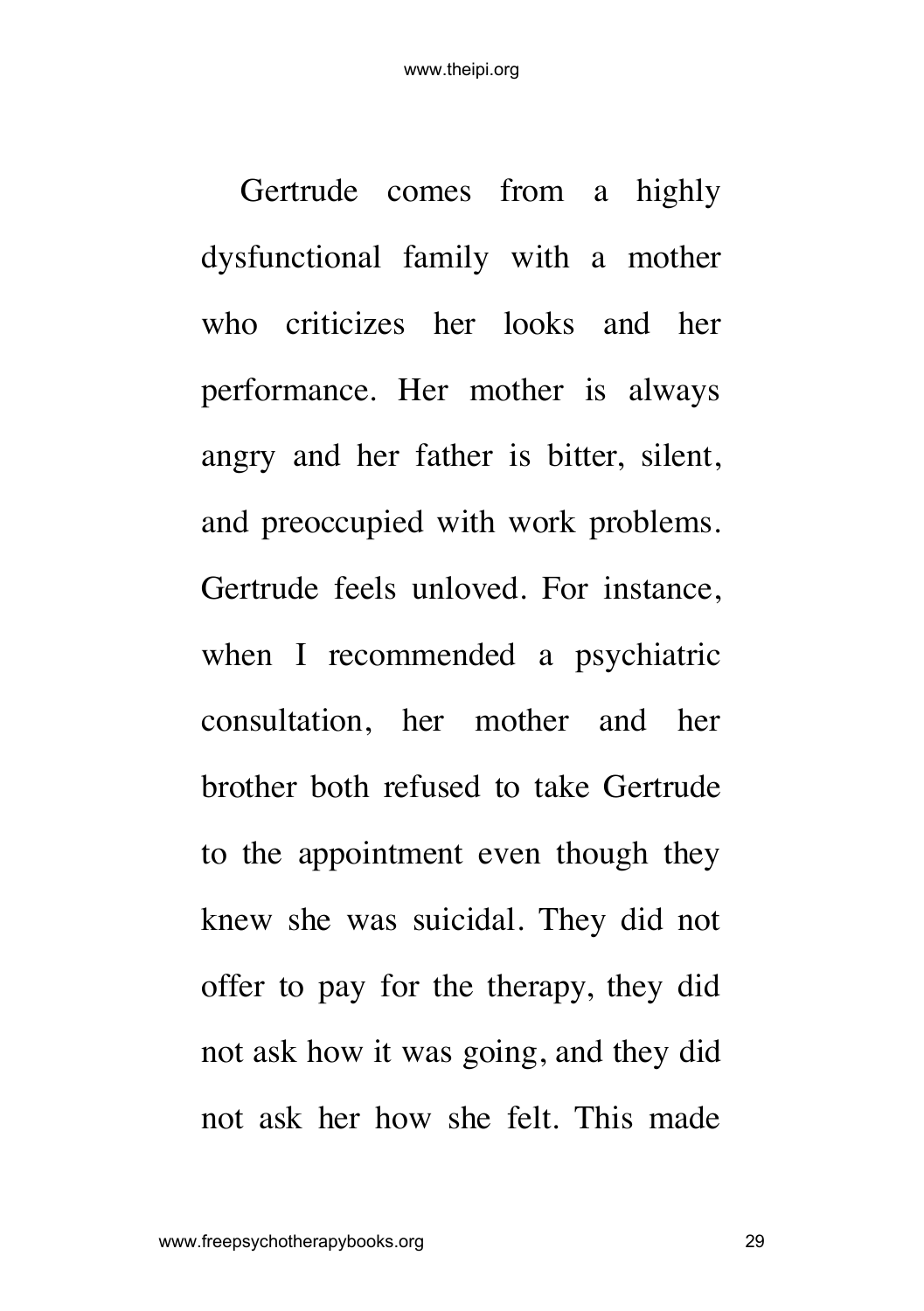her feel that they did not care about her. She had been in a relationship with a woman who has two children, and this was her only sexual relationship with a woman. It made her feel guilty to be replacing her mother's love with this woman's love. She said that she couldn't talk about it because she didn't understand how it happened. Gertrude did not accept that it was a homosexual relationship, and she pretended that the sexual aspect of their friendship was not continuing. On the other hand she drew attention to her genital experience by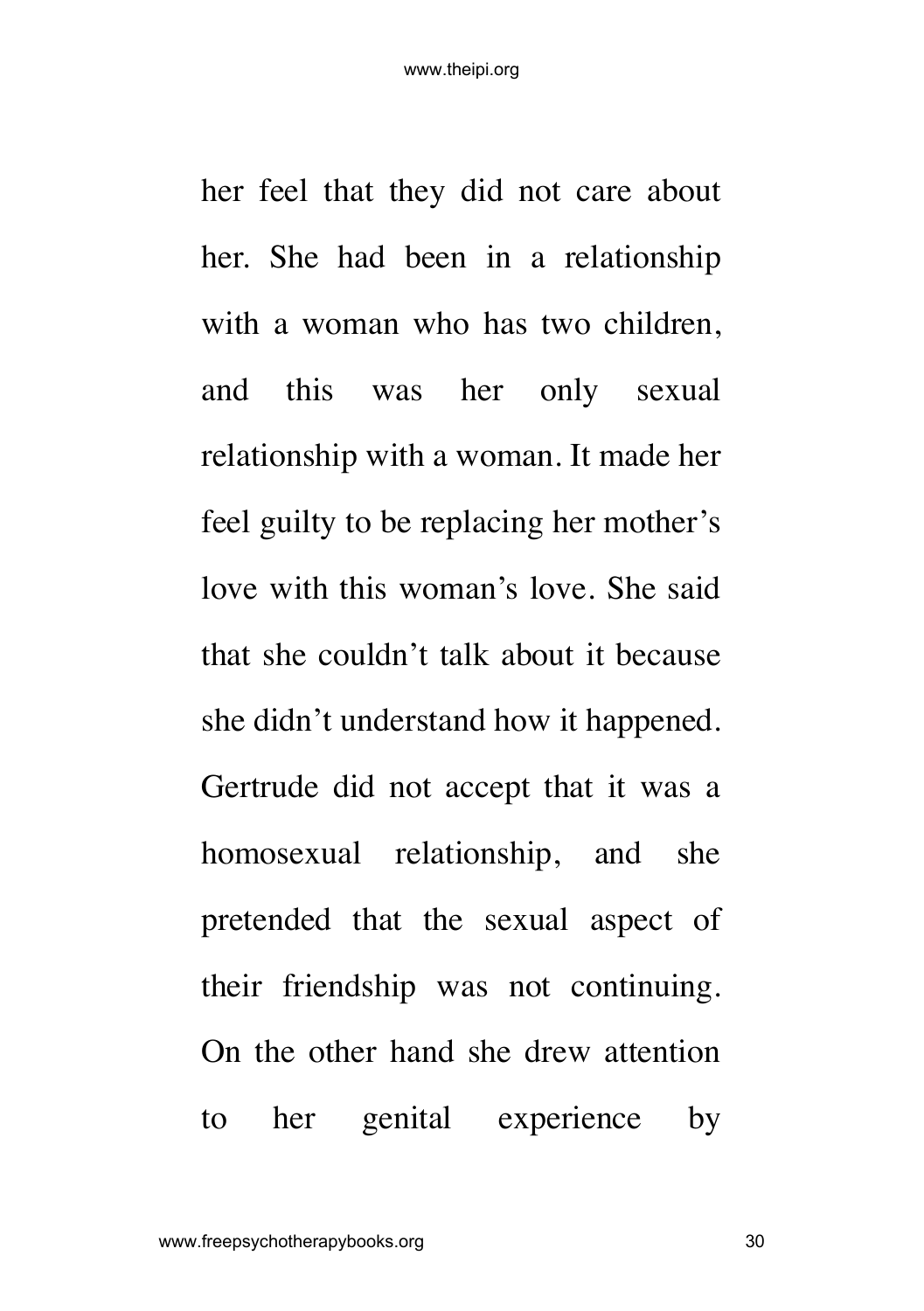complaining how much she hurt after she awoke to find that she had scratched the top of her thigh so hard that she broke the skin. Because her self-inflicted wound was so close to the genital area, I had the impression that she wanted to remove her genitals from her body to get rid of what she was feeling there.

### *Process of the first year of therapy*

Gertrude usually conversed about the happenings of the week in terms of her life at home with her mother,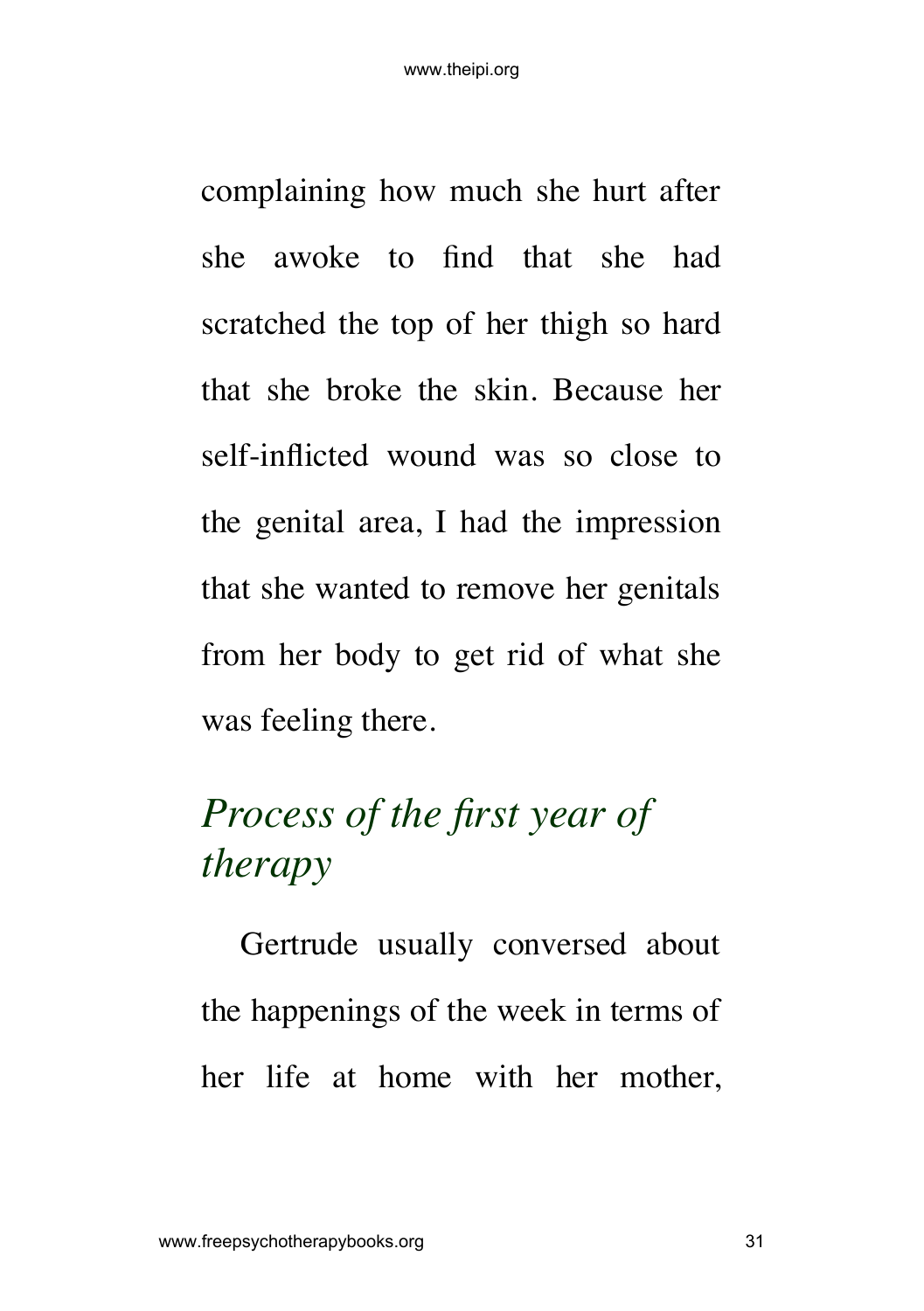father, and brother, visits to her aunt, and occasionally her schoolwork, her lesbian friend/former partner, and any heterosexual dates she had. She worked on her difficulty becoming independent and succeeding at school, but she did open up on the issue of her homosexuality and its meaning for her.

Gertrude complained about her family being like a madhouse, always in chaos, with a mother who shouts, a father who stays silent, and a brother who stays out until midnight and returns like a ghost. She complained of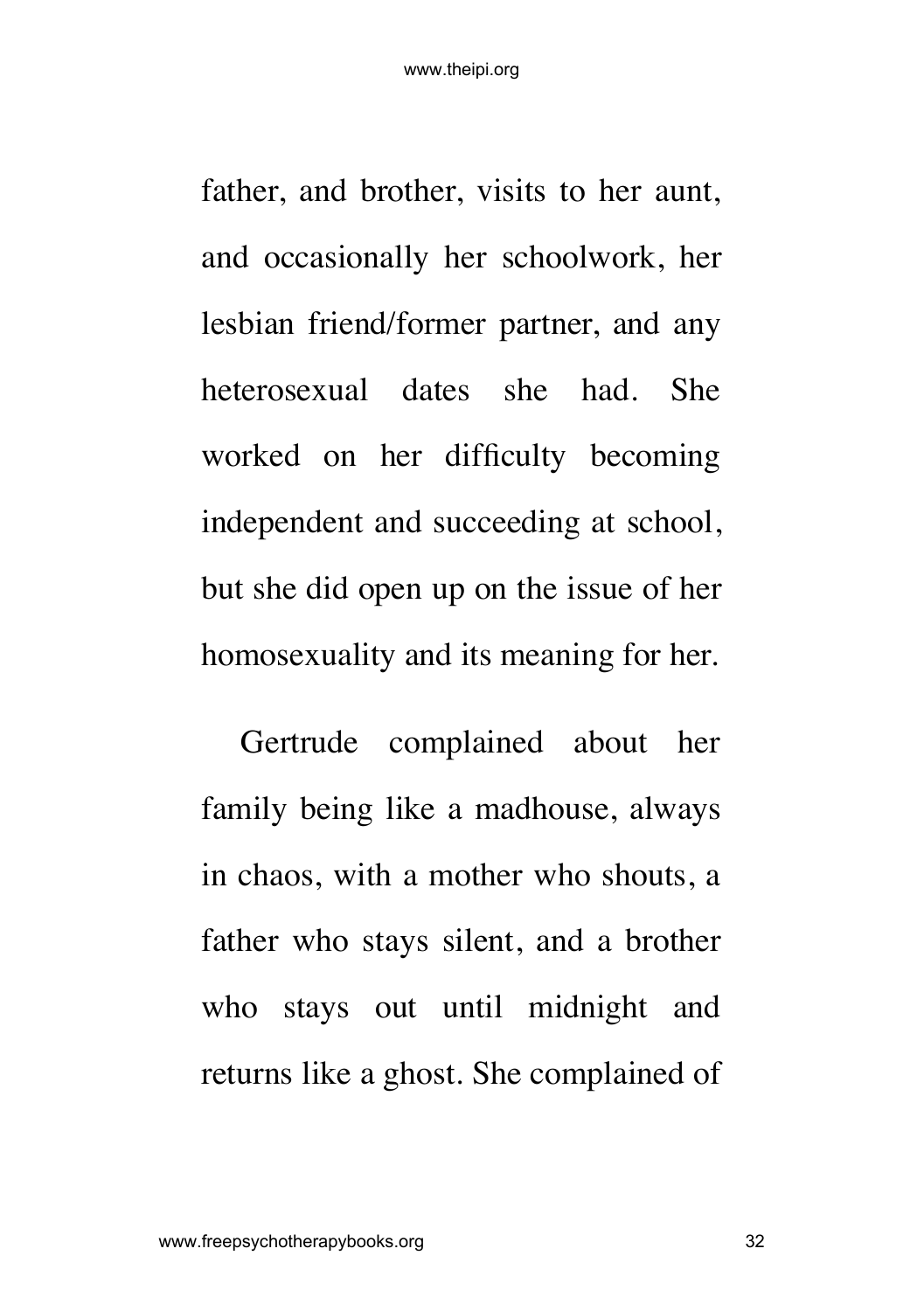the house not being clean, there being no food in the refrigerator, not even cold water. On the other hand she liked her room and felt comfortable there, but she did not sleep well, and she always felt hungry. The lack of provisions in the home reflected Gertrude's feeling rejected by her mother. Gertrude felt that her mother attacked her looks, devalued her work, and thought that everything she did was wrong. Gertrude felt sad, and yet she could not cry. She talked about being close to a supportive, motherly aunt on her father's side. She wished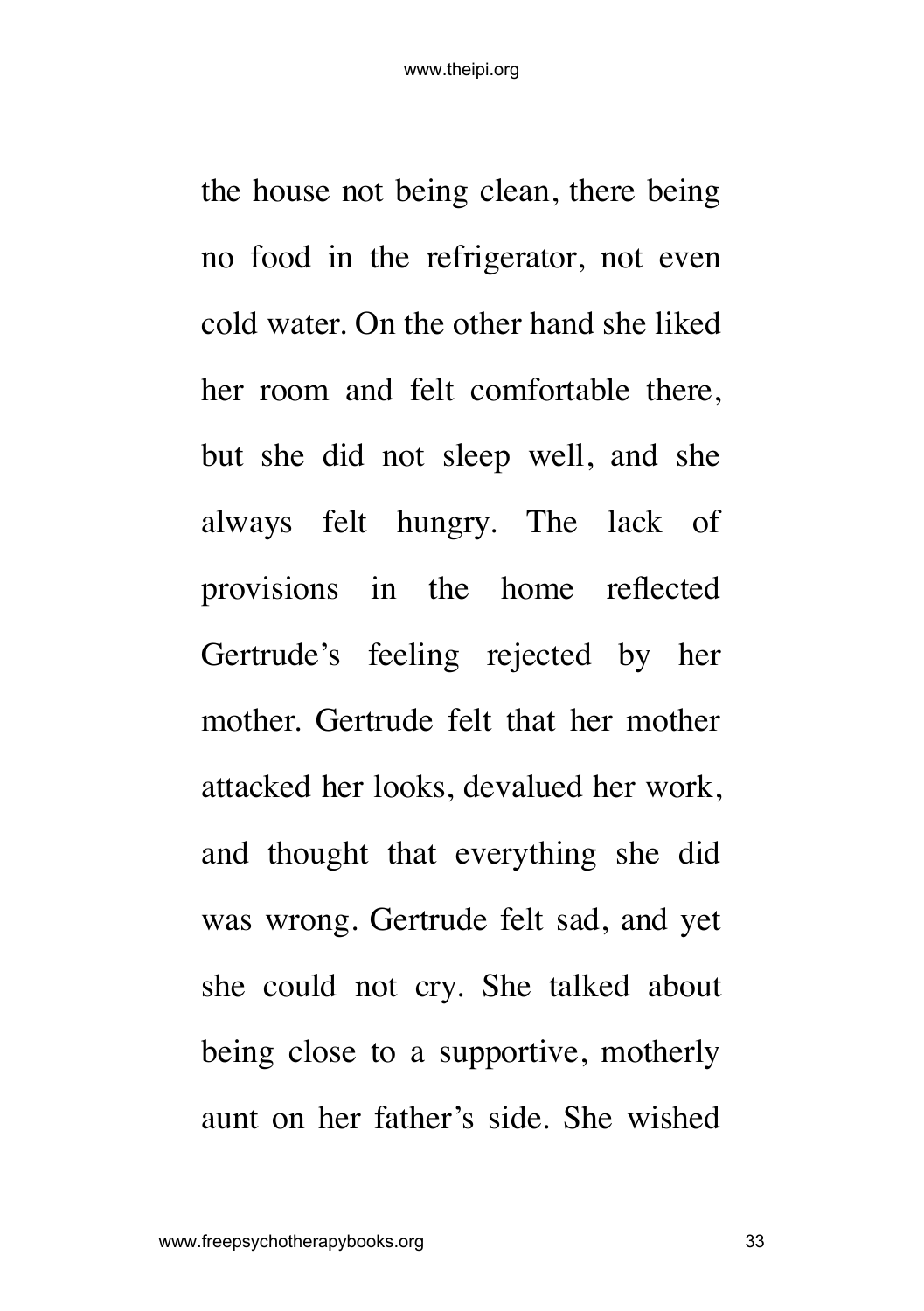that her aunt could have been her mother, but she often refused invitations to her house or went there reluctantly, I think, because she was afraid of loving her, and then being rejected as happens with her mother. She used to hate her mother, but after a year of therapy she felt more separate from her and more able to love her.

Gertrude was generally rude and aggressive toward me, as her mother was to her. She was suicidal but she refused medication. She brought all her miserable behavior to me. I felt so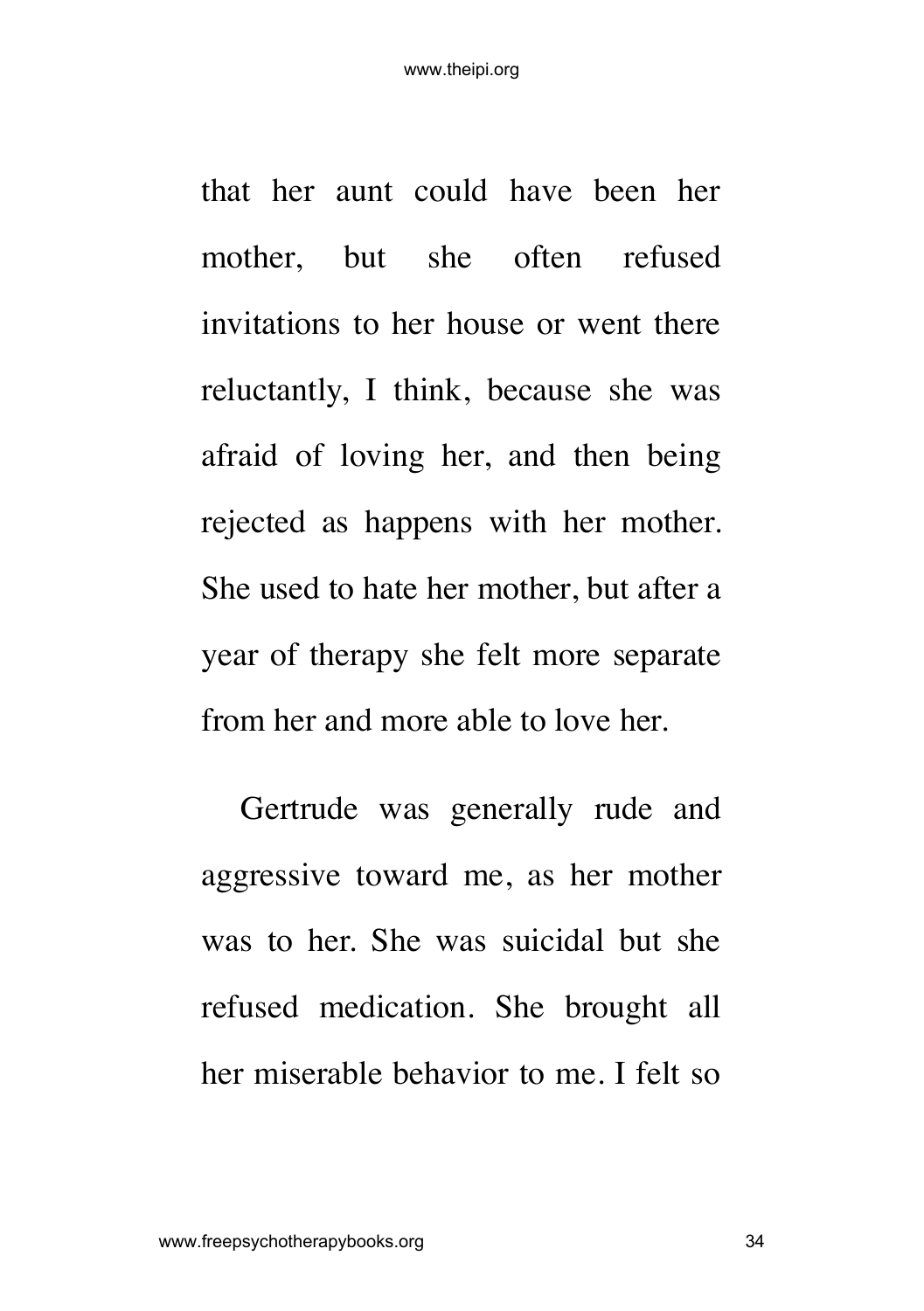put off by her that it was difficult to stay in touch with her suffering. She complained that she didn't feel well, that I didn't care, and that I didn't understand anything. In every session, she wanted to leave. She used to say, 'Can I go now?' and I would say, 'It's your decision, but if you want to stay, we have another 15 minutes to work.' And she always stayed. She was always fed up with treatment and sick of me. She tried to get rid of me by leaving the session, and yet so as not to miss me she sent me hundreds of emails. I did not want to encourage the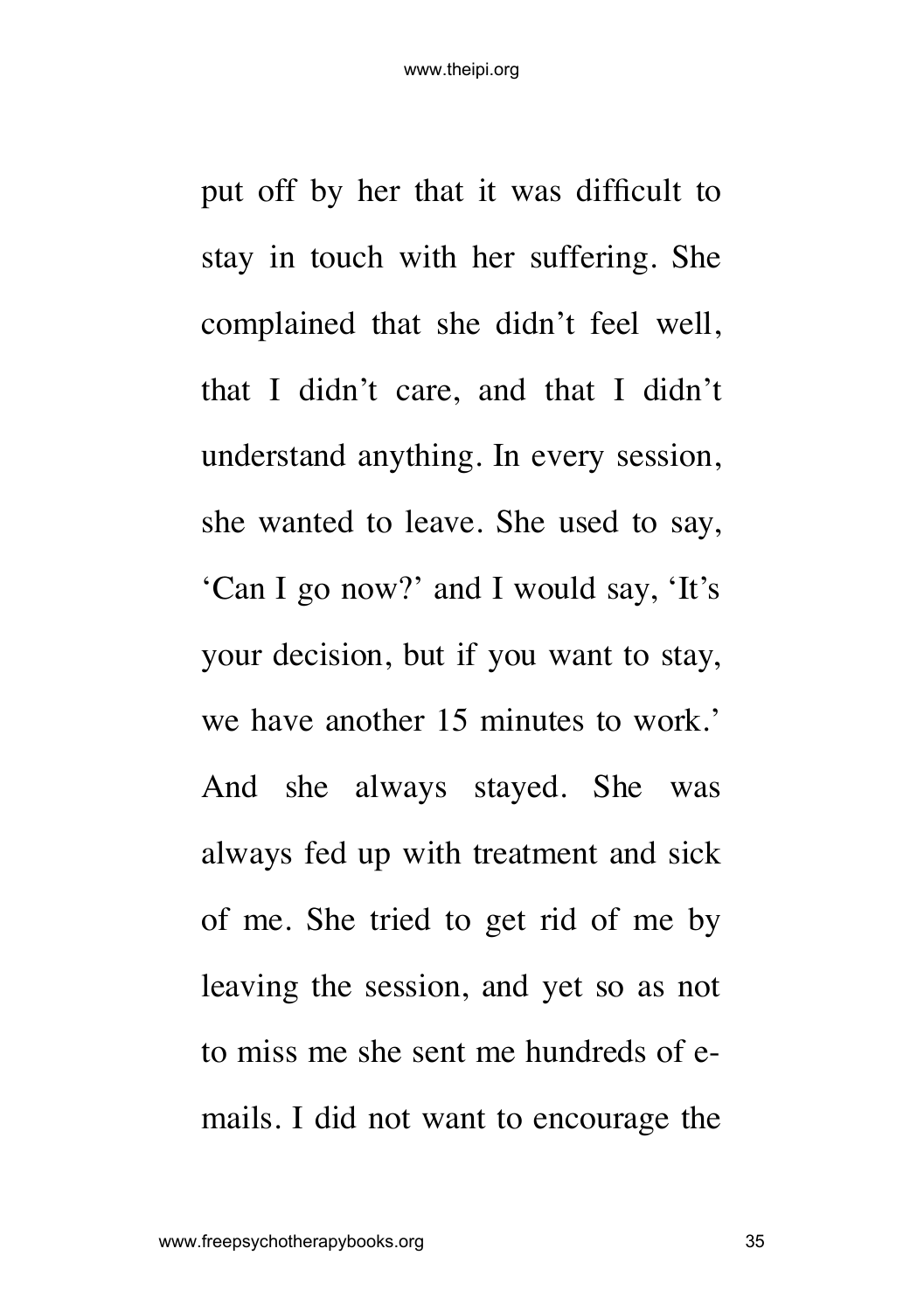e-mails, but I did read them. The only way I could tolerate her was to connect with her suffering as expressed in the e-mails because my countertransference to her in person was so burdensome. It was not that she said anything different in the e-mails; it was just easier because I could skim the electronic format and I did not have to be with her and look at her.

Like her mother, Gertrude gets angry easily and attacks herself as her mother did her. When Gertrude lost many documents and missed many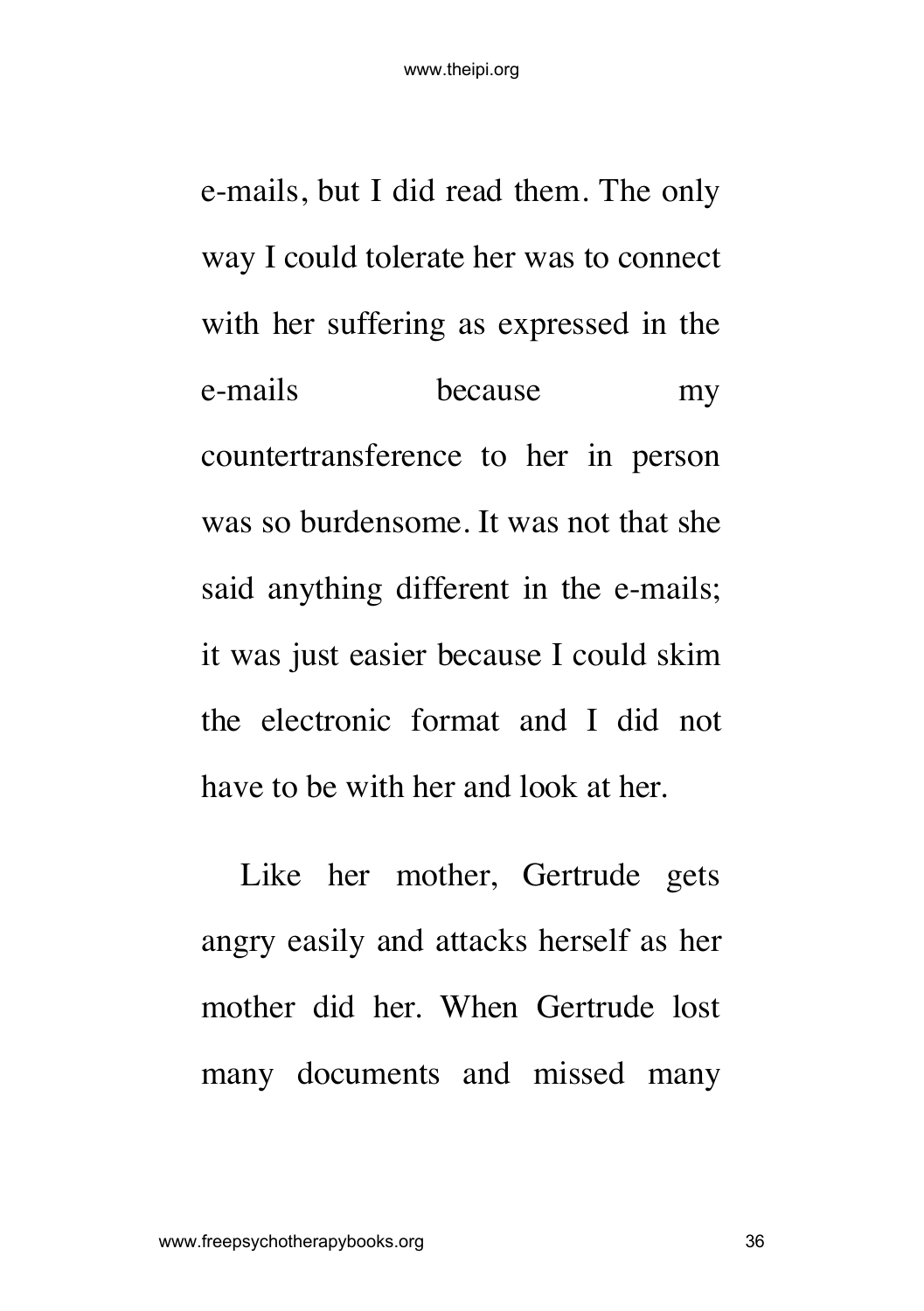classes in her first semester, I pointed out that this was an attack on herself and a way of undermining her ability to succeed. She dismissed my comments angrily, but in the second semester, she improved her attendance to meet the minimum so that she could receive her grades, and by the end of the first year she graduated with a Master's degree.

### *Process of the second year of therapy*

Gertrude got a good job, but she continued to think of dying in a car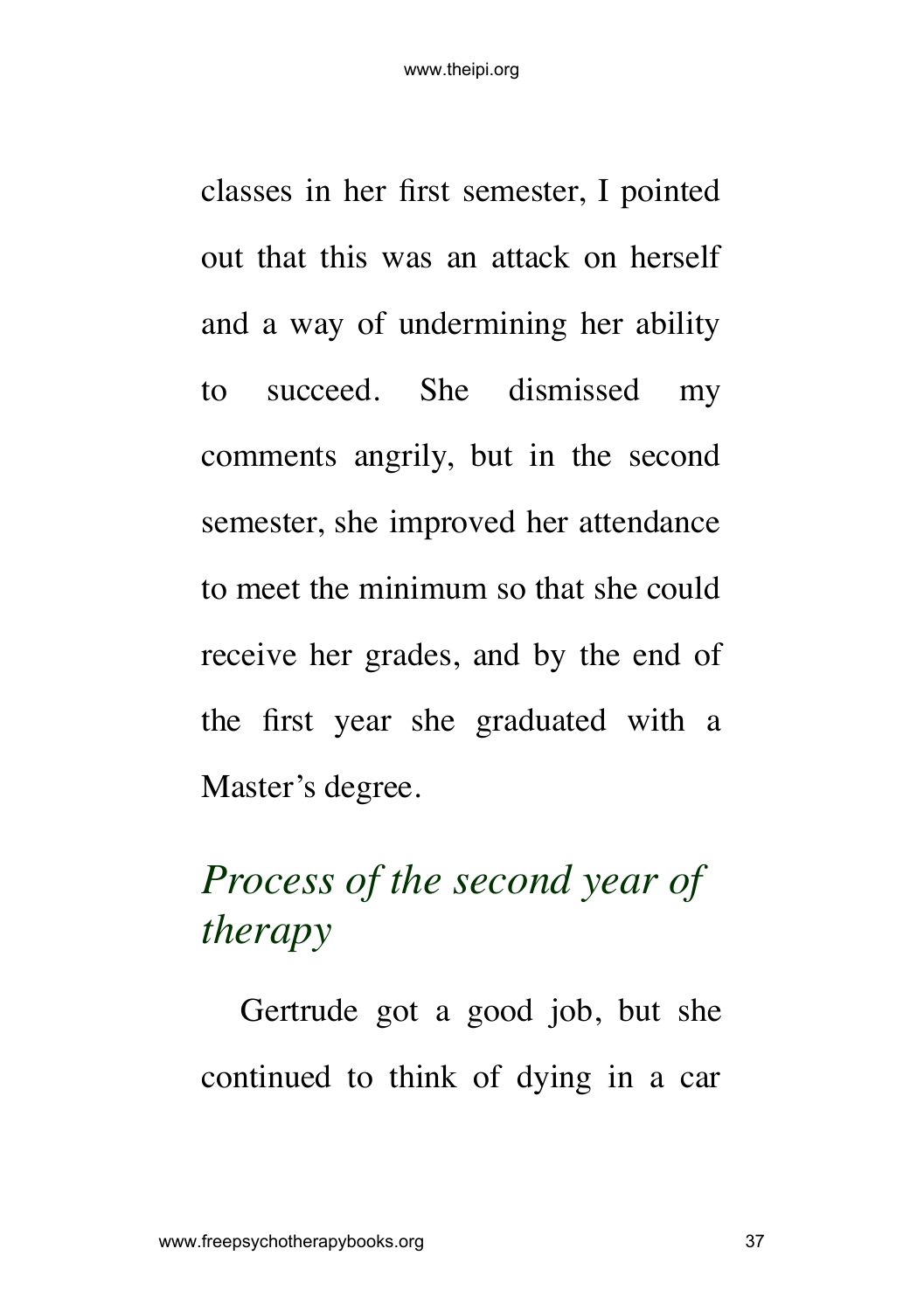accident and could not enjoy her accomplishment. I felt anxious, because her need to die so as to escape her desperate feelings seemed highly possible. Conversing and eating in company were difficult for her, because she ate slowly and got angry about the food. Gertrude was angry for months when one of her bosses kept teasing her about her weight, and she was tempted to quit the job. I addressed her dislike of herself, her inability to tolerate frustration, her embarrassment being with other people, and her fear of being out of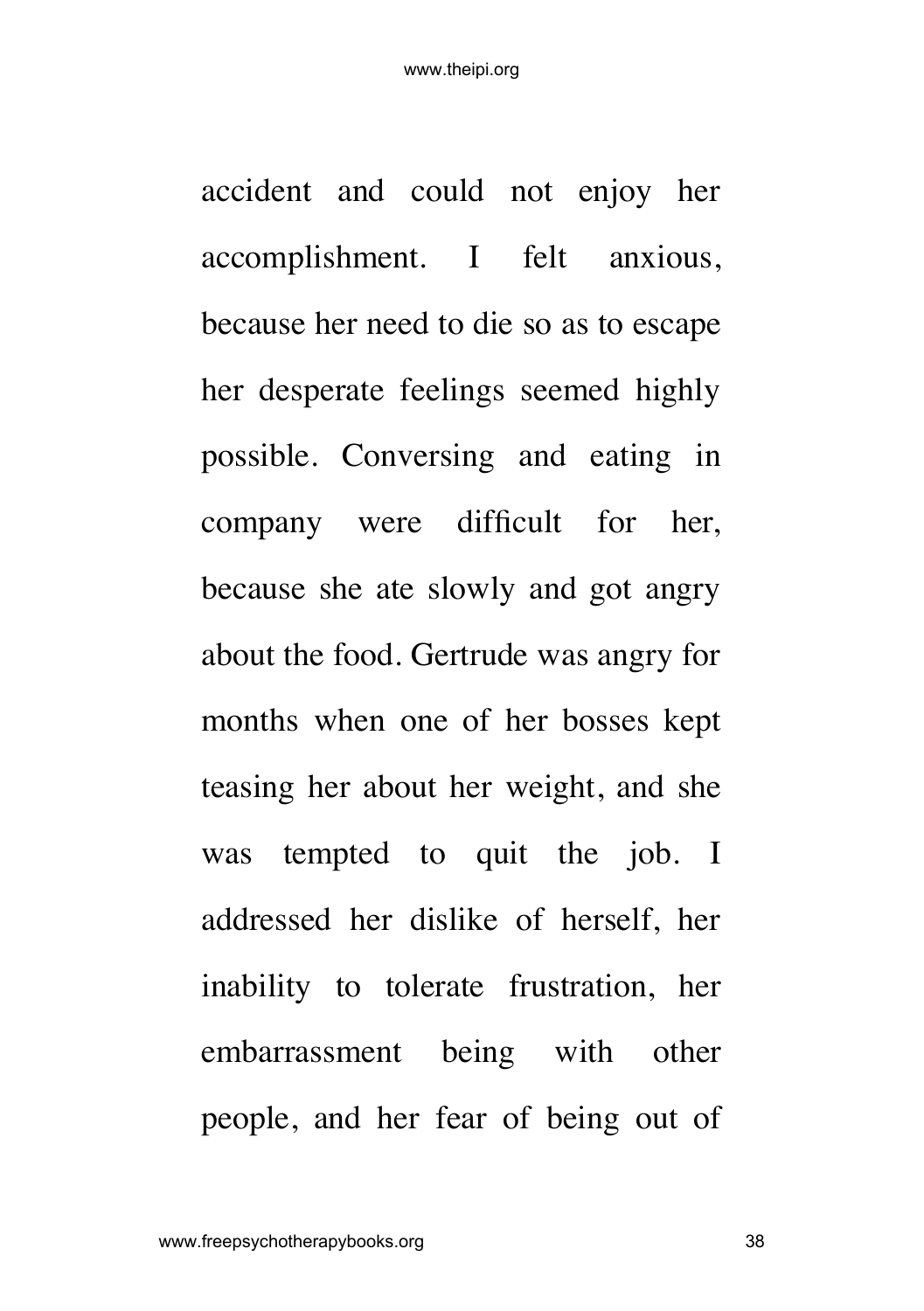control in public. Gertrude was still at risk for destroying the excellent opportunities at this company instead of learning to deal with the conflicts of the workplace. Nevertheless, she was doing well at work and getting lots of good feedback.

Gertrude cancelled her sessions if she did not like my comments about her self-destructive behaviors such as obesity, smoking, and missing staff meetings after she had been successful at work. She would not take the recommended medication, she would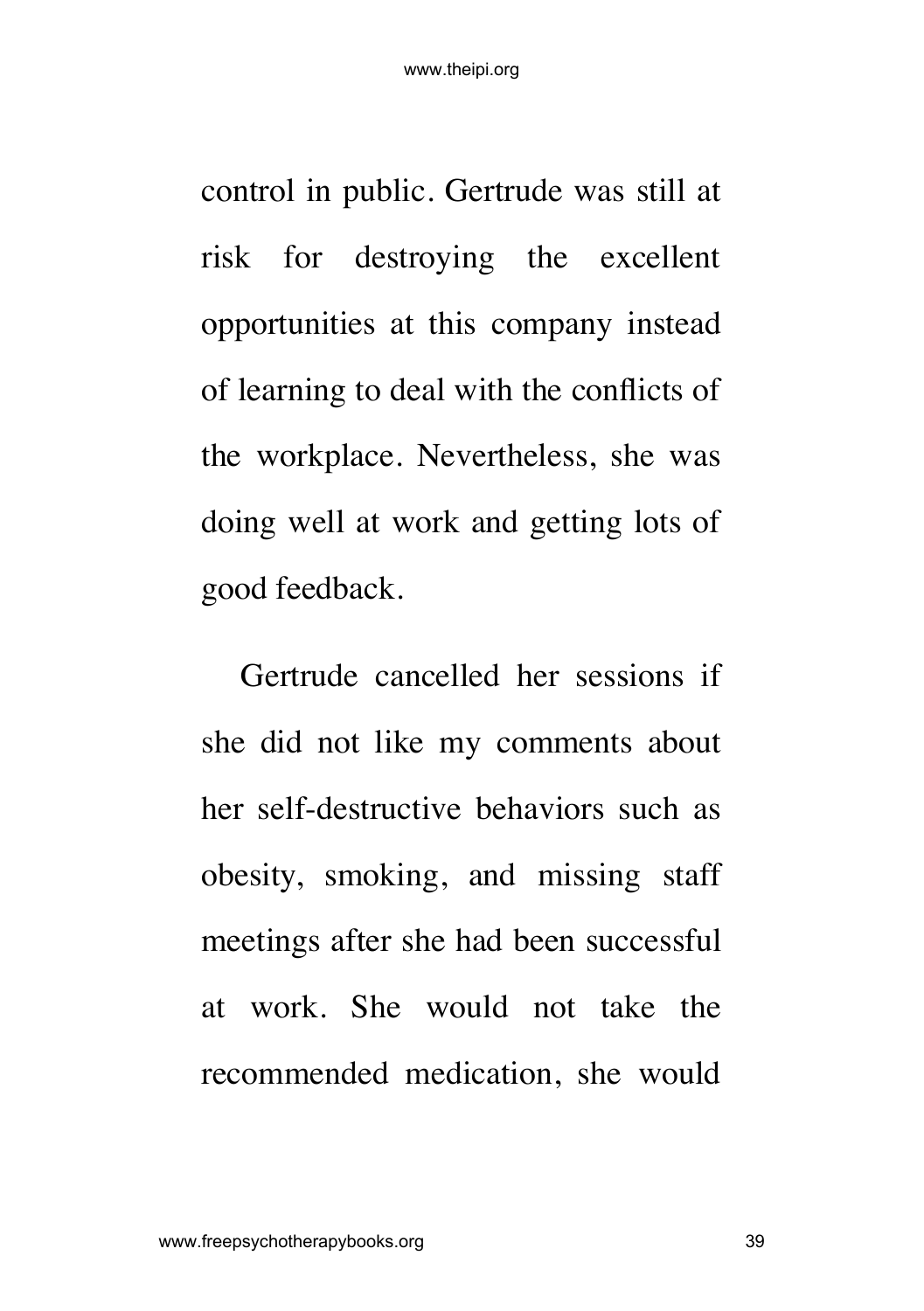not move out to live independently, and she hid information from me. When I asked about her intimate life, she told me nothing, and said angrily, 'Why does the cat have to have a fifth leg?' This common Spanish idiom suggested a phallic intrusiveness that she experienced if I attempted to penetrate her defenses. She blocked my transference interpretations, sabotaged the therapy, and then complained that she did not feel any better. Her anger with her boss and her hatred of her mother were transferred to me in sessions where she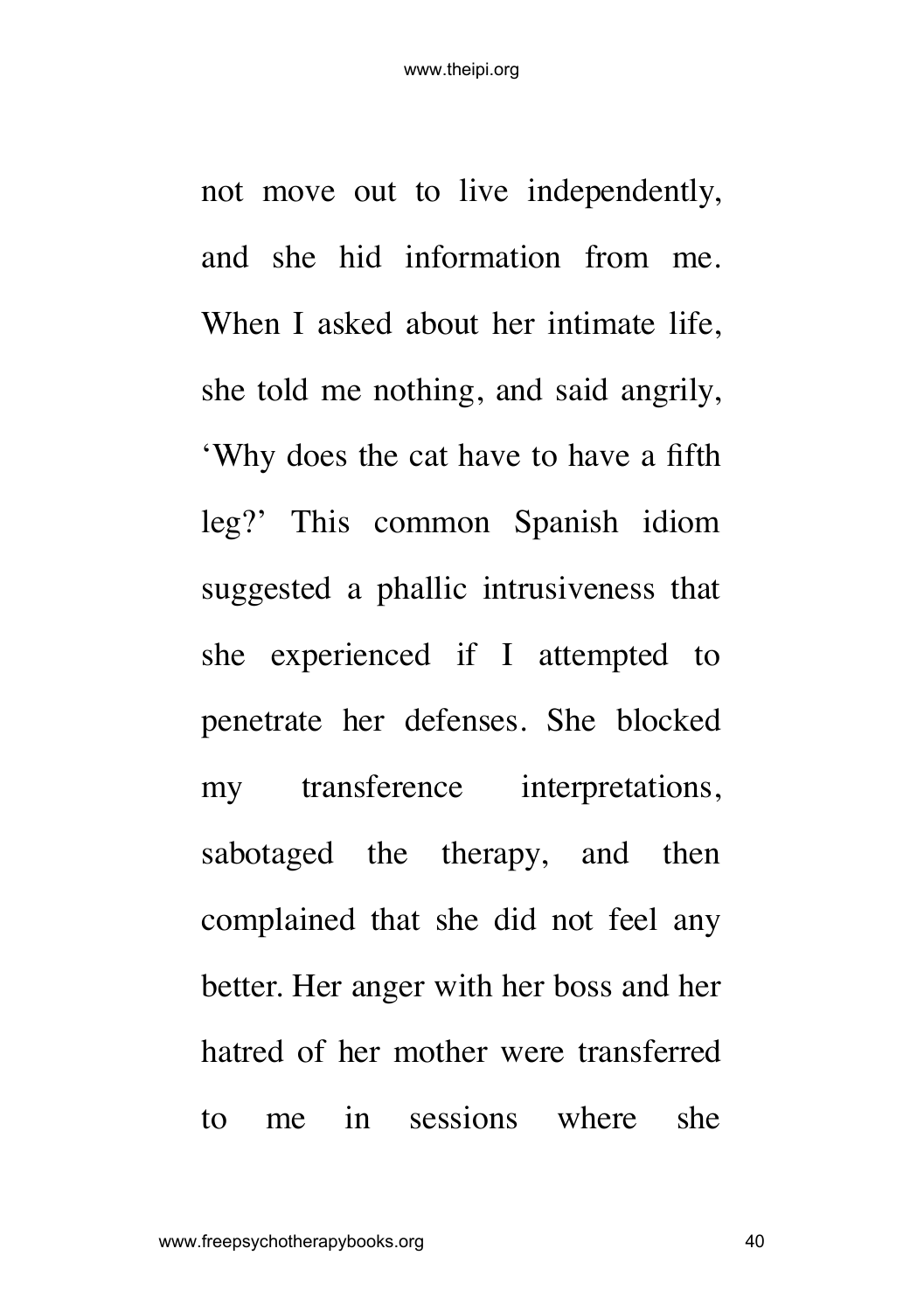continuously attacked our work. It wasn't easy to tolerate this, but I hung on believing that she needed continuing proof of my commitment to her, however awful she was to me, for however long it took, before this would yield to interpretation.

In the last four months of the second year, without apparent benefit of interpretive work, Gertrude became less aggressive and her positive qualities came forth. I took these improvements as a response to the benign quality of the time we spent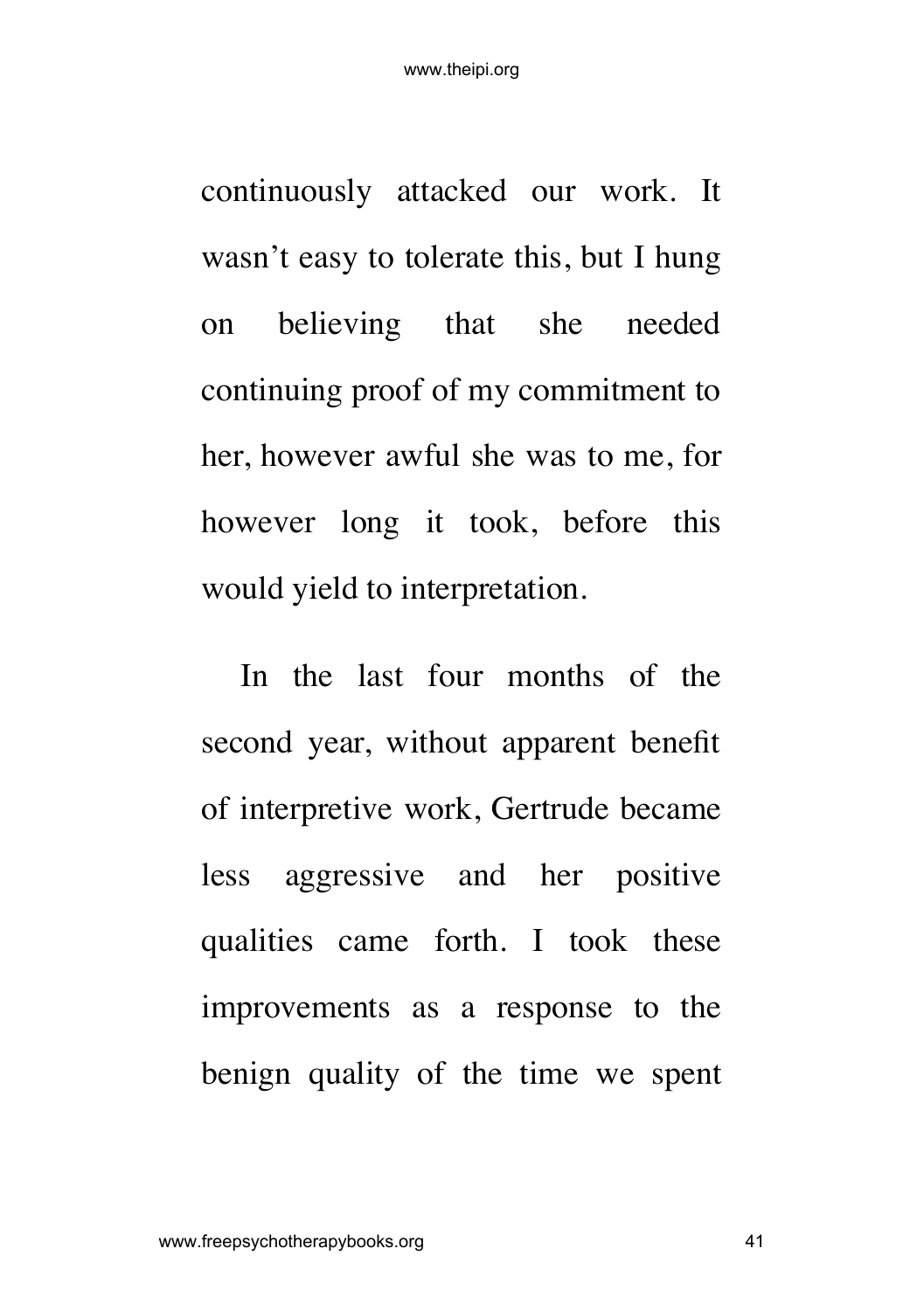together. Within the space of our time together, I had made a few interpretations, like the one about losing things as a way of undermining her success, but they were never well received and she did not work with them directly. I think it was my nontoxic presence, my relational stance, operating as an 'interpretation-inaction' that made the difference in her sense of self and in her behavior (Ogden 1994: 108). She became able to care for the welfare of the workers under her authority and considered living independently. Only now are we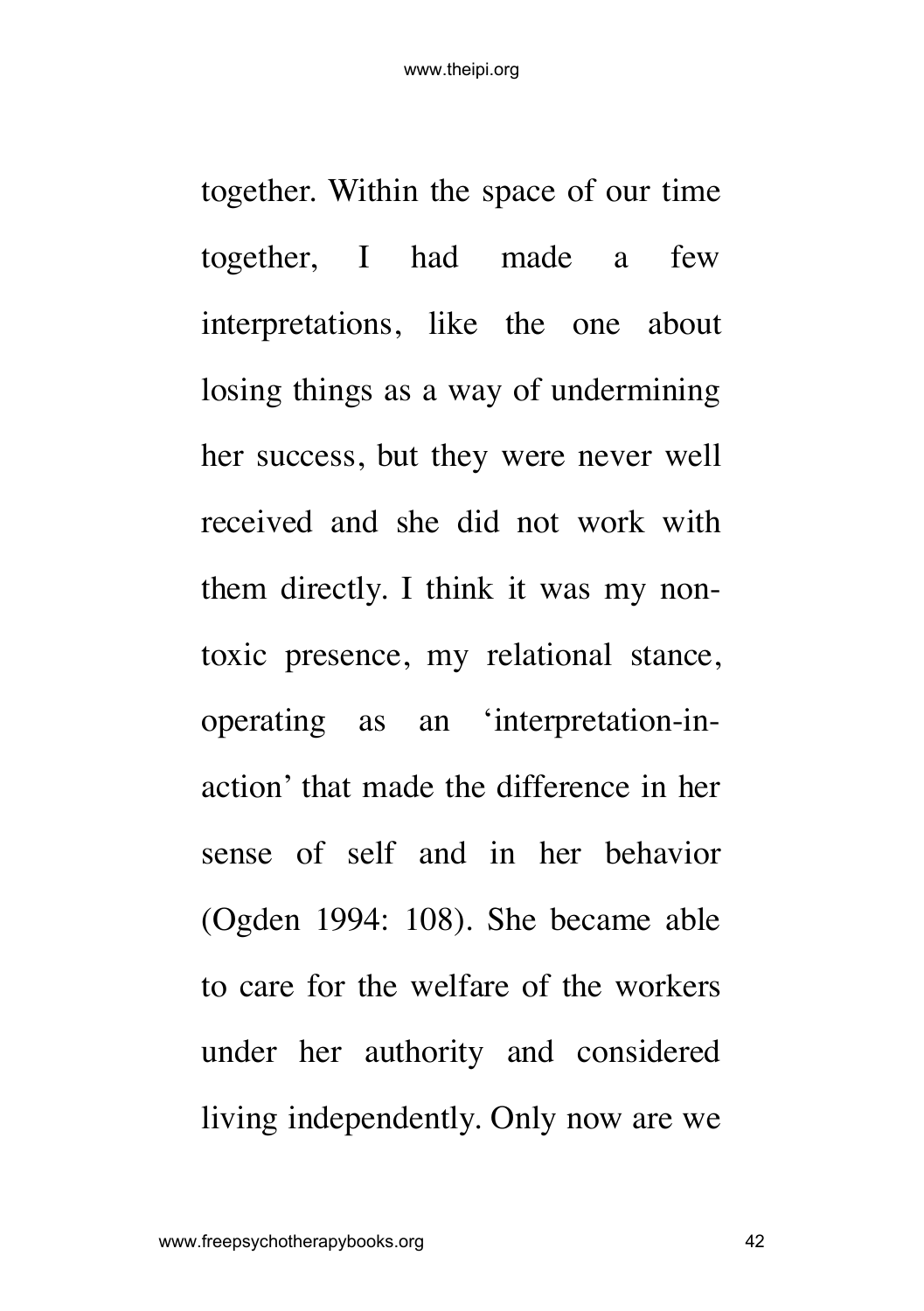in a position to begin dealing with Gertrude's direct object transference to me. In the vignette that follows, we can see Gertrude's behavior within the constraints of time imposed by the session.

### *Vignette from the end of the second year: emergence of the focused transference*

Before the session began, Gertrude, as usual, was hiding by the elevator rather than coming in to the waiting area, which she does ostensibly to avoid seeing someone she might know.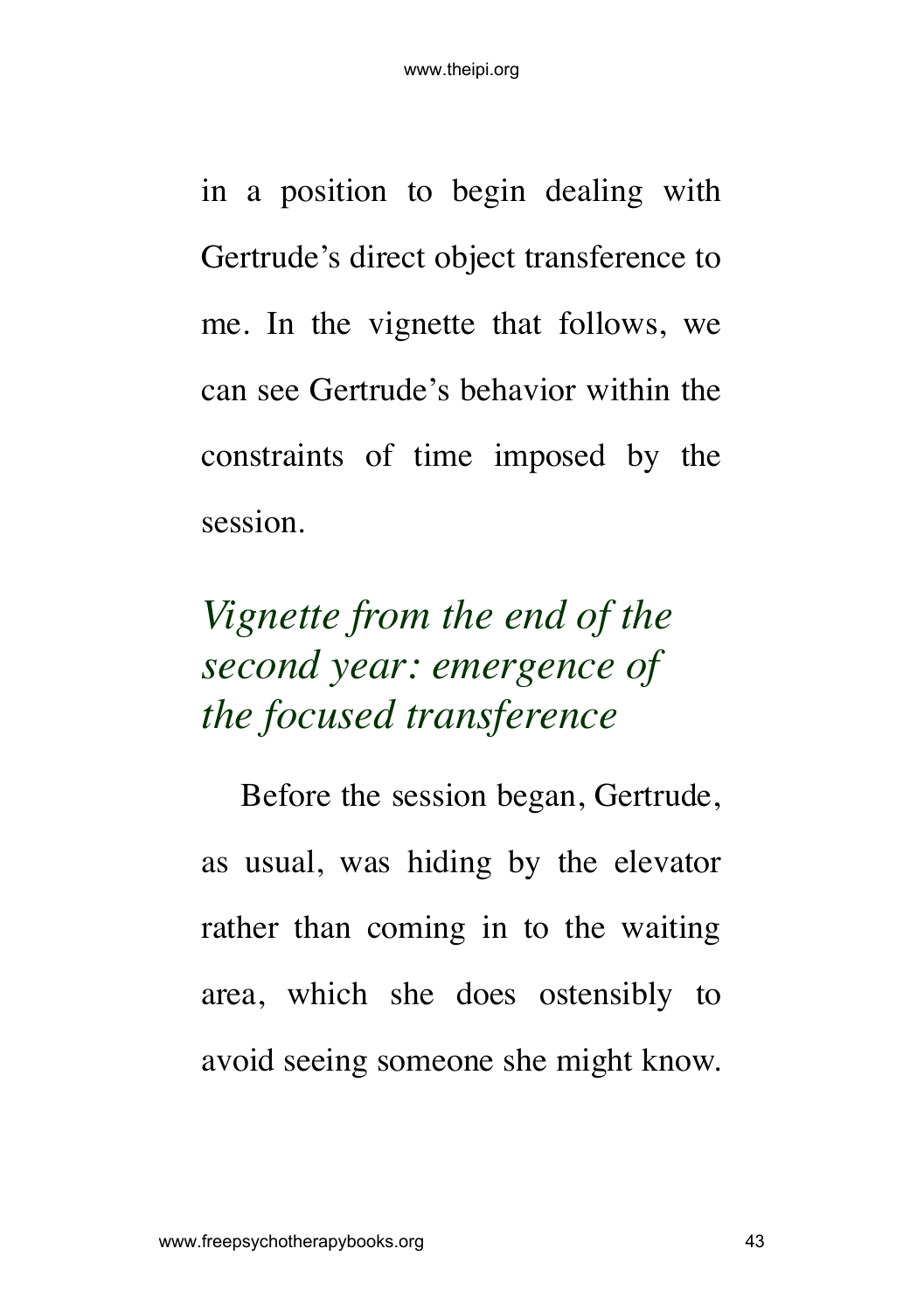This means that I always have to go out there to invite her into my office. She wants to know that I want her there, because of her fear of rejection. I noticed, as I often did, how obese she is, and it crossed my mind that she walks like a gorilla. I thought of how voracious and bullying she is. She wants to think that she is my only patient. I sensed her feelings of sexual attraction to me, but I didn't comment on them because she has found such comments ridiculous. She does not open up on her homosexual feelings in general, much less about me.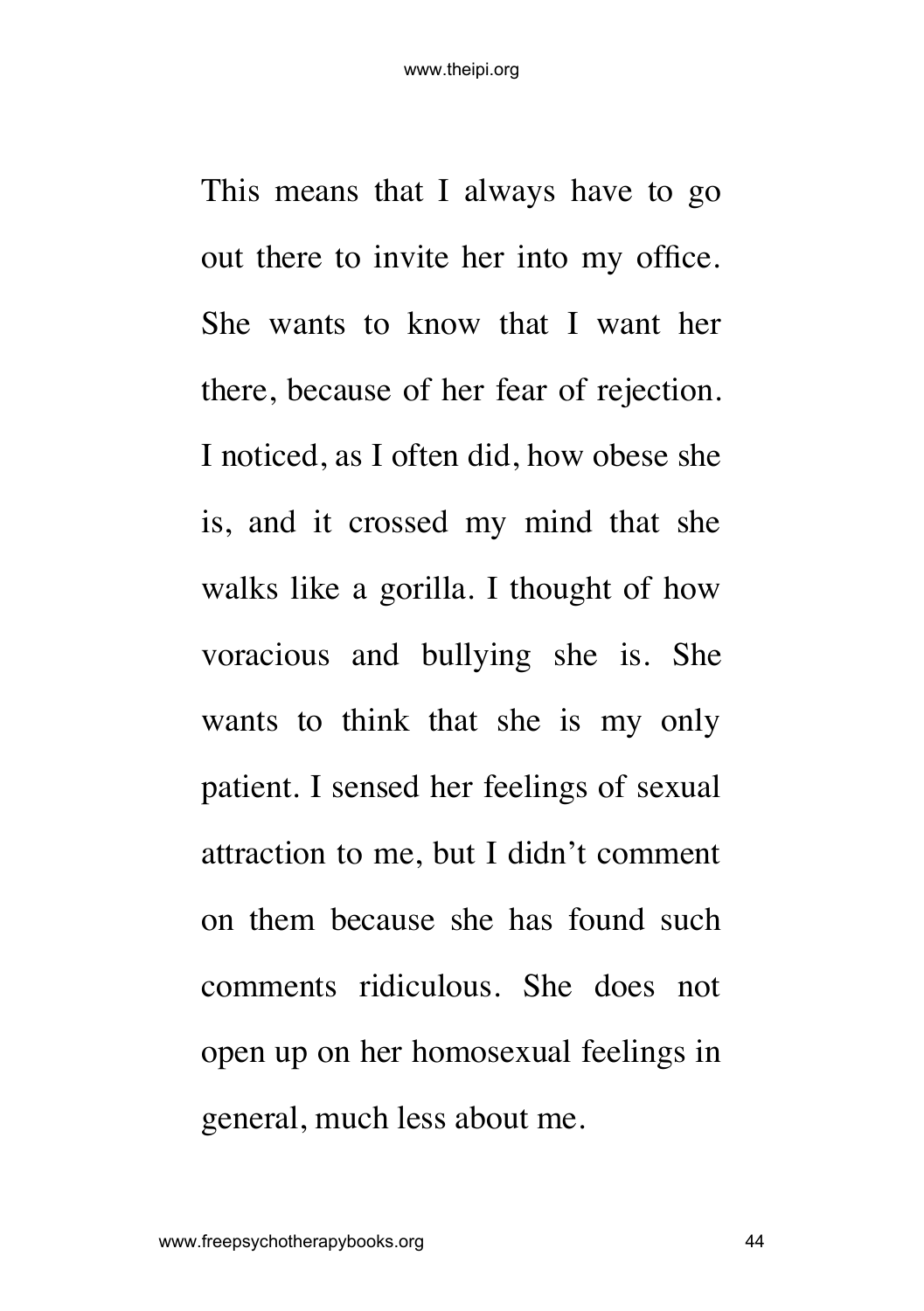Once in the office, she dove into the cushions of the couch as if she wanted to be inside my womb, and at the same time not let me see her, as if to avoid any recognition of attraction. I felt that she wanted a lot from me. Continuing to look down into the couch, she began to complain about an employee whose exploitative need for too many hours of overtime cost him his job and her friendship. She associated to her parents excluding her from their bedroom. She then described with disgust their dirty house and meager provisions and she complained about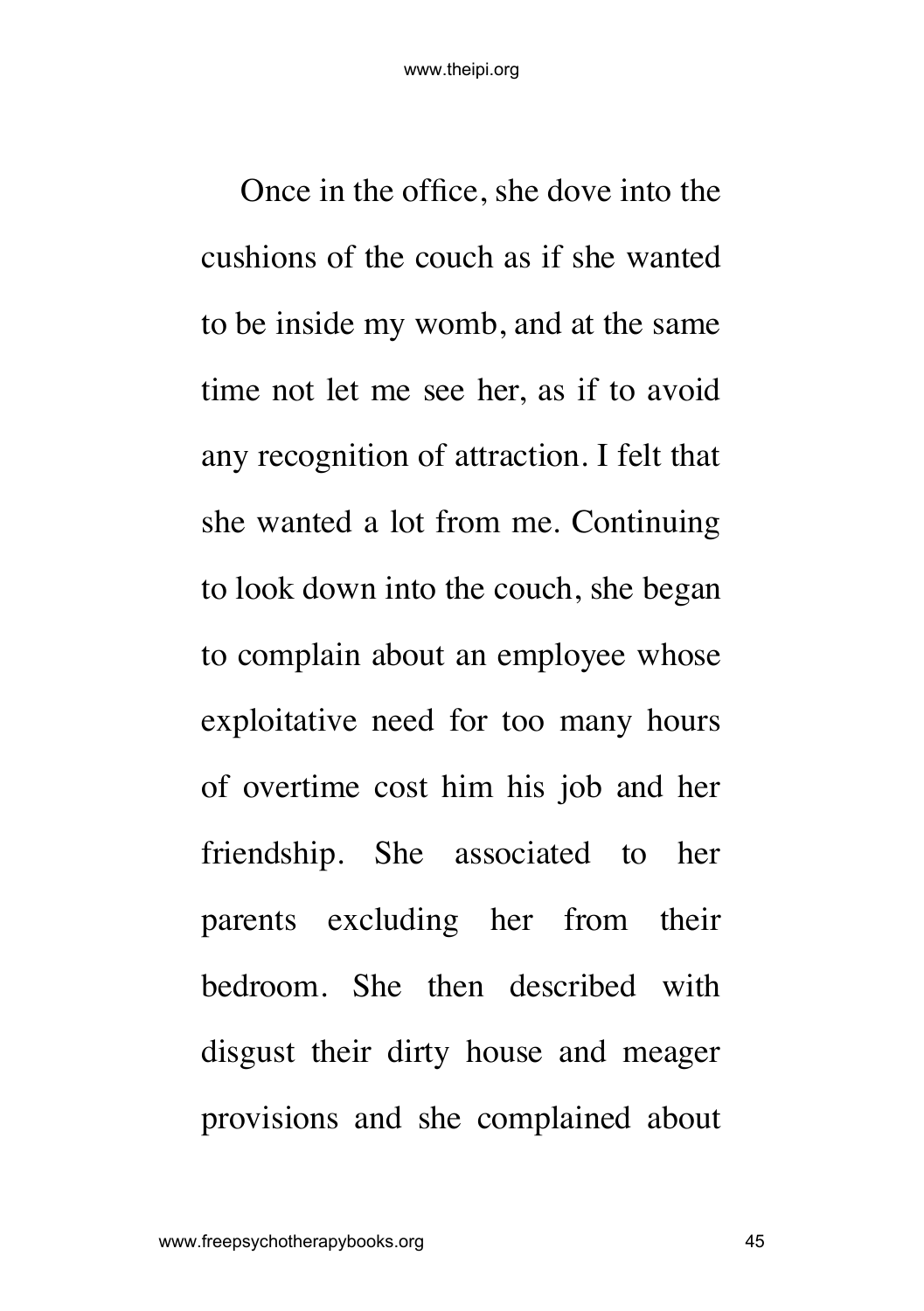their wishing she would leave. She didn't know what else to say. I said that she might be worried that if she told me what was on her mind, I, like her parents, would ask her to leave. The time was up. I didn't add that she might fear that I would want her to leave because I, like her mother, might not accept her homosexual feelings.

I ended the session on time. Gertrude got up slowly, looked at the disarray on the couch, and said provocatively, 'You will have to put this in order!' I asked her to help.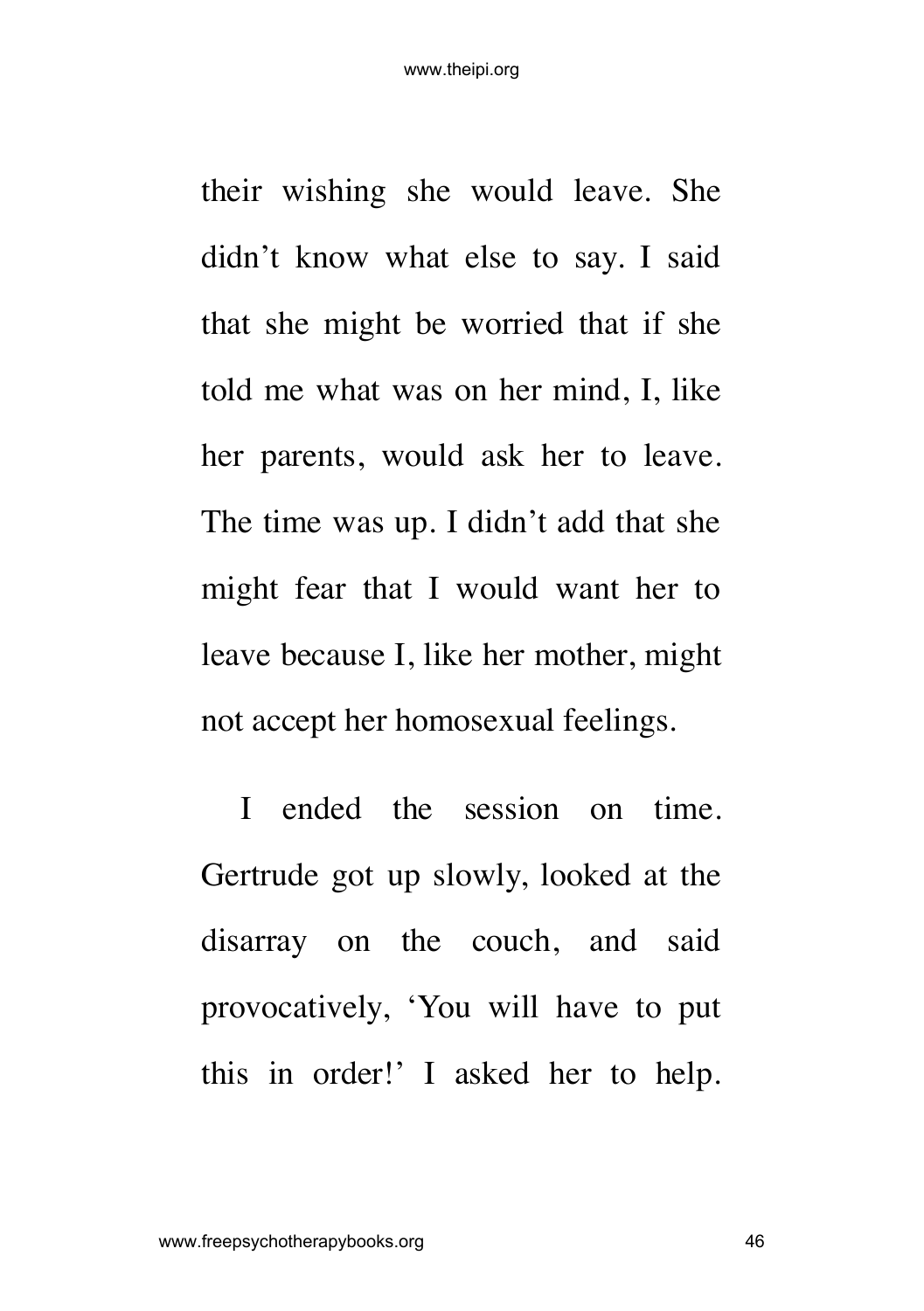Smiling, she walked past me to the door, the pillows still awry. She turned around and told me that she had seen her friend and that their homosexual relationship was still going on. The session being over, there was no possibility of working on this. I thought that Gertrude was telling me of her intimate involvement with her friend between sessions as a substitute for working intimately with me in the session. As she told me this and I bent over the couch to straighten the pillows, I felt as if we were together on the couch.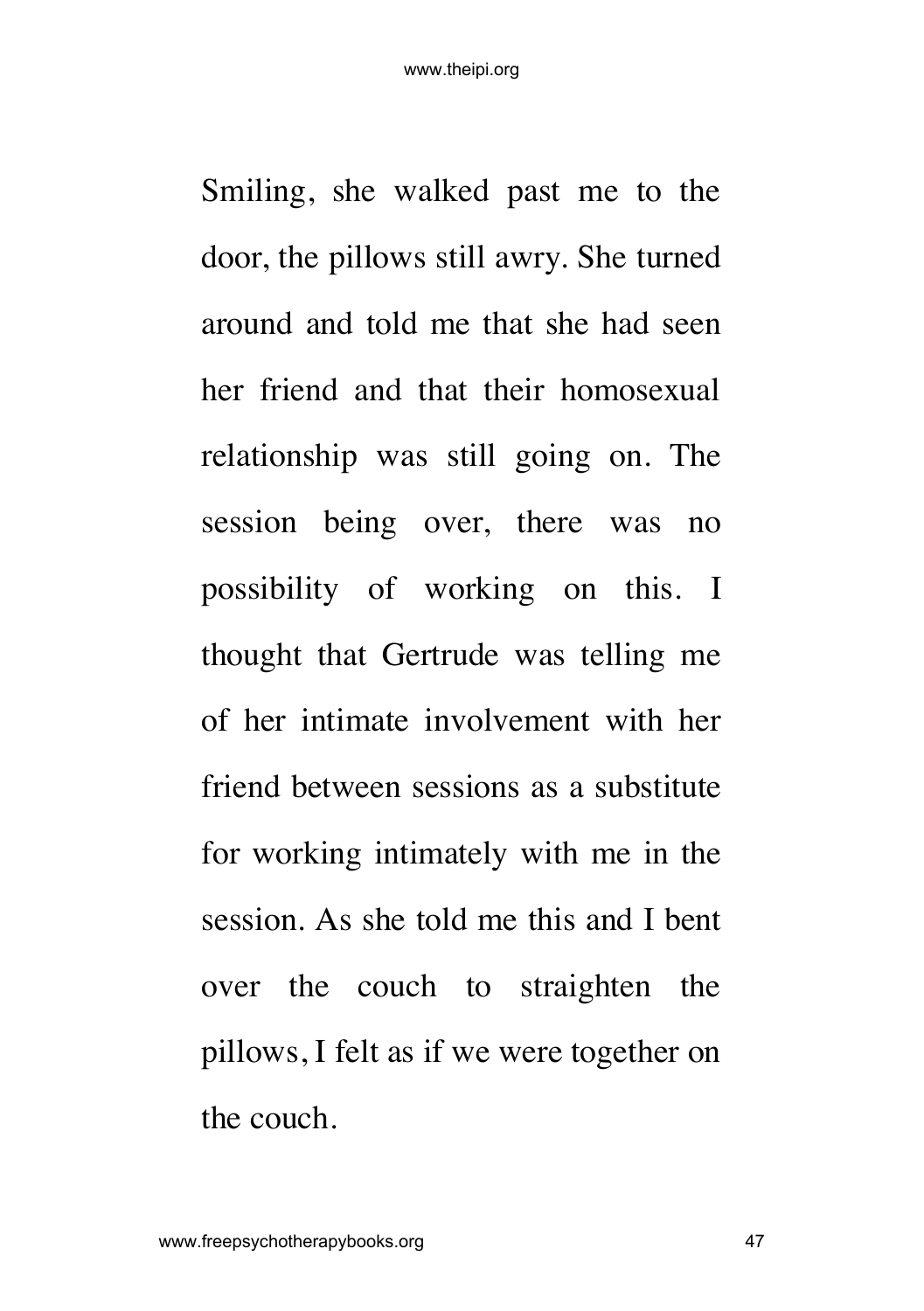Gertrude played with the time boundary of the session. She brought her transference into therapy before the session began, during it, and at the end of it. She experienced reality as an intrusion (see also Chapter 2 by Stadter and Chapter 3 by Johnson in this volume). She did not want to recognize the need to separate and differentiate. She had trouble admitting her desire for engagement within the time boundary because of the intensity of her hunger and its sexualization and the accompanying fear of its rejection. Her manipulation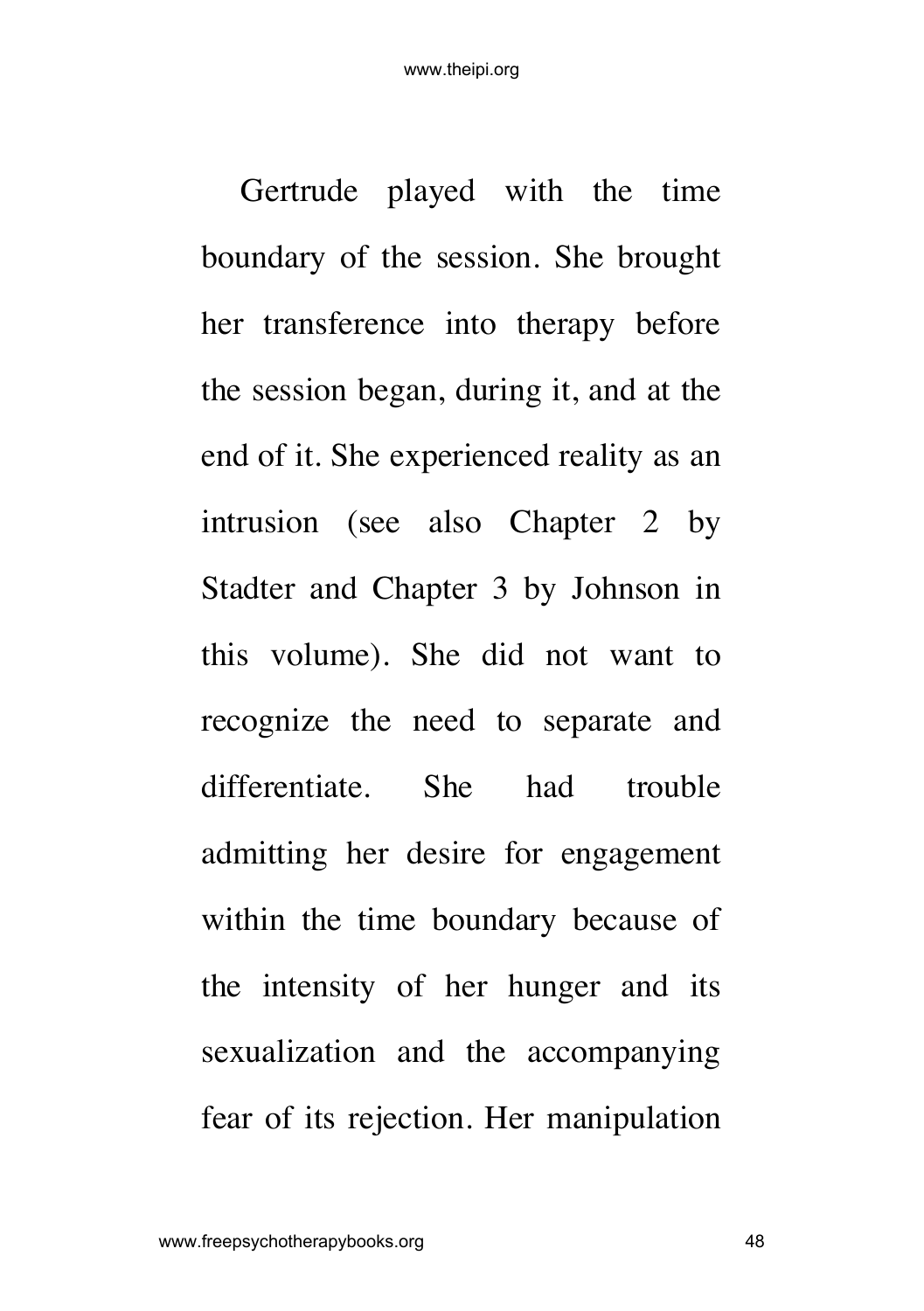of time reflects both a major resistance to the realities of the treatment process and an enactment that delivers her problems into the therapeutic relationship. In my countertransference image of us together on the couch, I respond to her longings to have all my time and to possess me sexually. This is the transference/countertransference dimension to which the passage of time has now brought Gertrude.

In the first two years of therapy, Gertrude, responding to the therapist's sense of time, became aware of the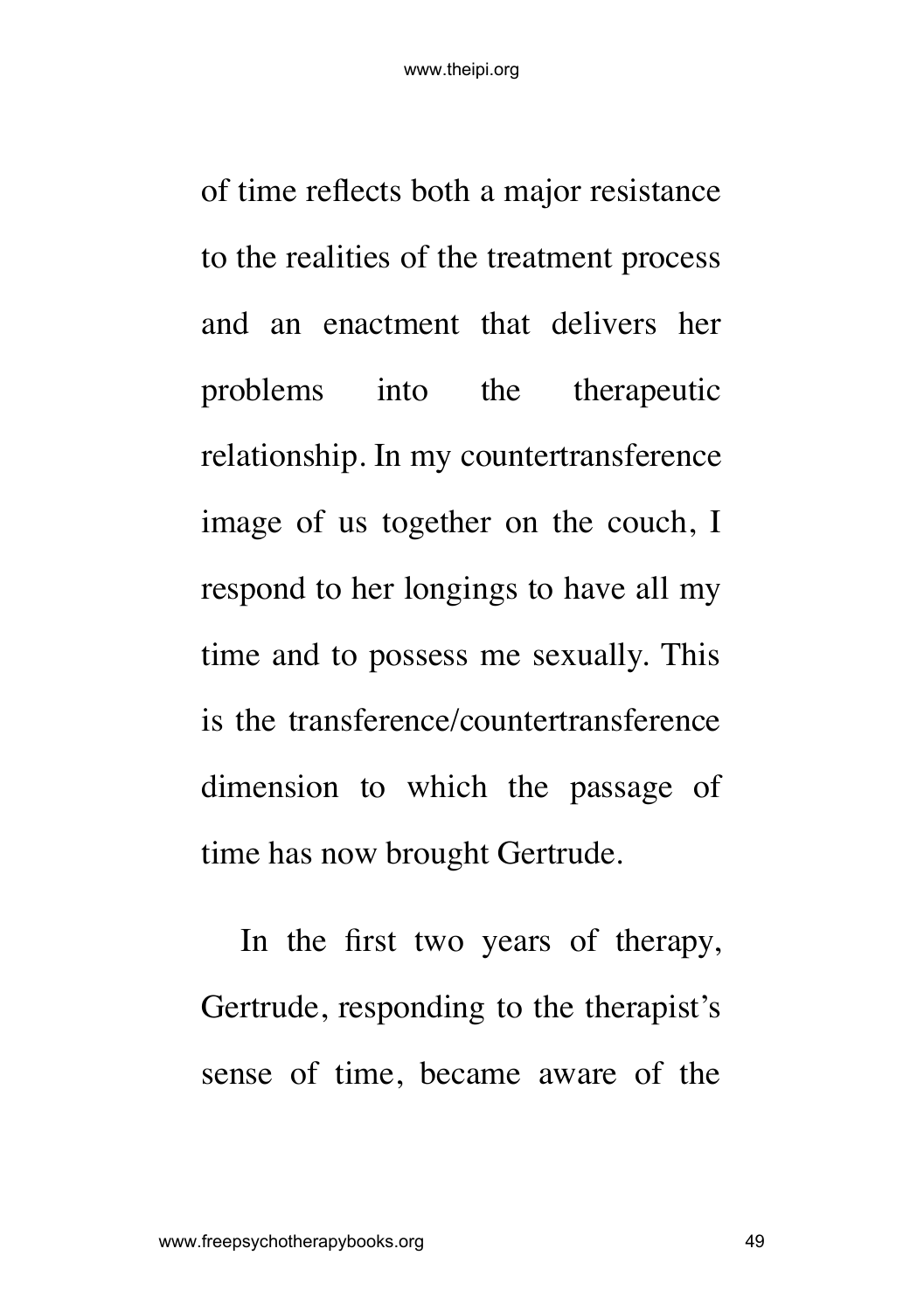need to complete her studies in a timely way. She learned to accept the rhythm of the weekly sessions, no longer filling the interval with e-mails. She had learned to anticipate that her need for connection with the good object would be met in her next session. The therapist's concern was reflected in Gertrude's new-found concern for her employees. Gertrude got her life back on track, moved into a position of readiness to live independently, and made considerable gains at work, but she still needed more time to internalize a new way of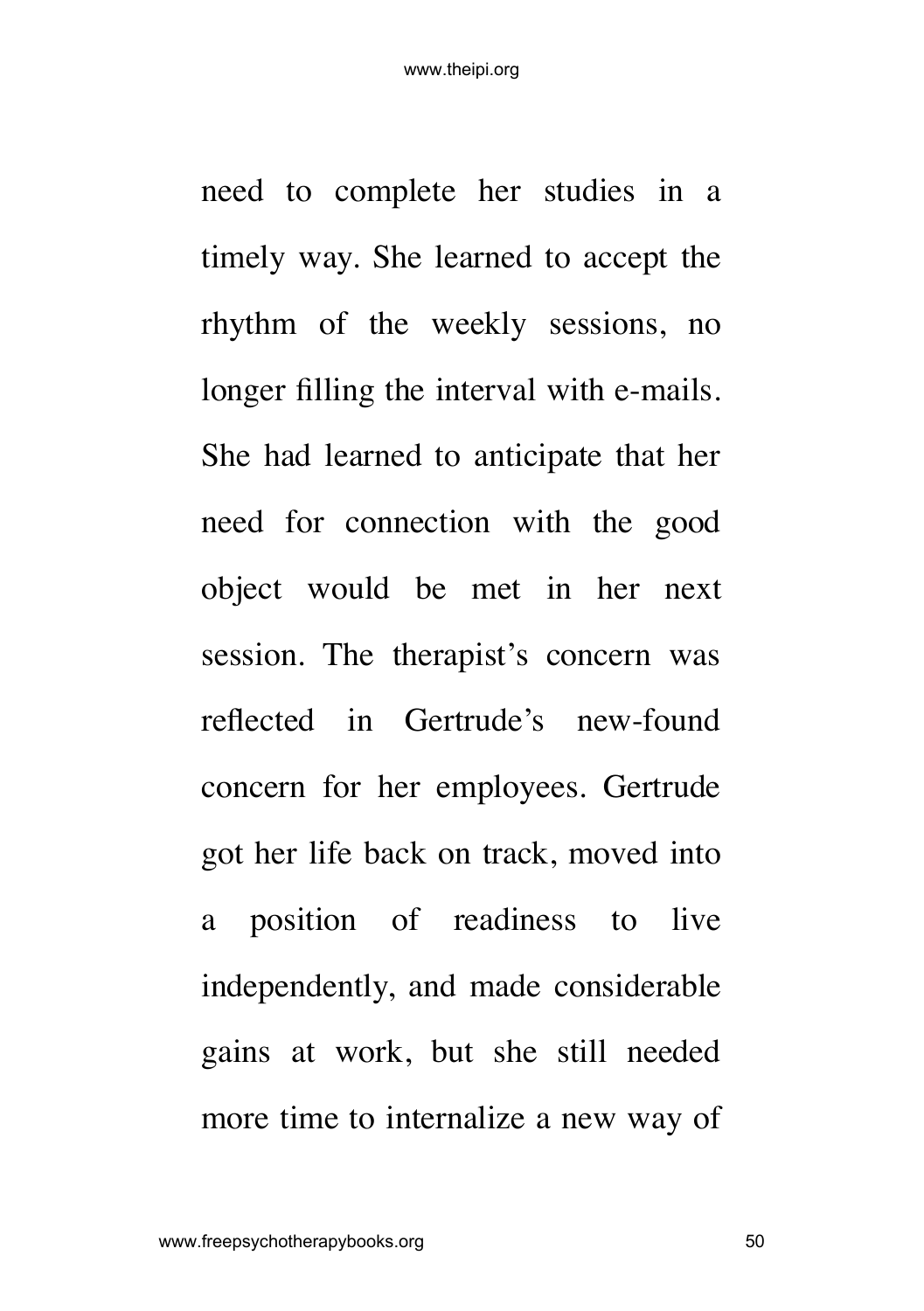being and of relating intimately. The therapist's provision of a steady presence and an extended opening phase set the context for further work on the intrapsychic dimension, and was helpful in effecting external change. Only then could she begin to open her focused transference issues to sustained interpretation.

Patient and therapist are now ready for the 'fifth leg' of the therapeutic journey as the patient begins to demonstrate her sexuality and claim her right to the relationship she wants.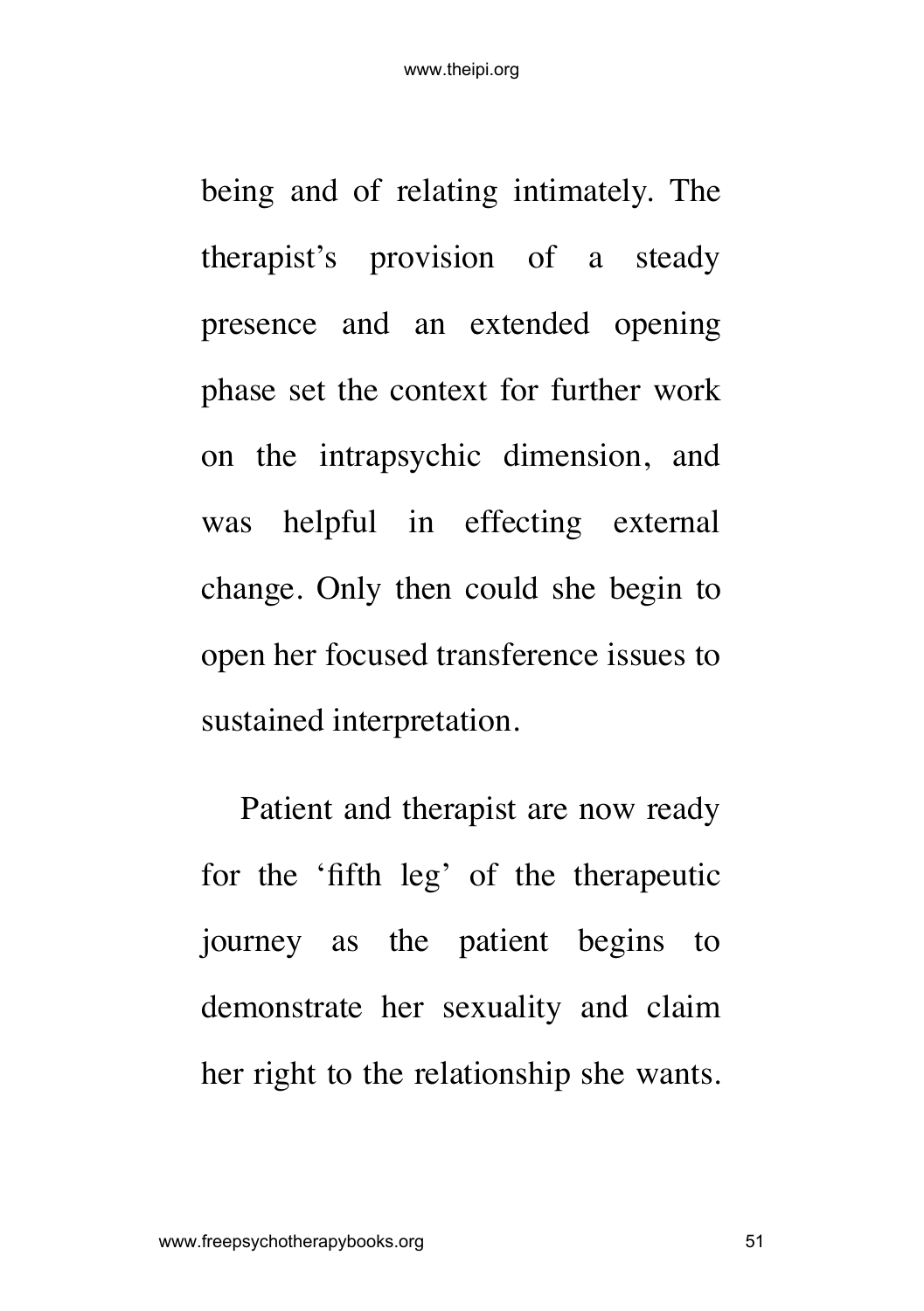It would not have been possible to get to this point without the preceding time of continuity and containment. Analytic therapy simply takes a long time, and there is no shortcut. The combination of the quality of the time spent and the extended quantity of time produced a unique quality of relationship. Holding, continuity and containment in the treatment over time allowed the patient to create balance between the irreversible, indestructible past and the problems of the present, and gave her mental space to invest in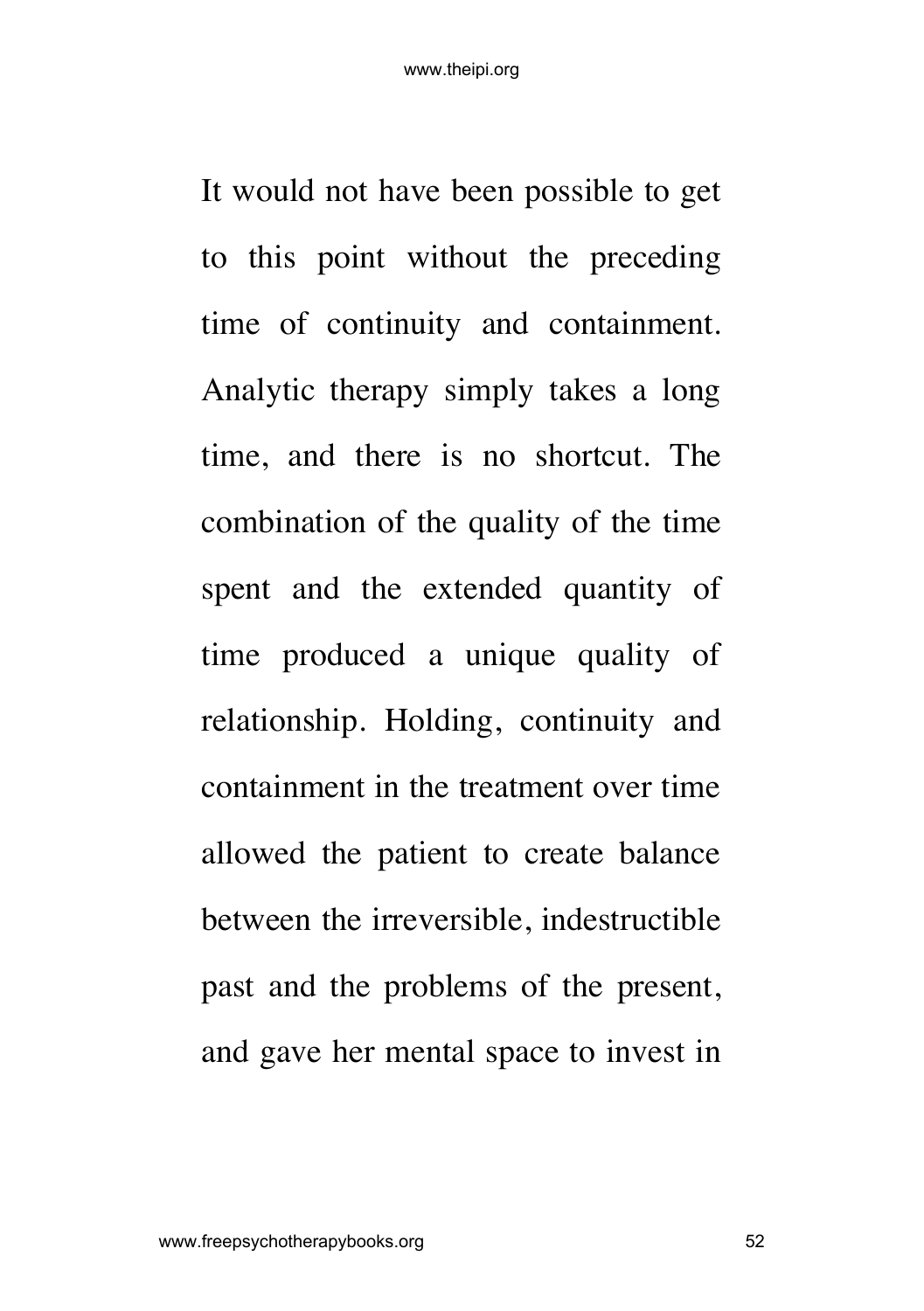the therapeutic process and think about a new facet of time: the future.

#### <span id="page-52-0"></span>**REFERENCES**

- Abraham, G. (1976) 'The Sense and Concept of Time in Psychoanalysis', *International Review of Psycho-Analysis*, 3: 461-472.
- Anzieu D. (1970) 'Elements d'une Theorie de l'Interpretation', *Revue Franfaise Psychoanalyse*, 34: 755-819.
- Bergler, E. and Roheim, G. (1946) 'Psychology of Time Perception', *Psychoanalytic Quarterly,* 15: 190-206.
- Bonaparte, M. (1940) 'Time and the Unconscious', *International Journal of Psycho-Analysis,* 21: 427-468.
- Colarusso, C. (1979) 'The Development of Time Sense—from Birth to Object Constancy', *International Journal of Psycho-Analysis,* 60: 243-251.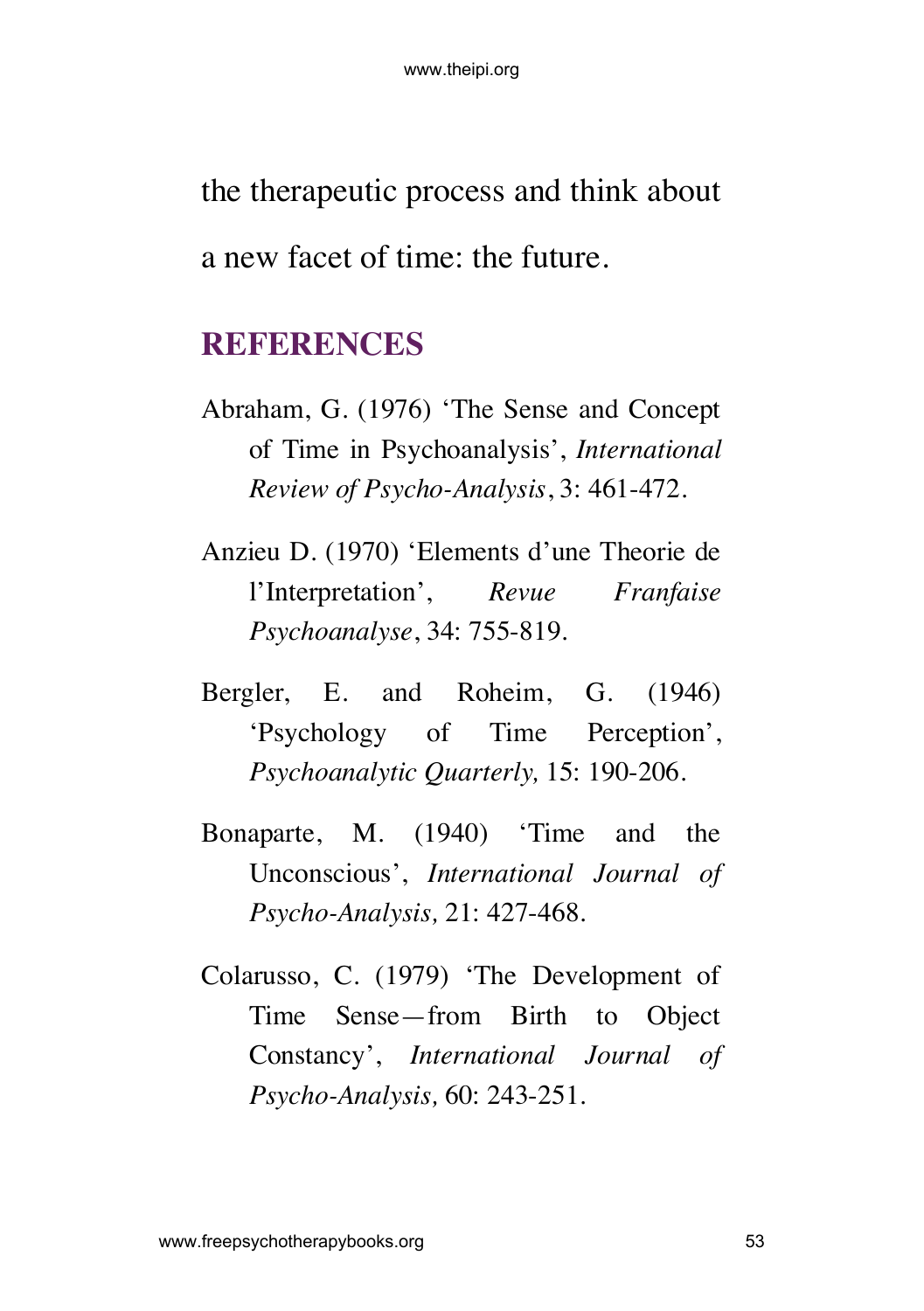- Erikson, E. H. (1956) 'The Problem of Ego Identity', *Journal of the American Psychoanalytic Association,* 4: 56-121.
- Freud, S. (1915) 'The Unconscious', *Standard Edition,* 14: 159-215, London: Hogarth Press, 1964.
- Freud, S. (1933) 'New Introductory Lectures on Psycho-analysis', *Standard Edition,* 22: 5-182, London: Hogarth Press, 1964.
- Gabbard, G. (1994) *Psychodynamic Psychiatry in Clinical Practice*, Washington, DC: American Psychiatric Press.
- Gifford, S. (1960) 'Sleep, Time and the Early Ego. Comments on the Development of the 24-hour Sleep-Wakefulness Pattern as a Precursor of Ego Functioning', *Journal of the American Psychoanalytic Association,* 8: 5-42.
- Hartocollis, P. (1972) 'Time as a Dimension of Affects', *Journal of the American Psychoanalytic Association,* 20: 92-108.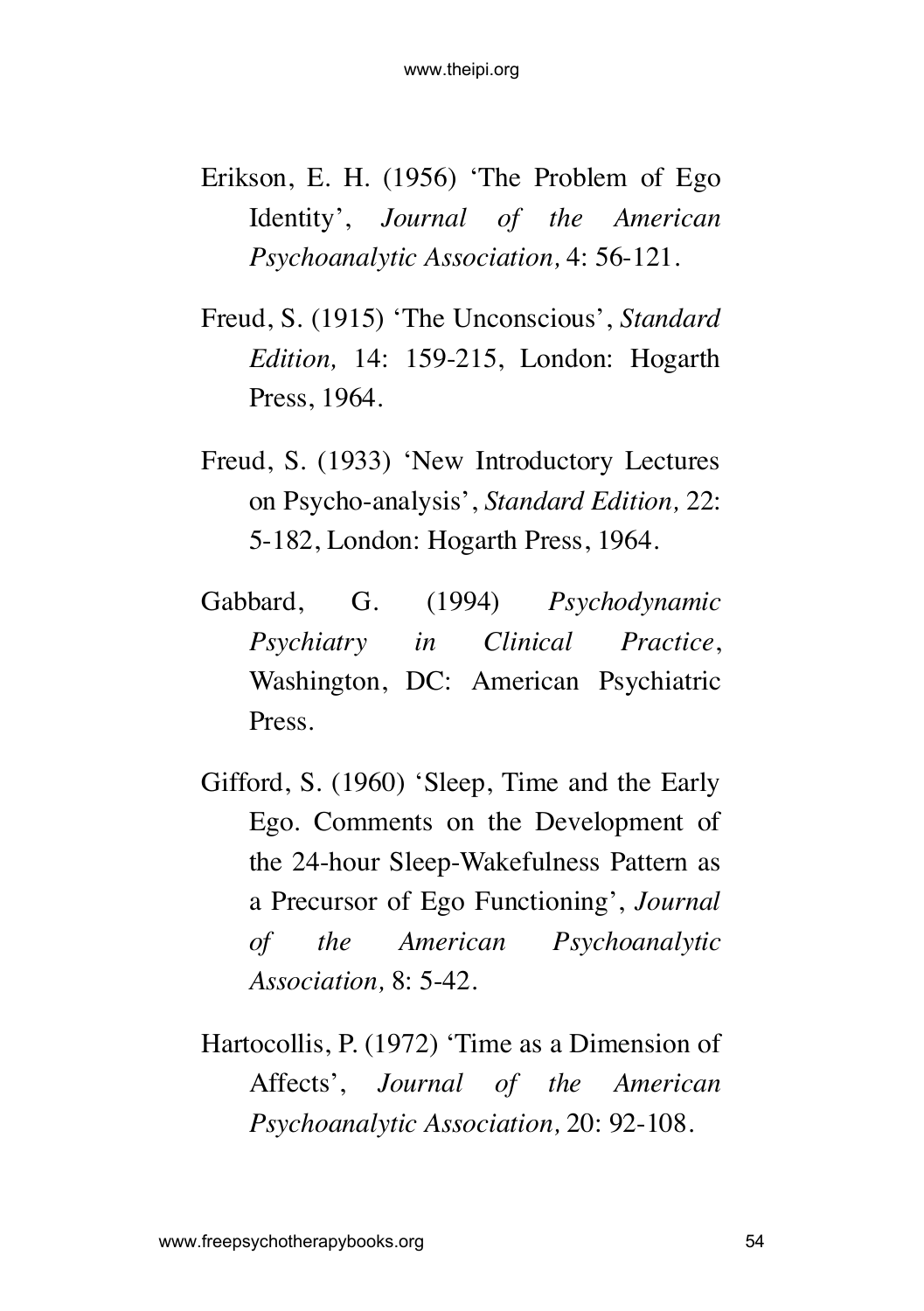- Hartocollis, P. (1974) 'Origins of Time: A Reconstruction of the Ontogenetic Development of the Sense of Time Based on Object Relations Theory', *Psychoanalytic Quarterly,* 43: 243-261.
- Hartocollis, P. (1975) 'Time and Affect in Psychopathology', *Journal of the American Psychoanalytic Association,* 23: 383-395.
- Hartocollis, P. (1988) 'The Psychoanalysis of Time', *Journal of the American Psychoanalytic Association,* 36: 985-1004.
- Loewald, H. (1962) 'The Superego and the Ego Ideal: the Superego and Time', *International Journal of Psycho-Analysis,* 43: 264-268.
- Ogden, T. (1994) *Subjects of Analysis,* Northvale NJ: Jason Aronson.
- Piaget, J. (1937) *The Construction of Reality in the Child,* New York: Basic Books, 1954.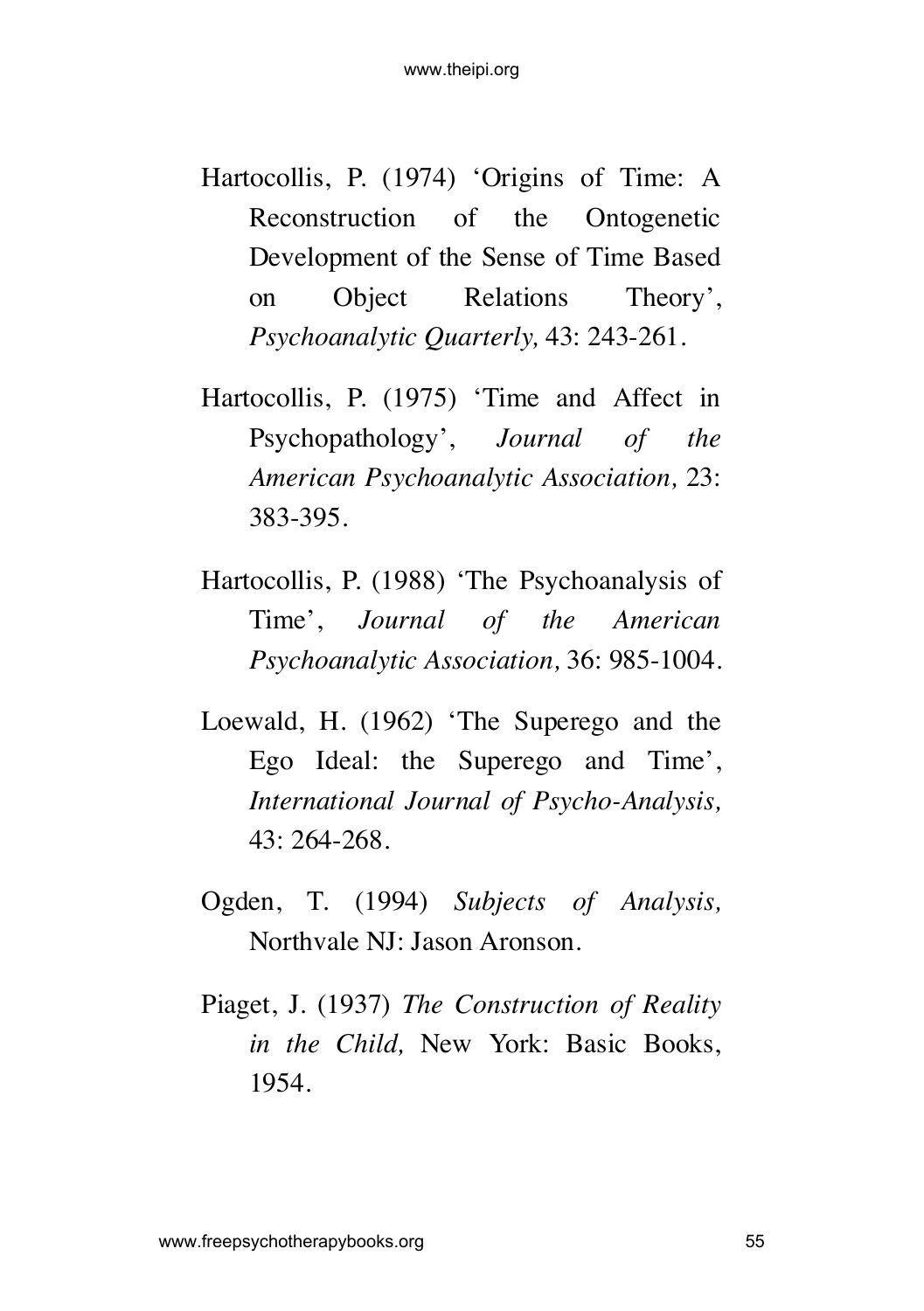- Rose, J. (1997) 'Distortions of Time in the Transference', *International Journal of Psycho-Analysis,* 78: 453-468.
- Sachs, H. (1925) Quoted by S. Harnik in 'Die Triebhaftaffektiven Momente in Zeitgefühl', *Imago,* 2: 32-58.
- Schlesinger, H. J. (1996) 'The Process of Interpretation and the Moment of Change', *Journal of the American Psychoanalytic Association,* 43: 663-688.
- Seton, P. (1974) 'The Psycho-Temporal Adaptation of Late Adolescence', *Journal of the American Psychoanalytic Association,* 22: 795-819.
- Slade, A. (1999) 'Attachment Theory and Research: Implications for the Theory and Practice of Individual Psychotherapy with Adults', in J. Cassidy and P. Shaver (eds.), *Handbook of Attachment,* New York: Guilford, pp. 575-594.
- Spitz, R. (1965) *The First Year of Life,* New York: International Universities Press.